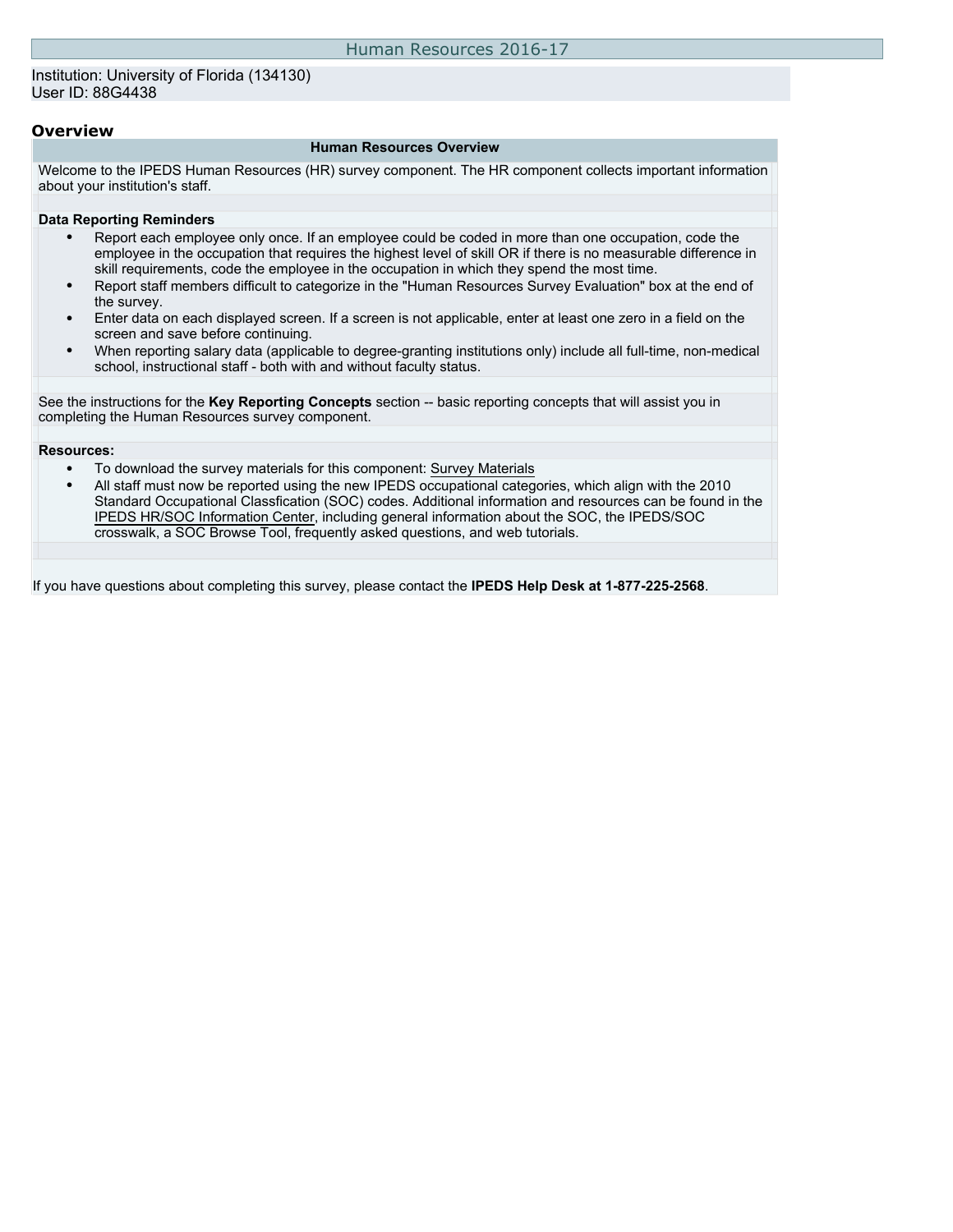#### **Human Resources Screening Questions Does your institution have any part-time staff?**

| If you answer Yes to this question, you will be provided the screens to report part-time staff.<br>O <sub>No</sub><br>$\odot$ Yes<br>Does your institution have graduate assistants?<br>If you answer Yes to this question, you will be provided the screens to report graduate assistants.<br>O <sub>No</sub><br>$\odot$ Yes<br>Does your institution have 15 or more full-time staff?<br>O <sub>NO</sub> |  |  |  |  |  |  |  |  |  |
|------------------------------------------------------------------------------------------------------------------------------------------------------------------------------------------------------------------------------------------------------------------------------------------------------------------------------------------------------------------------------------------------------------|--|--|--|--|--|--|--|--|--|
|                                                                                                                                                                                                                                                                                                                                                                                                            |  |  |  |  |  |  |  |  |  |
|                                                                                                                                                                                                                                                                                                                                                                                                            |  |  |  |  |  |  |  |  |  |
|                                                                                                                                                                                                                                                                                                                                                                                                            |  |  |  |  |  |  |  |  |  |
|                                                                                                                                                                                                                                                                                                                                                                                                            |  |  |  |  |  |  |  |  |  |
|                                                                                                                                                                                                                                                                                                                                                                                                            |  |  |  |  |  |  |  |  |  |
|                                                                                                                                                                                                                                                                                                                                                                                                            |  |  |  |  |  |  |  |  |  |
|                                                                                                                                                                                                                                                                                                                                                                                                            |  |  |  |  |  |  |  |  |  |
|                                                                                                                                                                                                                                                                                                                                                                                                            |  |  |  |  |  |  |  |  |  |
|                                                                                                                                                                                                                                                                                                                                                                                                            |  |  |  |  |  |  |  |  |  |
| $\odot$ Yes                                                                                                                                                                                                                                                                                                                                                                                                |  |  |  |  |  |  |  |  |  |
| Does your institution have a tenure system?                                                                                                                                                                                                                                                                                                                                                                |  |  |  |  |  |  |  |  |  |
| If you answer Yes to this question, you will be provided the screens to report some data by tenure status.                                                                                                                                                                                                                                                                                                 |  |  |  |  |  |  |  |  |  |
| $O^{No}$                                                                                                                                                                                                                                                                                                                                                                                                   |  |  |  |  |  |  |  |  |  |
| $\odot$ Yes                                                                                                                                                                                                                                                                                                                                                                                                |  |  |  |  |  |  |  |  |  |
| Did your institution hire any full-time permanent staff who were included on the payroll of the institution between November<br>1, 2015 and October 31, 2016 either for the first time (new to the institution) or after a break in service? (Exclude persons<br>who have returned from sabbatical leave and full-time instructional staff who are working less-than-9-month contracts.)                   |  |  |  |  |  |  |  |  |  |
| If you answer Yes to this question, you will be provided the screens to report full-time permanent new hires in Part H.                                                                                                                                                                                                                                                                                    |  |  |  |  |  |  |  |  |  |
| O <sub>No</sub>                                                                                                                                                                                                                                                                                                                                                                                            |  |  |  |  |  |  |  |  |  |
| $\odot$ Yes                                                                                                                                                                                                                                                                                                                                                                                                |  |  |  |  |  |  |  |  |  |
| Do ALL of the instructional staff at your institution fall into any of the following categories?                                                                                                                                                                                                                                                                                                           |  |  |  |  |  |  |  |  |  |
| If you answer Yes to any of the questions below, you will NOT be required to report Part G - Salaries for instructional staff.<br>However, Part G will still be required for reporting data for full-time non-instructional staff.                                                                                                                                                                         |  |  |  |  |  |  |  |  |  |
| Are ALL of the instructional staff military personnel?<br>$\odot^{\rm No}$<br>O <sup>Yes</sup>                                                                                                                                                                                                                                                                                                             |  |  |  |  |  |  |  |  |  |
| $\odot$ No<br>Do ALL of the instructional staff contribute their<br>O <sup>Yes</sup><br>services (e.g., members of a religious order)?                                                                                                                                                                                                                                                                     |  |  |  |  |  |  |  |  |  |
| Do ALL of the instructional staff teach pre-clinical or<br>$\odot$ <sup>No</sup><br>$\Omega$ <sup>Yes</sup><br>clinical medicine?                                                                                                                                                                                                                                                                          |  |  |  |  |  |  |  |  |  |
| You may use the space below to provide context for the data you've reported above.                                                                                                                                                                                                                                                                                                                         |  |  |  |  |  |  |  |  |  |
|                                                                                                                                                                                                                                                                                                                                                                                                            |  |  |  |  |  |  |  |  |  |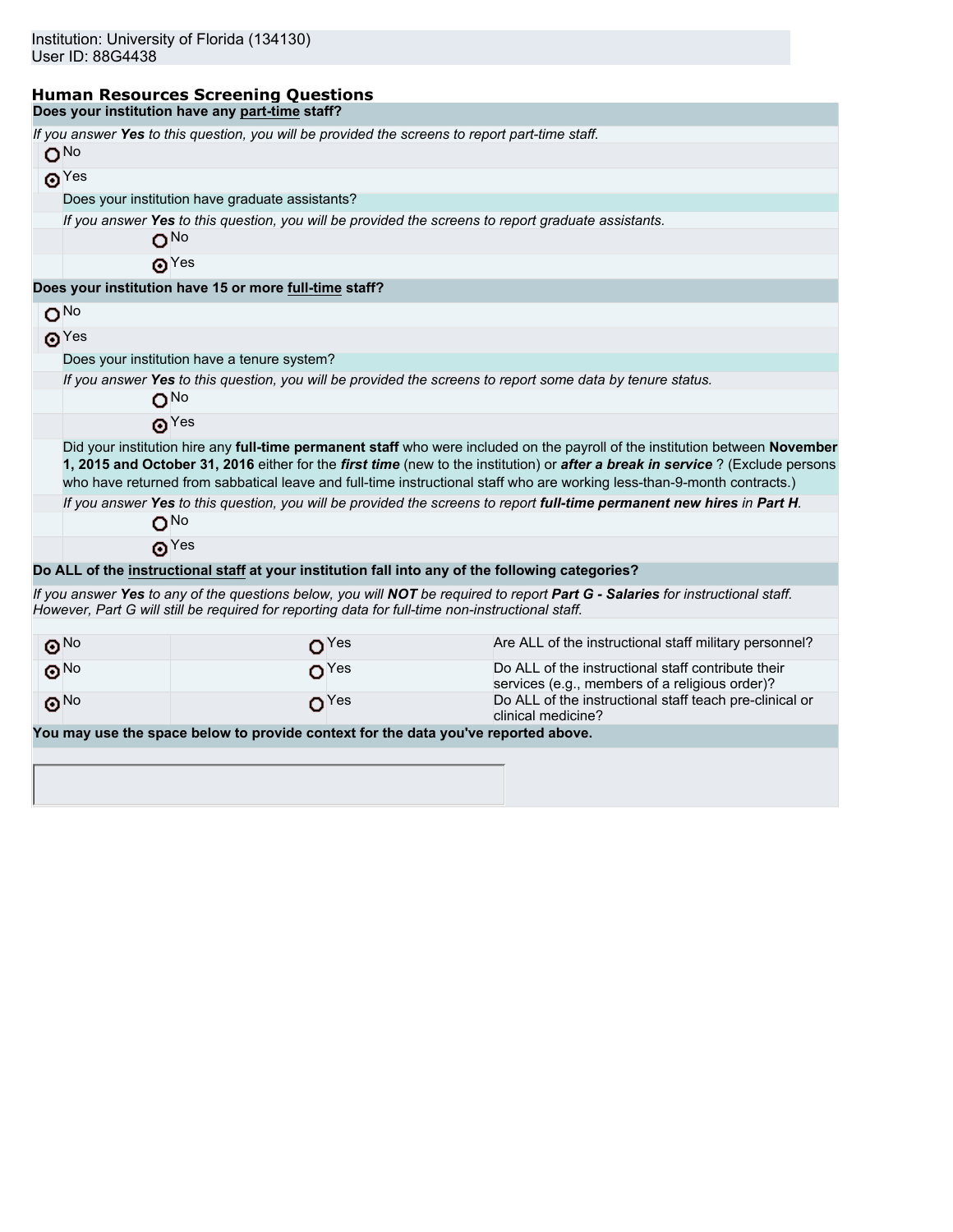#### **Part A1 - Full-time Instructional Staff by Academic Rank and Tenure Status - Tenured Number of Full-time Instructional Staff**

## **With Faculty Status**

**Tenured**

**As of November 1, 2016**

•**Report Hispanic/Latino individuals of any race as Hispanic/Latino**

•**Report race for non-Hispanic/Latino individuals only**

**Men**

•**Include both Primarily Instruction and Instruction Combined with Research and/or Public Service**

|     |                  |                                                     |                         | No academic |                                                                        |
|-----|------------------|-----------------------------------------------------|-------------------------|-------------|------------------------------------------------------------------------|
|     |                  |                                                     |                         | rank        | Total                                                                  |
|     |                  |                                                     |                         |             |                                                                        |
|     |                  |                                                     |                         |             | O                                                                      |
|     |                  |                                                     |                         |             | 63                                                                     |
|     |                  |                                                     |                         |             | 0                                                                      |
|     |                  |                                                     |                         |             | 154                                                                    |
| 14  |                  |                                                     |                         |             | 27                                                                     |
|     |                  |                                                     |                         |             | 0                                                                      |
|     |                  |                                                     |                         |             | 871                                                                    |
| 5   |                  |                                                     |                         |             | 12                                                                     |
|     |                  |                                                     |                         |             | 4                                                                      |
| 765 |                  | 0                                                   |                         |             | 1,131                                                                  |
|     | 38<br>102<br>603 | Associate Assistant<br>24<br>52<br>13<br>263<br>360 | Academic Rank<br>5<br>6 |             | Professors professors professors Instructors Lecturers<br>$\mathbf{0}$ |

| <b>Women</b>                              |                |                     |               |                                                        |              |             |                 |
|-------------------------------------------|----------------|---------------------|---------------|--------------------------------------------------------|--------------|-------------|-----------------|
| Race/ethnicity                            |                |                     | Academic Rank |                                                        |              | No academic |                 |
|                                           |                | Associate Assistant |               |                                                        |              | rank        | Total           |
|                                           |                |                     |               | Professors professors professors Instructors Lecturers |              |             |                 |
| Nonresident alien                         |                |                     |               |                                                        |              |             |                 |
| Hispanic/Latino                           |                | 13                  |               |                                                        |              |             | 20              |
| American Indian or Alaska Native          |                |                     |               |                                                        |              |             | 0               |
| Asian                                     | 19             | 20                  |               |                                                        |              |             | 39              |
| <b>Black or African American</b>          | 8              | 13                  |               |                                                        |              |             | 21              |
| Native Hawaiian or Other Pacific Islander |                |                     |               |                                                        |              |             | 0               |
| White                                     | 179            | 142                 |               |                                                        |              |             | 321             |
| Two or more races                         | $\overline{2}$ |                     |               |                                                        |              |             | 3               |
| Race and ethnicity unknown                |                |                     |               |                                                        |              |             | 0               |
| <b>Total women</b>                        | 216            | 189                 | $\Omega$      | 0                                                      | $\Omega$     | 0           | 405             |
|                                           |                |                     |               |                                                        |              |             |                 |
| Total (men+women)                         | 981            | 549                 | 6             | $\mathbf{0}$                                           | $\mathbf{0}$ |             | $0 \quad 1,536$ |
| Total from prior year                     |                |                     |               |                                                        |              |             | 1,533           |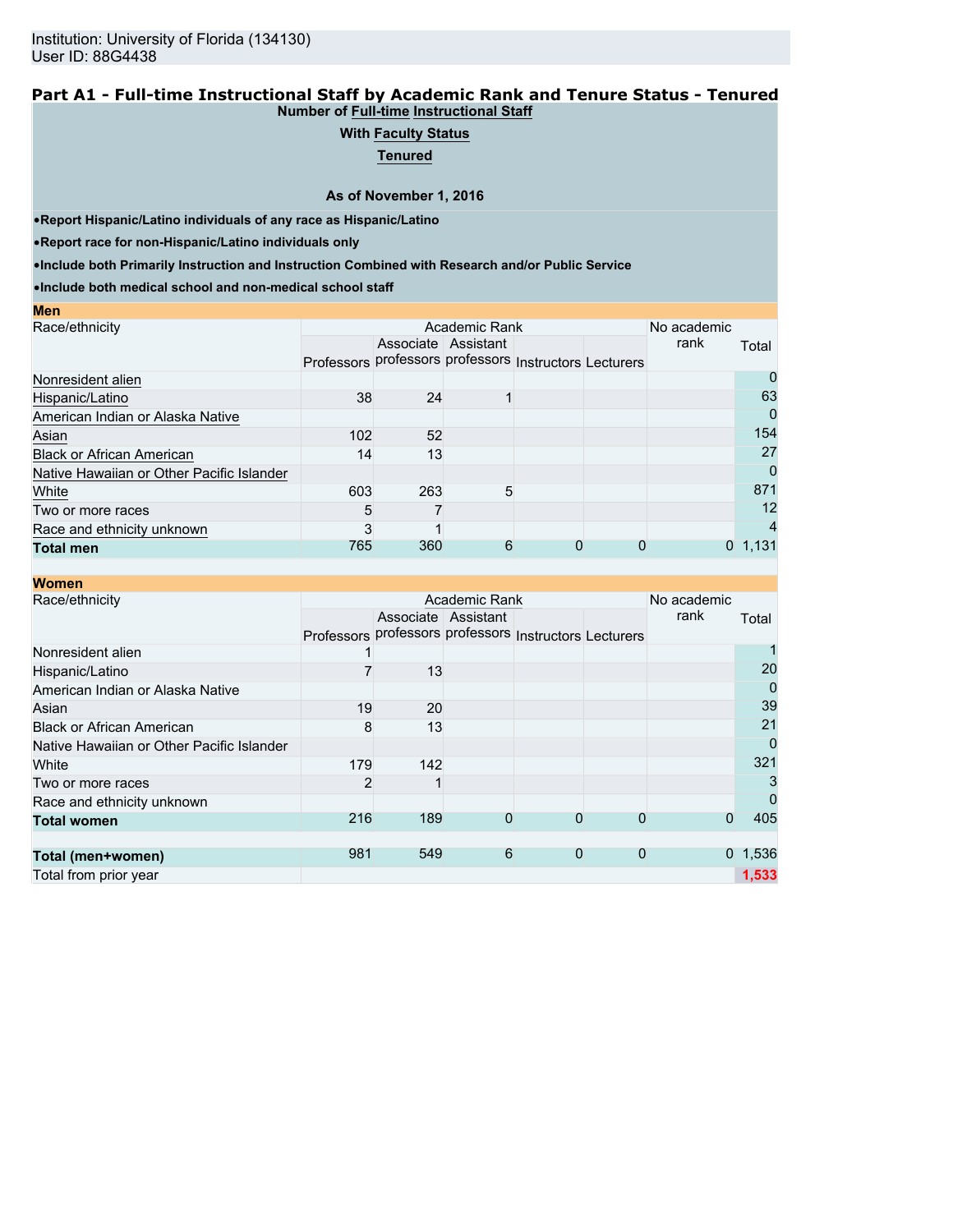### **Part A1 - Full-time Instructional Staff by Academic Rank and Tenure Status - On Tenure Track**

## **Number of Full-time Instructional Staff**

#### **With Faculty Status**

**On Tenure Track**

#### **As of November 1, 2016**

•**Report Hispanic/Latino individuals of any race as Hispanic/Latino**

•**Report race for non-Hispanic/Latino individuals only**

•**Include both Primarily Instruction and Instruction Combined with Research and/or Public Service**

| <b>Men</b>                                |                                                        |                     |                |  |             |       |
|-------------------------------------------|--------------------------------------------------------|---------------------|----------------|--|-------------|-------|
| Race/ethnicity                            |                                                        |                     | Academic Rank  |  | No academic |       |
|                                           |                                                        | Associate Assistant |                |  | rank        | Total |
|                                           | Professors professors professors Instructors Lecturers |                     |                |  |             |       |
| Nonresident alien                         | 5                                                      |                     | 28             |  |             | 37    |
| Hispanic/Latino                           |                                                        | 5                   | 18             |  |             | 23    |
| American Indian or Alaska Native          |                                                        |                     |                |  |             | 0     |
| Asian                                     | 5                                                      | 9                   | 22             |  |             | 36    |
| <b>Black or African American</b>          |                                                        |                     | $\overline{2}$ |  |             | 3     |
| Native Hawaiian or Other Pacific Islander |                                                        |                     |                |  |             | 0     |
| White                                     | 9                                                      | 21                  | 118            |  |             | 148   |
| Two or more races                         |                                                        |                     | 4              |  |             | 6     |
| Race and ethnicity unknown                |                                                        |                     |                |  |             | 5     |
| <b>Total men</b>                          | 19                                                     | 43                  | 196            |  |             | 258   |

| <b>Women</b>                              |            |                |                     |                                             |              |             |                |
|-------------------------------------------|------------|----------------|---------------------|---------------------------------------------|--------------|-------------|----------------|
| Race/ethnicity                            |            |                | Academic Rank       |                                             |              | No academic |                |
|                                           |            |                | Associate Assistant |                                             |              | rank        | Total          |
|                                           | Professors |                |                     | professors professors Instructors Lecturers |              |             |                |
| Nonresident alien                         |            |                | 13                  |                                             |              |             | 13             |
| Hispanic/Latino                           |            | $\overline{2}$ | 9                   |                                             |              |             | 12             |
| American Indian or Alaska Native          |            |                |                     |                                             |              |             | 0              |
| Asian                                     |            | 3              | 21                  |                                             |              |             | 25             |
| <b>Black or African American</b>          |            | 4              |                     |                                             |              |             | 11             |
| Native Hawaiian or Other Pacific Islander |            |                |                     |                                             |              |             | 0              |
| White                                     | 3          | 10             | 100                 |                                             |              |             | 113            |
| Two or more races                         |            |                |                     |                                             |              |             | $\overline{4}$ |
| Race and ethnicity unknown                |            |                | $\overline{2}$      |                                             |              |             | $\overline{2}$ |
| <b>Total women</b>                        | 5          | 19             | 156                 | 0                                           | 0            | $\Omega$    | 180            |
|                                           |            |                |                     |                                             |              |             |                |
| Total (men+women)                         | 24         | 62             | 352                 | $\mathbf{0}$                                | $\mathbf{0}$ | $\Omega$    | 438            |
| Total from prior year                     |            |                |                     |                                             |              |             | 448            |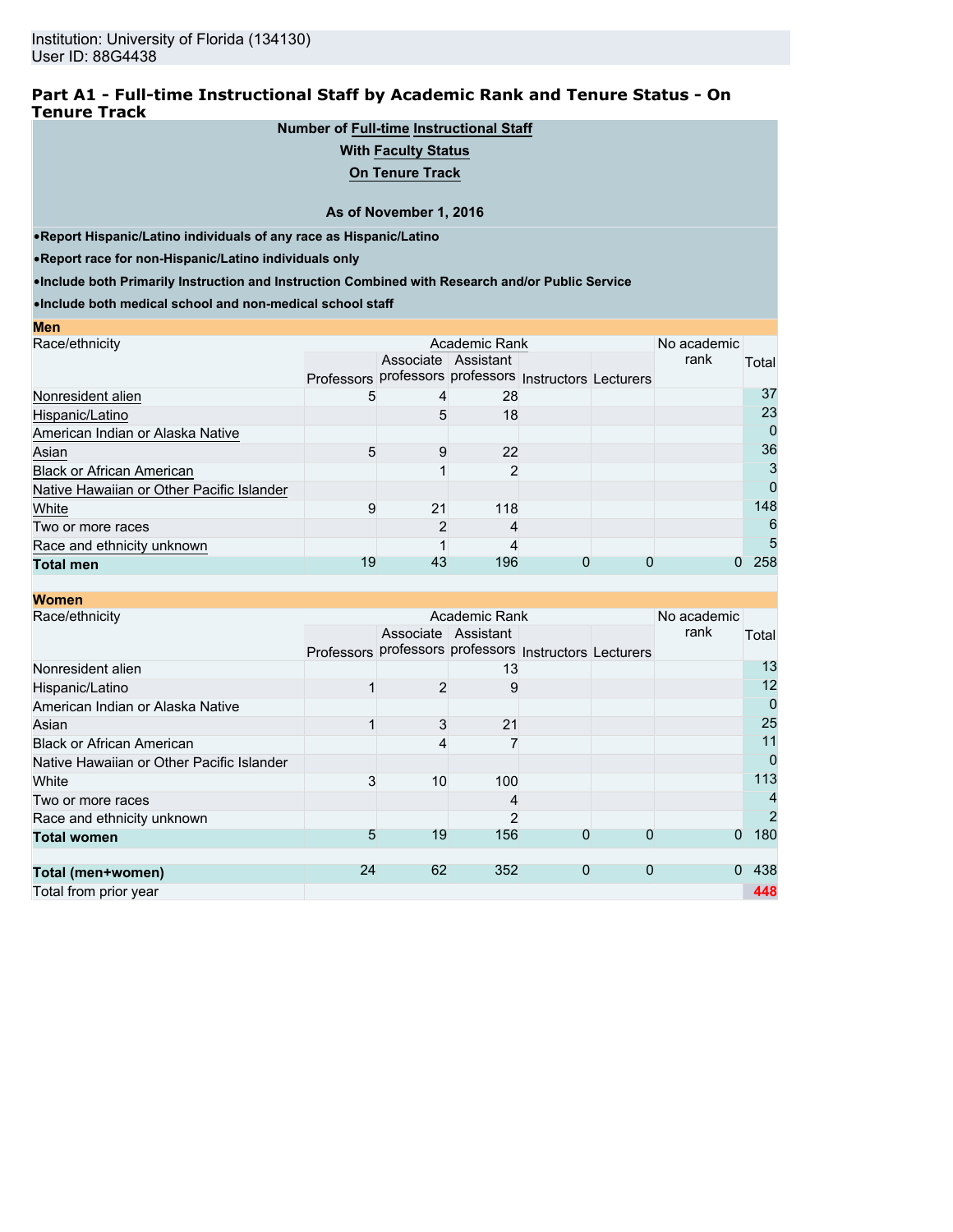### **Part A1 - Full-time Instructional Staff by Academic Rank and Tenure Status - Multi-Year Contract**

## **Number of Full-time Instructional Staff**

**With Faculty Status**

#### **Not on Tenure Track - Multi-Year Contract**

#### **As of November 1, 2016**

•**Report Hispanic/Latino individuals of any race as Hispanic/Latino**

•**Report race for non-Hispanic/Latino individuals only**

•**Include both Primarily Instruction and Instruction Combined with Research and/or Public Service**

•**Include both medical school and non-medical school staff**

| MGH                                       |                                                        |                     |  |                     |       |
|-------------------------------------------|--------------------------------------------------------|---------------------|--|---------------------|-------|
| Gender and race/ethnicity                 |                                                        | Academic Rank       |  | No academic<br>rank |       |
|                                           |                                                        | Associate Assistant |  |                     | Total |
|                                           | Professors professors professors Instructors Lecturers |                     |  |                     |       |
| Nonresident alien                         |                                                        |                     |  |                     | O     |
| Hispanic/Latino                           |                                                        |                     |  |                     | 0     |
| American Indian or Alaska Native          |                                                        |                     |  |                     | 0     |
| Asian                                     |                                                        |                     |  |                     | 0     |
| <b>Black or African American</b>          |                                                        |                     |  |                     | 0     |
| Native Hawaiian or Other Pacific Islander |                                                        |                     |  |                     | 0     |
| White                                     |                                                        |                     |  |                     | 0     |
| Two or more races                         |                                                        |                     |  |                     | 0     |
| Race and ethnicity unknown                |                                                        |                     |  |                     | 0     |
| <b>Total men</b>                          |                                                        |                     |  |                     | 0     |
|                                           |                                                        |                     |  |                     |       |

#### **Women**

**Men**

| ,,,,,,,,,                                 |                                                        |   |                     |   |   |             |                |
|-------------------------------------------|--------------------------------------------------------|---|---------------------|---|---|-------------|----------------|
| Gender and race/ethnicity                 |                                                        |   | Academic Rank       |   |   | No academic |                |
|                                           |                                                        |   | Associate Assistant |   |   | rank        | Total          |
|                                           | Professors professors professors Instructors Lecturers |   |                     |   |   |             |                |
| Nonresident alien                         |                                                        |   |                     |   |   |             | 0              |
| Hispanic/Latino                           |                                                        |   |                     |   |   |             | $\mathbf 0$    |
| American Indian or Alaska Native          |                                                        |   |                     |   |   |             | $\overline{0}$ |
| Asian                                     |                                                        |   |                     |   |   |             | $\mathbf 0$    |
| <b>Black or African American</b>          |                                                        |   |                     |   |   |             | $\overline{0}$ |
| Native Hawaiian or Other Pacific Islander |                                                        |   |                     |   |   |             | $\overline{0}$ |
| White                                     |                                                        |   |                     |   |   |             | $\mathbf 0$    |
| Two or more races                         |                                                        |   |                     |   |   |             | $\mathbf 0$    |
| Race and ethnicity unknown                |                                                        |   |                     |   |   |             | 0              |
| <b>Total women</b>                        | 0                                                      | 0 | 0                   | 0 | 0 |             | $\Omega$       |
|                                           |                                                        |   |                     |   |   |             |                |
| Total (men+women)                         | 0                                                      | 0 | 0                   | 0 | 0 |             |                |
|                                           |                                                        |   |                     |   |   |             |                |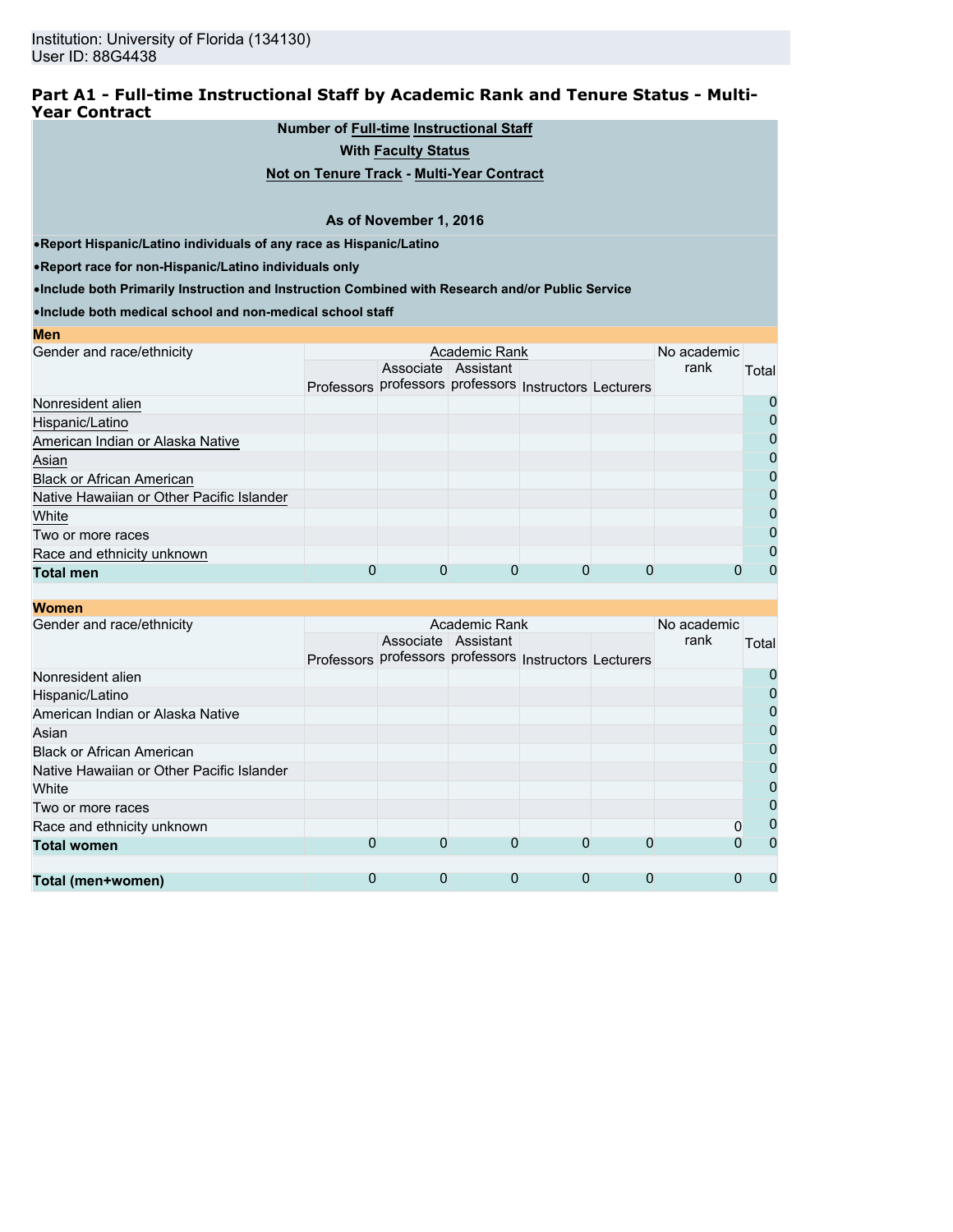### **Part A1 - Full-time Instructional Staff by Academic Rank and Tenure Status - Annual Contract**

## **Number of Full-time Instructional Staff**

**With Faculty Status**

### **Not on Tenure Track - Annual Contract**

#### **As of November 1, 2016**

•**Report Hispanic/Latino individuals of any race as Hispanic/Latino**

•**Report race for non-Hispanic/Latino individuals only**

**Men**

•**Include both Primarily Instruction and Instruction Combined with Research and/or Public Service**

| MEIL                                      |  |                                                        |     |             |       |
|-------------------------------------------|--|--------------------------------------------------------|-----|-------------|-------|
| Race/ethnicity                            |  | Academic Rank                                          |     | No academic |       |
|                                           |  | Associate Assistant                                    |     | rank        | Total |
|                                           |  | Professors professors professors Instructors Lecturers |     |             |       |
| Nonresident alien                         |  |                                                        |     |             | 9     |
| Hispanic/Latino                           |  |                                                        |     |             | 12    |
| American Indian or Alaska Native          |  |                                                        |     |             |       |
| Asian                                     |  |                                                        |     | 5           | 9     |
| <b>Black or African American</b>          |  |                                                        |     | 5           | 13    |
| Native Hawaiian or Other Pacific Islander |  |                                                        |     |             |       |
| White                                     |  |                                                        | 96  | 42          | 159   |
| Two or more races                         |  |                                                        |     |             |       |
| Race and ethnicity unknown                |  |                                                        |     |             |       |
| <b>Total men</b>                          |  | 16                                                     | 126 | 55          | 215   |

| <b>Women</b>                              |                   |    |                                             |             |     |                |       |
|-------------------------------------------|-------------------|----|---------------------------------------------|-------------|-----|----------------|-------|
| Race/ethnicity                            |                   |    | Academic Rank                               |             |     | No academic    |       |
|                                           |                   |    | Associate Assistant                         |             |     | rank           | Total |
|                                           | <b>Professors</b> |    | professors professors Instructors Lecturers |             |     |                |       |
| Nonresident alien                         |                   |    |                                             |             |     | 1              | 8     |
| Hispanic/Latino                           | 2                 |    |                                             |             | 14  | 6              | 22    |
| American Indian or Alaska Native          |                   |    |                                             |             |     |                |       |
| Asian                                     |                   |    |                                             |             | 19  | 5              | 26    |
| <b>Black or African American</b>          | $\overline{2}$    |    |                                             |             | 14  | $\overline{2}$ | 18    |
| Native Hawaiian or Other Pacific Islander |                   |    |                                             |             |     |                | 0     |
| White                                     | 2                 | 3  | 15                                          |             | 133 | 50             | 203   |
| Two or more races                         |                   |    |                                             |             |     |                |       |
| Race and ethnicity unknown                |                   |    |                                             |             |     |                | 2     |
| <b>Total women</b>                        |                   | 5  | 17                                          | 0           | 189 | 65             | 283   |
|                                           |                   |    |                                             |             |     |                |       |
| Total (men+women)                         | 14                | 16 | 33                                          | $\mathbf 0$ | 315 | 120            | 498   |
| Total from prior year                     |                   |    |                                             |             |     |                | 490   |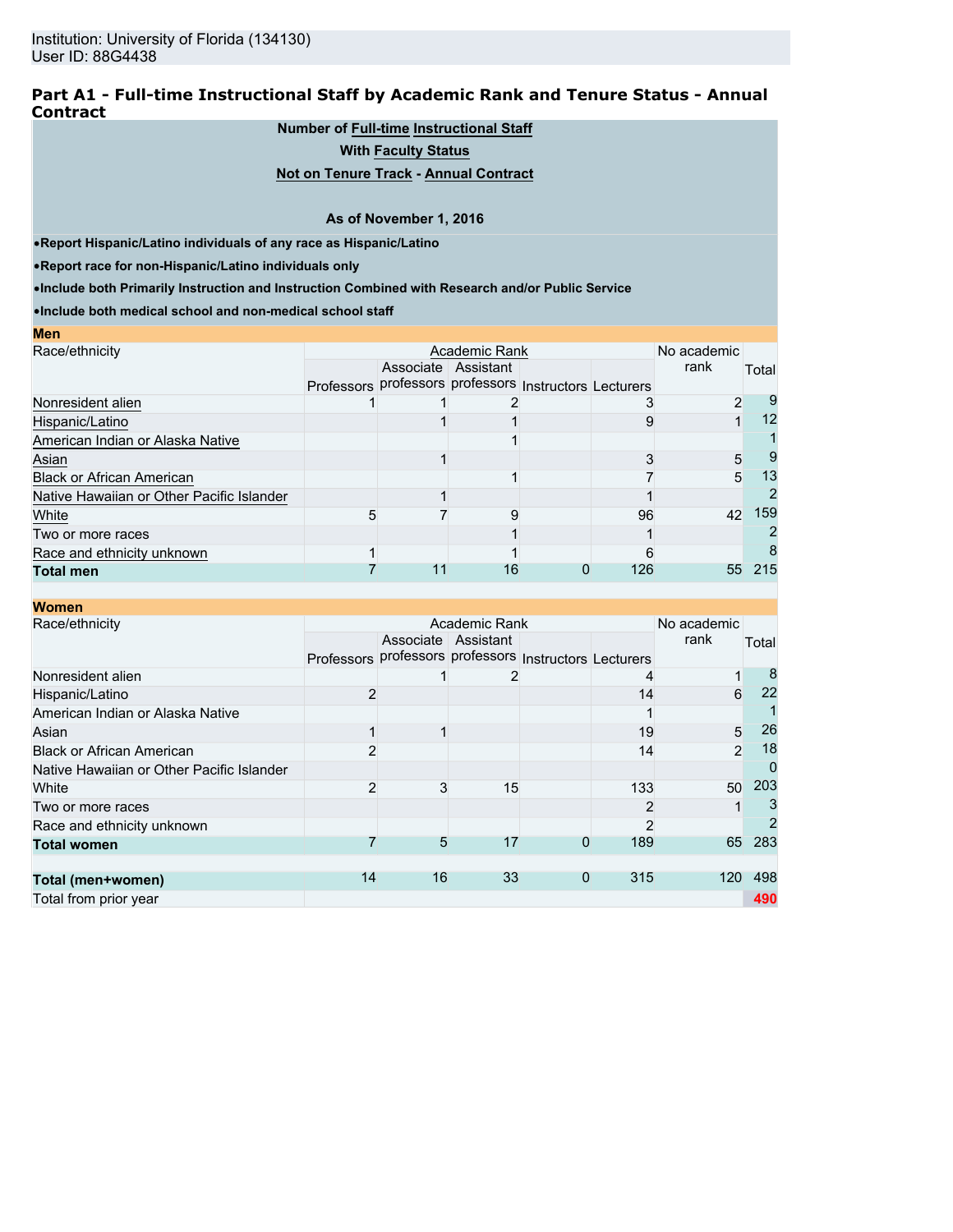### **Part A1 - Full-time Instructional Staff by Academic Rank and Tenure Status - Less-Than-Annual Contract**

**Number of Full-time Instructional Staff**

**With Faculty Status**

**Not on Tenure Track - Less-than-annual Contract**

#### **As of November 1, 2016**

•**Report Hispanic/Latino individuals of any race as Hispanic/Latino**

•**Report race for non-Hispanic/Latino individuals only**

**Men**

•**Include both Primarily Instruction and Instruction Combined with Research and/or Public Service**

| <b>IVIC II</b>                            |                                                        |                     |  |             |          |
|-------------------------------------------|--------------------------------------------------------|---------------------|--|-------------|----------|
| Race/ethnicity                            |                                                        | Academic Rank       |  | No academic |          |
|                                           |                                                        | Associate Assistant |  | rank        | Total    |
|                                           | Professors professors professors Instructors Lecturers |                     |  |             |          |
| Nonresident alien                         |                                                        |                     |  |             | $\Omega$ |
| Hispanic/Latino                           |                                                        |                     |  |             | 0        |
| American Indian or Alaska Native          |                                                        |                     |  |             | 0        |
| Asian                                     |                                                        |                     |  |             | 0        |
| <b>Black or African American</b>          |                                                        |                     |  |             | 0        |
| Native Hawaiian or Other Pacific Islander |                                                        |                     |  |             | 0        |
| White                                     |                                                        |                     |  |             | 0        |
| Two or more races                         |                                                        |                     |  |             | 0        |
| Race and ethnicity unknown                |                                                        |                     |  |             | 0        |
| <b>Total men</b>                          |                                                        |                     |  |             | 0        |
|                                           |                                                        |                     |  |             |          |

| <b>Women</b>                              |            |             |                                             |             |             |             |       |
|-------------------------------------------|------------|-------------|---------------------------------------------|-------------|-------------|-------------|-------|
| Race/ethnicity                            |            |             | Academic Rank                               |             |             | No academic |       |
|                                           |            |             | Associate Assistant                         |             |             | rank        | Total |
|                                           | Professors |             | professors professors Instructors Lecturers |             |             |             |       |
| Nonresident alien                         |            |             |                                             |             |             |             | 0     |
| Hispanic/Latino                           |            |             |                                             |             |             |             | 0     |
| American Indian or Alaska Native          |            |             |                                             |             |             |             | 0     |
| Asian                                     |            |             |                                             |             |             |             | 0     |
| <b>Black or African American</b>          |            |             |                                             |             |             |             | 0     |
| Native Hawaiian or Other Pacific Islander |            |             |                                             |             |             |             | 0     |
| White                                     |            |             |                                             |             |             |             | 0     |
| Two or more races                         |            |             |                                             |             |             |             | 0     |
| Race and ethnicity unknown                |            |             |                                             |             |             | 0           | 0     |
| <b>Total women</b>                        | 0          | 0           | 0                                           | 0           | 0           | 0           | 0     |
|                                           |            |             |                                             |             |             |             |       |
| Total (men+women)                         | 0          | $\mathbf 0$ | $\mathbf 0$                                 | $\mathbf 0$ | $\mathbf 0$ | $\Omega$    | 0     |
| Total from prior year                     |            |             |                                             |             |             |             |       |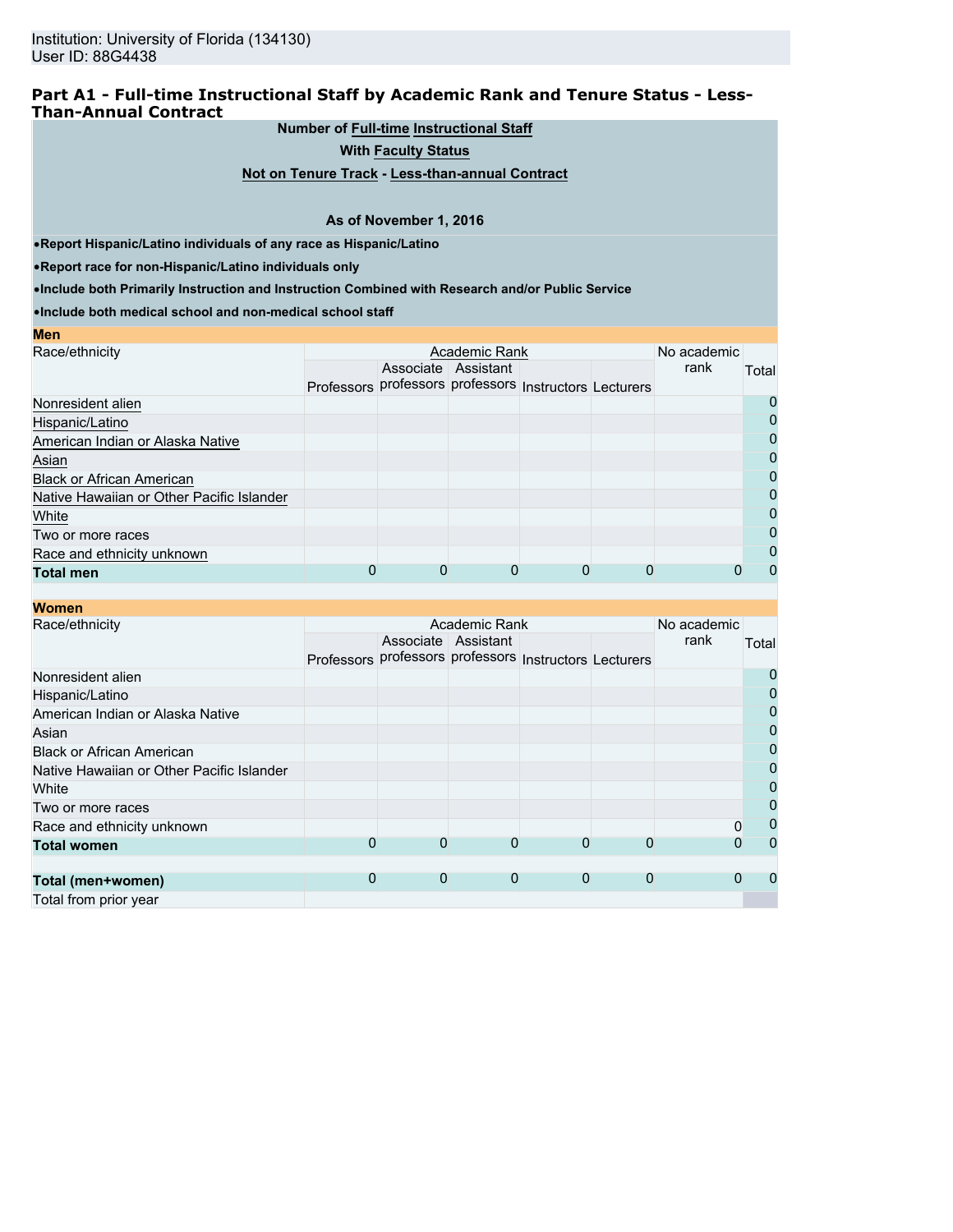### **Part A1 - Full-time Instructional Staff by Academic Rank and Tenure Status - Indefinite duration Contract**

**Number of Full-time Instructional Staff**

**With Faculty Status**

**Not on Tenure Track - Indefinite duration contract**

#### **As of November 1, 2016**

•**Report Hispanic/Latino individuals of any race as Hispanic/Latino**

•**Report race for non-Hispanic/Latino individuals only**

•**Include both Primarily Instruction and Instruction Combined with Research and/or Public Service**

| <b>Men</b>                                |                                                        |                     |  |             |       |
|-------------------------------------------|--------------------------------------------------------|---------------------|--|-------------|-------|
| Gender and race/ethnicity                 |                                                        | Academic Rank       |  | No academic |       |
|                                           |                                                        | Associate Assistant |  | rank        | Total |
|                                           | Professors professors professors Instructors Lecturers |                     |  |             |       |
| Nonresident alien                         |                                                        |                     |  |             | O     |
| Hispanic/Latino                           |                                                        |                     |  |             | 0     |
| American Indian or Alaska Native          |                                                        |                     |  |             | Ω     |
| Asian                                     |                                                        |                     |  |             | 0     |
| <b>Black or African American</b>          |                                                        |                     |  |             | 0     |
| Native Hawaiian or Other Pacific Islander |                                                        |                     |  |             | 0     |
| White                                     |                                                        |                     |  |             | 0     |
| Two or more races                         |                                                        |                     |  |             | 0     |
| Race and ethnicity unknown                |                                                        |                     |  |             | 0     |
| <b>Total men</b>                          |                                                        |                     |  |             | O     |

| Women |  |
|-------|--|
|-------|--|

| <i>v</i> omen                             |                   |   |                                             |   |   |             |              |
|-------------------------------------------|-------------------|---|---------------------------------------------|---|---|-------------|--------------|
| Gender and race/ethnicity                 | Academic Rank     |   |                                             |   |   | No academic |              |
|                                           |                   |   | Associate Assistant                         |   |   | rank        | Total        |
|                                           | <b>Professors</b> |   | professors professors Instructors Lecturers |   |   |             |              |
| Nonresident alien                         |                   |   |                                             |   |   |             |              |
| Hispanic/Latino                           |                   |   |                                             |   |   |             | O            |
| American Indian or Alaska Native          |                   |   |                                             |   |   |             | 0            |
| Asian                                     |                   |   |                                             |   |   |             | 0            |
| <b>Black or African American</b>          |                   |   |                                             |   |   |             | 0            |
| Native Hawaiian or Other Pacific Islander |                   |   |                                             |   |   |             | 0            |
| White                                     |                   |   |                                             |   |   |             |              |
| Two or more races                         |                   |   |                                             |   |   |             | 0            |
| Race and ethnicity unknown                |                   |   |                                             |   |   |             | 0            |
| <b>Total women</b>                        | 0                 | 0 | 0                                           | 0 |   |             | $\mathbf{I}$ |
|                                           |                   |   |                                             |   |   |             |              |
| Total (men+women)                         | 0                 | 0 | 0                                           | 0 | 0 | 0           |              |
|                                           |                   |   |                                             |   |   |             |              |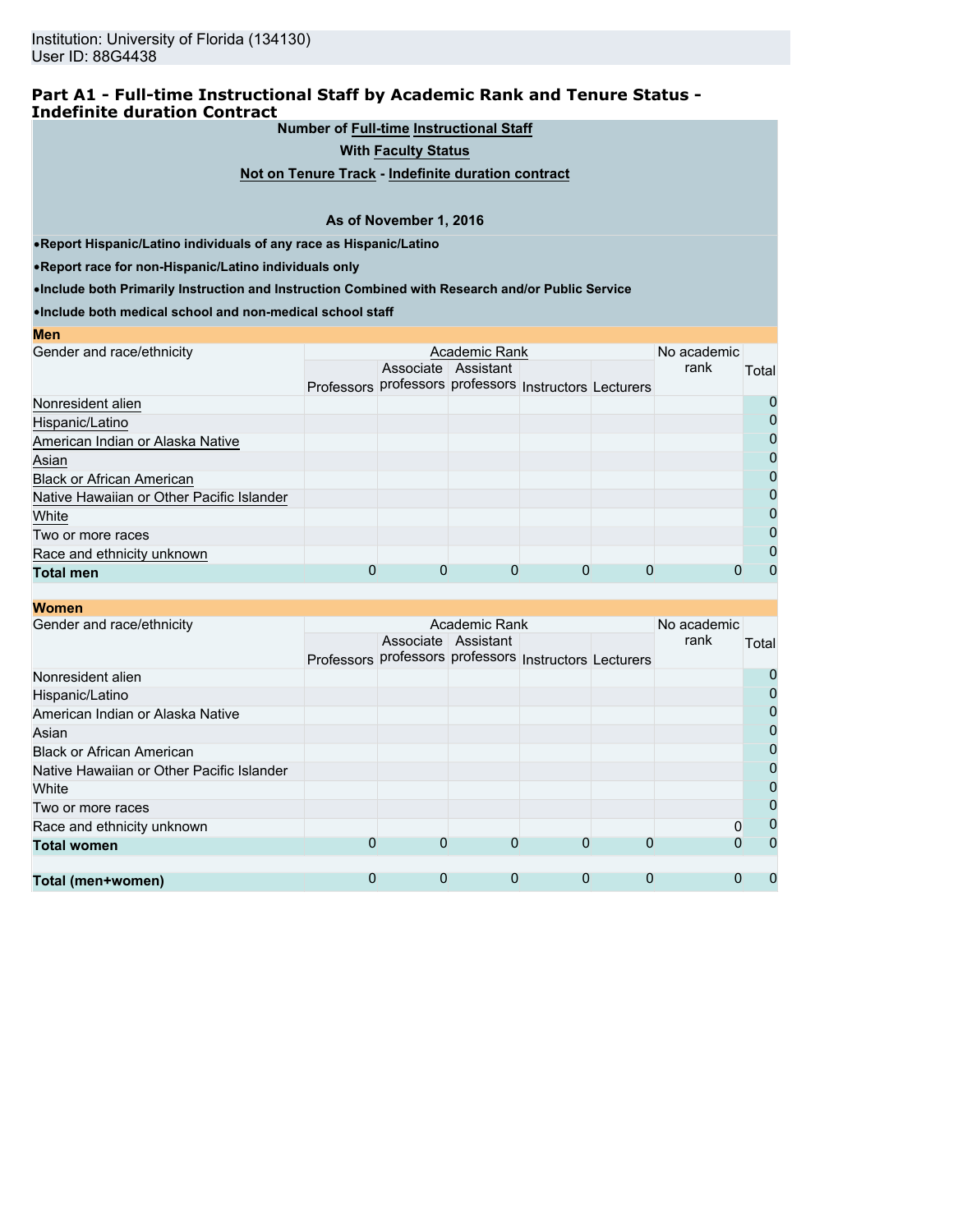#### **Part A1 - Full-time Instructional Staff - Without Faculty Status Number of Full-time Instructional Staff**

## **Without Faculty Status**

#### **As of November 1, 2016**

•**Report Hispanic/Latino individuals of any race as Hispanic/Latino**

•**Report race for non-Hispanic/Latino individuals only**

•**Include both Primarily Instruction and Instruction Combined with Research and/or Public Service**

•**Include both medical school and non-medical school staff**

| Men                                       |                               |
|-------------------------------------------|-------------------------------|
| Race/ethnicity                            | <b>Without Faculty Status</b> |
| Nonresident alien                         |                               |
| Hispanic/Latino                           |                               |
| American Indian or Alaska Native          |                               |
| Asian                                     |                               |
| <b>Black or African American</b>          |                               |
| Native Hawaiian or Other Pacific Islander |                               |
| White                                     |                               |
| Two or more races                         |                               |
| Race and ethnicity unknown                |                               |
| <b>Total men</b>                          | 0                             |

| <b>Women</b>                              |                               |
|-------------------------------------------|-------------------------------|
| Race/ethnicity                            | <b>Without Faculty Status</b> |
| Nonresident alien                         |                               |
| Hispanic/Latino                           |                               |
| American Indian or Alaska Native          |                               |
| Asian                                     |                               |
| <b>Black or African American</b>          |                               |
| Native Hawaiian or Other Pacific Islander |                               |
| White                                     |                               |
| Two or more races                         |                               |
| Race and ethnicity unknown                | 0                             |
| <b>Total women</b>                        | 0                             |
|                                           |                               |
| Total (men+women)                         | $\mathbf 0$                   |

Total from prior year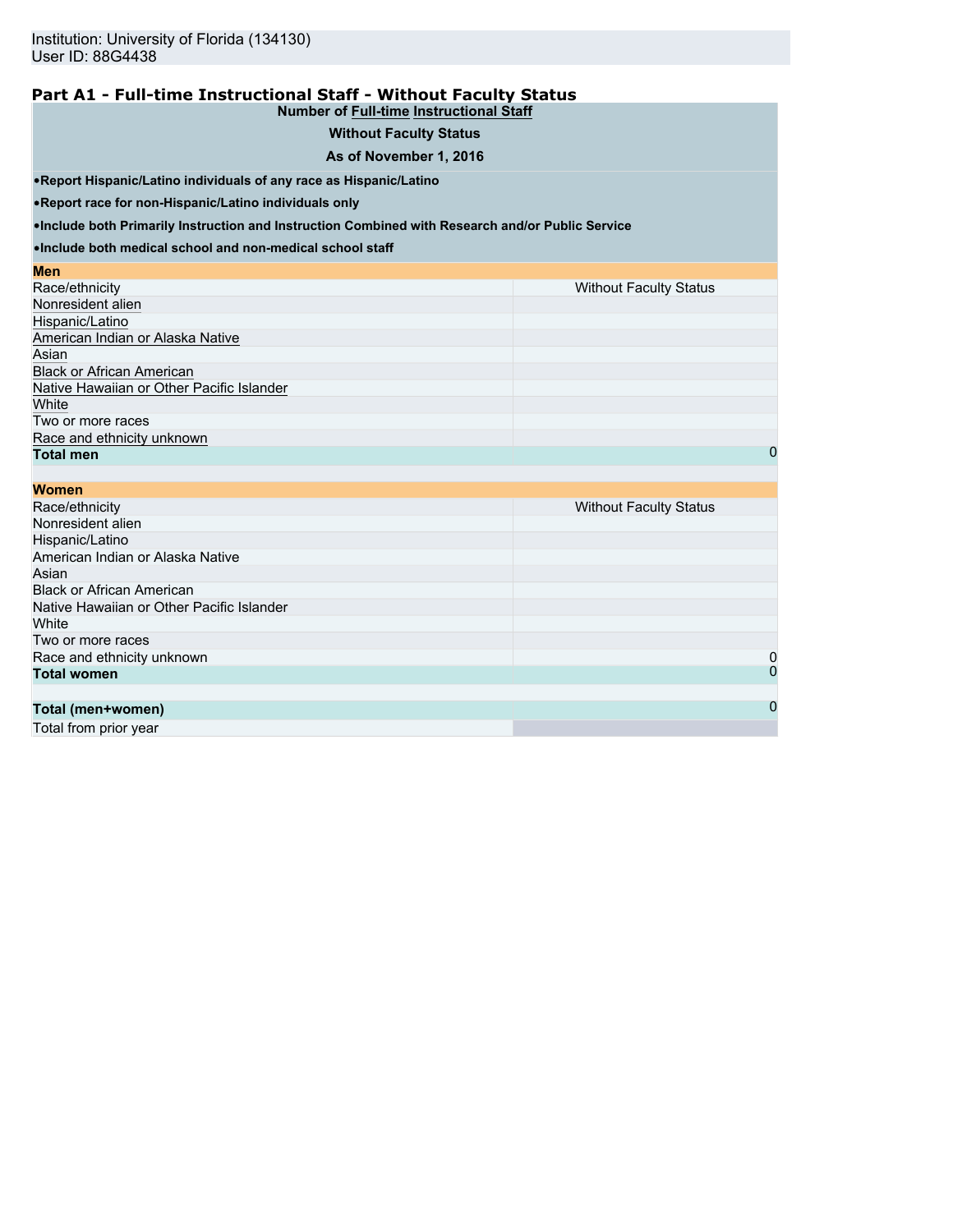# **Part A2 - Full-time Instructional Staff by Function**

**Number of Full-time Instructional Staff**

## **As of November 1, 2016**

•**Report Primarily Instruction and Instruction combined with Research and/or Public Service separately, as indicated below**

•**Report Non-medical school and Medical school staff separately, as indicated below**

|                                                | <b>With Faculty Status</b> |                 |                   |          |                              |                                                      |                | Total          |
|------------------------------------------------|----------------------------|-----------------|-------------------|----------|------------------------------|------------------------------------------------------|----------------|----------------|
|                                                | Tenured                    | On              |                   |          | Not on Tenure Track          |                                                      | Faculty        |                |
|                                                |                            | Tenure<br>Track | Multi-year Annual | contract | Less-than-annual<br>contract | Indefinite<br>duration<br>(continuing or<br>at-will) | <b>Status</b>  |                |
| Non-medical school staff                       | 1,286                      | 347             | $\mathbf{0}$      | 463      | 0                            | $\Omega$                                             |                | 02,096         |
| Non-medical school staff from<br>prior year    | 1,270                      | 346             |                   | 455      |                              |                                                      |                | 2,071          |
| <b>Primarily Instruction</b>                   | 1,143                      | 345             | $\overline{0}$    | 432      | 0                            | $\overline{0}$                                       |                | $0$ 1,920      |
| <b>B</b> Exclusively credit                    | 1,143                      | 345             |                   | 432      |                              |                                                      |                | 1,920          |
| Exclusively not-for-<br>credit                 |                            |                 |                   |          |                              |                                                      | $\mathbf 0$    | 0              |
| Combined credit/not-for-<br>credit             |                            |                 |                   |          |                              |                                                      | $\Omega$       | 0              |
| Instruction/research/public<br>service staff   | 143                        | $\overline{2}$  |                   | 31       |                              |                                                      |                | 176            |
| Medical school staff                           | 250                        | 91              | $\overline{0}$    | 35       | $\overline{0}$               | $\overline{0}$                                       | $\overline{0}$ | 376            |
| Medical school staff from<br>prior year        | 263                        | 102             |                   | 35       |                              |                                                      |                | 400            |
| Primarily Instruction                          | 178                        | 83              | $\mathbf{0}$      | 28       | $\overline{0}$               | $\overline{0}$                                       | $\overline{0}$ | 289            |
| <b>Exclusively credit</b>                      | 178                        | 83              |                   | 28       |                              |                                                      |                | 289            |
| Exclusively not-for-credit                     |                            |                 |                   |          |                              |                                                      | 0              | 0              |
| Combined credit/not-for-<br>credit             |                            |                 |                   |          |                              |                                                      | $\Omega$       | $\overline{0}$ |
| Instruction/research/public<br>service staff   | 72                         | 8               |                   |          |                              |                                                      |                | 87             |
| Total carried forward from<br>previous screens | 1,536                      | 438             | 0                 | 498      | $\overline{0}$               | $\overline{0}$                                       |                | 02,472         |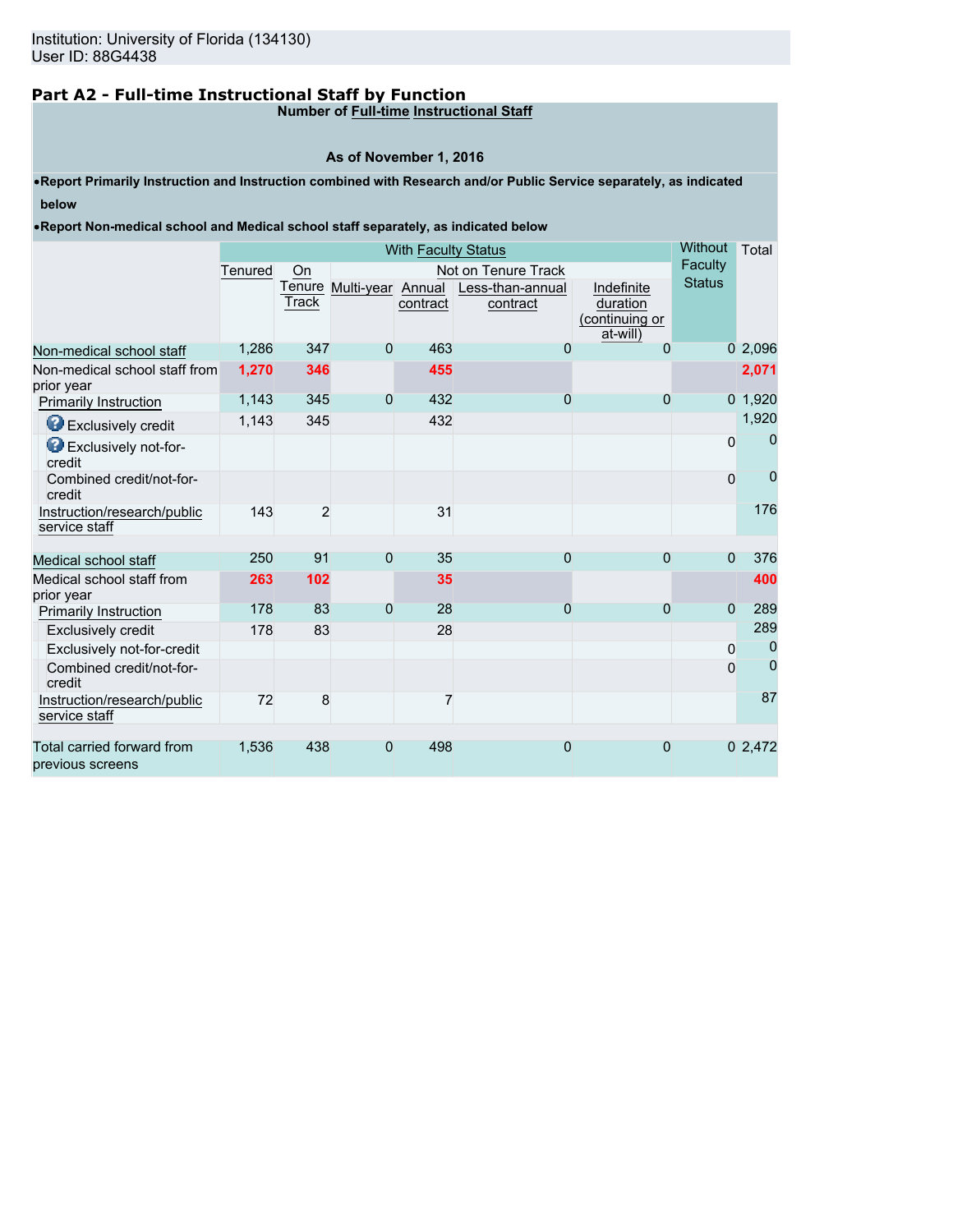## **Part A3 - Full-time Instructional Staff - Totals**

**Total number of Full-time Instructional Staff**

|                                           | As of November 1, 2016 |             |                   |
|-------------------------------------------|------------------------|-------------|-------------------|
| Race/ethnicity                            | Total men              | Total women | Total (men+women) |
| Nonresident alien                         | 46                     | 22          | 68                |
| Hispanic/Latino                           | 98                     | 54          | 152               |
| American Indian or Alaska Native          |                        |             | 2                 |
| Asian                                     | 199                    | 90          | 289               |
| <b>Black or African American</b>          | 43                     | 50          | 93                |
| Native Hawaiian or Other Pacific Islander | 2                      | 0           | 2                 |
| White                                     | 1,178                  | 637         | 1,815             |
| Two or more races                         | 20                     | 10          | 30                |
| Race and ethnicity unknown                | 17                     | 4           | 21                |
| <b>Total</b>                              | 1,604                  | 868         | 2,472             |
| Total from prior year                     |                        |             | 2,471             |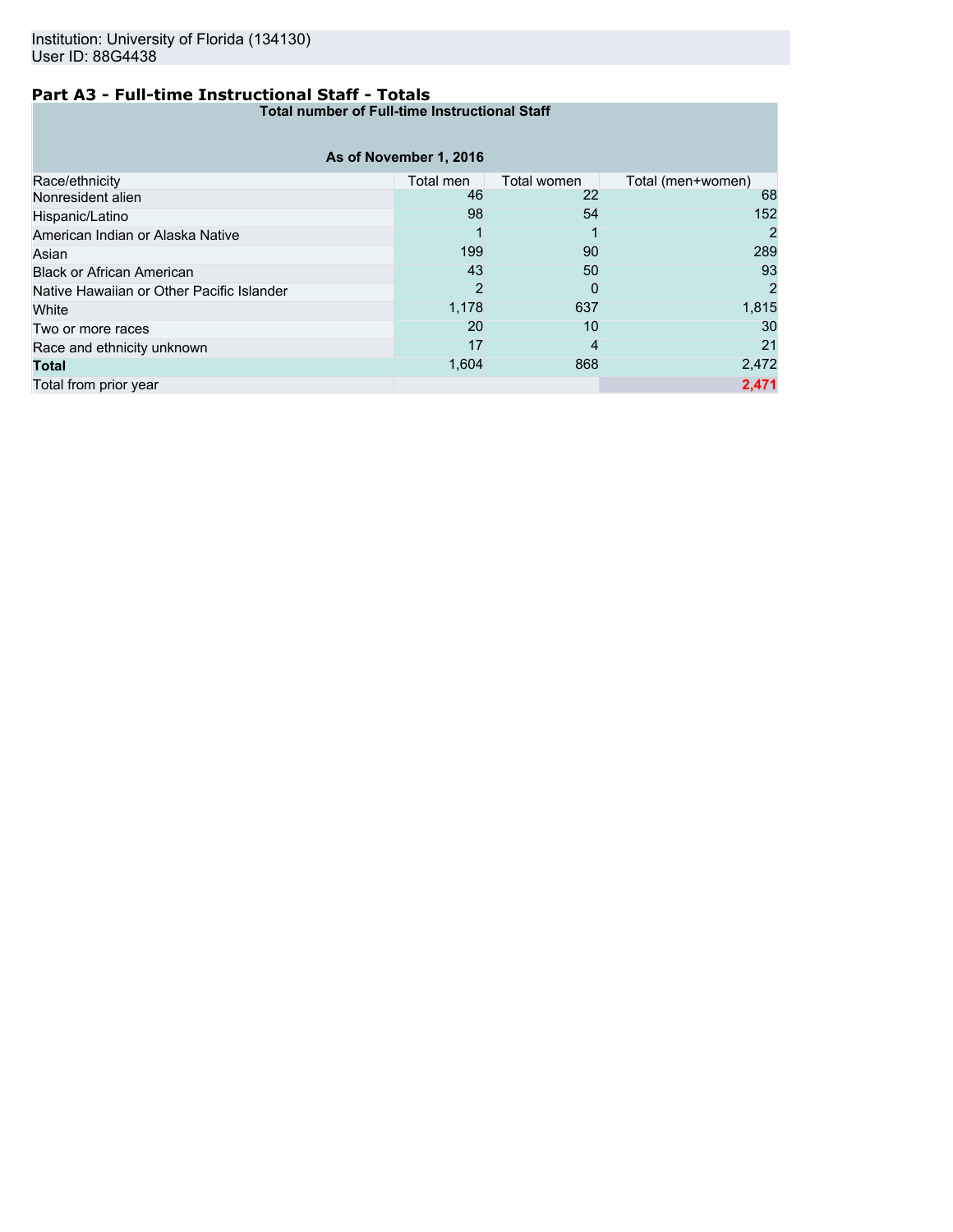## **by Occupational Category**

### **As of November 1, 2016**

•**Report Hispanic/Latino individuals of any race as Hispanic/Latino**

•**Report race for non-Hispanic/Latino individuals only**

**Men**

| $\mathbf{v}$                              |                                                                 |                |                             |
|-------------------------------------------|-----------------------------------------------------------------|----------------|-----------------------------|
| Race/ethnicity                            | <b>Instructional Staff</b><br>(carried forward)<br>from Part A) | Research staff | <b>Public Service staff</b> |
| Nonresident alien                         | 46                                                              | 53             | 45                          |
| Hispanic/Latino                           | 98                                                              | 16             | 66                          |
| American Indian or Alaska Native          |                                                                 |                |                             |
| Asian                                     | 199                                                             | 79             | 115                         |
| <b>Black or African American</b>          | 43                                                              | 8              | 26                          |
| Native Hawaiian or Other Pacific Islander |                                                                 |                |                             |
| White                                     | 1,178                                                           | 186            | 434                         |
| Two or more races                         | 20                                                              |                | 6                           |
| Race and ethnicity unknown                | 17                                                              | 8              | 6                           |
| <b>Total men</b>                          | 1,604                                                           | 355            | 698                         |

| <b>Women</b>                              |                                                                |                |                             |
|-------------------------------------------|----------------------------------------------------------------|----------------|-----------------------------|
| Race/ethnicity                            | <b>Instructional Staff</b><br>(carried forward<br>from Part A) | Research staff | <b>Public Service staff</b> |
| Nonresident alien                         | 22                                                             | 22             | 32                          |
| Hispanic/Latino                           | 54                                                             | 17             | 63                          |
| American Indian or Alaska Native          |                                                                |                |                             |
| Asian                                     | 90                                                             | 36             | 74                          |
| <b>Black or African American</b>          | 50                                                             | 3              | 41                          |
| Native Hawaiian or Other Pacific Islander | $\Omega$                                                       |                |                             |
| White                                     | 637                                                            | 100            | 460                         |
| Two or more races                         | 10                                                             |                |                             |
| Race and ethnicity unknown                |                                                                | 6              | 10                          |
| <b>Total women</b>                        | 868                                                            | 184            | 687                         |
|                                           |                                                                |                |                             |
| Total (men+women)                         | 2,472                                                          | 539            | 1,385                       |
| Total from prior year                     | 2,471                                                          | 498            | 1,271                       |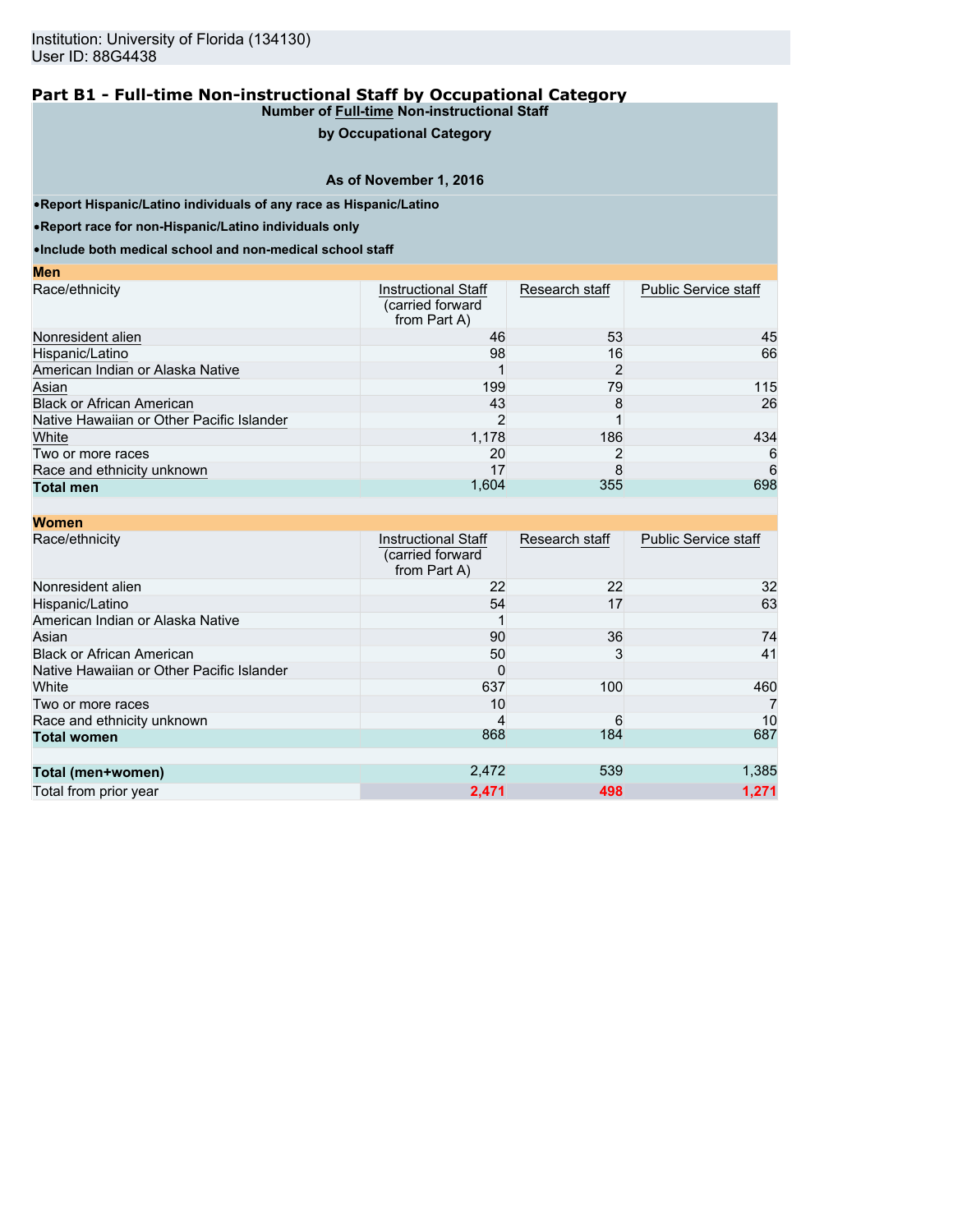## **by Occupational Category**

### **As of November 1, 2016**

•**Report Hispanic/Latino individuals of any race as Hispanic/Latino**

•**Report race for non-Hispanic/Latino individuals only**

•**Include both medical school and non-medical school staff**

#### **Men**

| Race/ethnicity                | Archivists, Curators, and Librarians |         | Library     | Student and Academic Affairs and Other |
|-------------------------------|--------------------------------------|---------|-------------|----------------------------------------|
|                               | Museum Technicians                   | 25-4020 | Technicians | <b>Education Services Occupations</b>  |
|                               | 25-4010                              |         | 25-4030     | $25-2000 + 25-3000 + 25-9000$          |
| Nonresident alien             |                                      |         |             |                                        |
| Hispanic/Latino               |                                      |         |             | 9                                      |
| American Indian or            |                                      |         |             |                                        |
| Alaska Native                 |                                      |         |             |                                        |
| Asian                         |                                      |         |             |                                        |
| <b>Black or African</b>       |                                      |         |             | 20                                     |
| American                      |                                      |         |             |                                        |
| Native Hawaiian or            |                                      |         |             |                                        |
| <b>Other Pacific Islander</b> |                                      |         |             |                                        |
| White                         | 24                                   | 19      | 17          | 126                                    |
| Two or more races             |                                      |         |             | 3                                      |
| Race and ethnicity            |                                      |         |             |                                        |
| unknown                       |                                      |         |             |                                        |
| <b>Total men</b>              | 26                                   | 21      | 25          | 166                                    |

| <b>Women</b>                                 |                                                                       |         |                                   |                                                                                                                        |
|----------------------------------------------|-----------------------------------------------------------------------|---------|-----------------------------------|------------------------------------------------------------------------------------------------------------------------|
| Race/ethnicity                               | Archivists, Curators, and Librarians<br>Museum Technicians<br>25-4010 | 25-4020 | Library<br>Technicians<br>25-4030 | Student and Academic Affairs and Other<br><b>Education Services Occupations</b><br>$25 - 2000 + 25 - 3000 + 25 - 9000$ |
| Nonresident alien                            |                                                                       |         |                                   |                                                                                                                        |
| Hispanic/Latino                              |                                                                       |         | 6                                 | 45                                                                                                                     |
| American Indian or<br>Alaska Native          |                                                                       |         |                                   | $\overline{2}$                                                                                                         |
| Asian                                        |                                                                       | 3       | $\overline{2}$                    | 10                                                                                                                     |
| <b>Black or African</b><br>American          |                                                                       | 3       | 5                                 | 67                                                                                                                     |
| Native Hawaiian or<br>Other Pacific Islander |                                                                       |         |                                   |                                                                                                                        |
| White                                        | 25                                                                    | 38      | 18                                | 301                                                                                                                    |
| Two or more races                            |                                                                       |         |                                   | 9                                                                                                                      |
| Race and ethnicity<br>unknown                |                                                                       |         | $\overline{2}$                    | $\overline{3}$                                                                                                         |
| <b>Total women</b>                           | 27                                                                    | 46      | 33                                | 437                                                                                                                    |
| Total (men+women)                            | 53                                                                    | 67      | 58                                | 603                                                                                                                    |
| Total from prior year                        | 57                                                                    | 69      | 60                                | 598                                                                                                                    |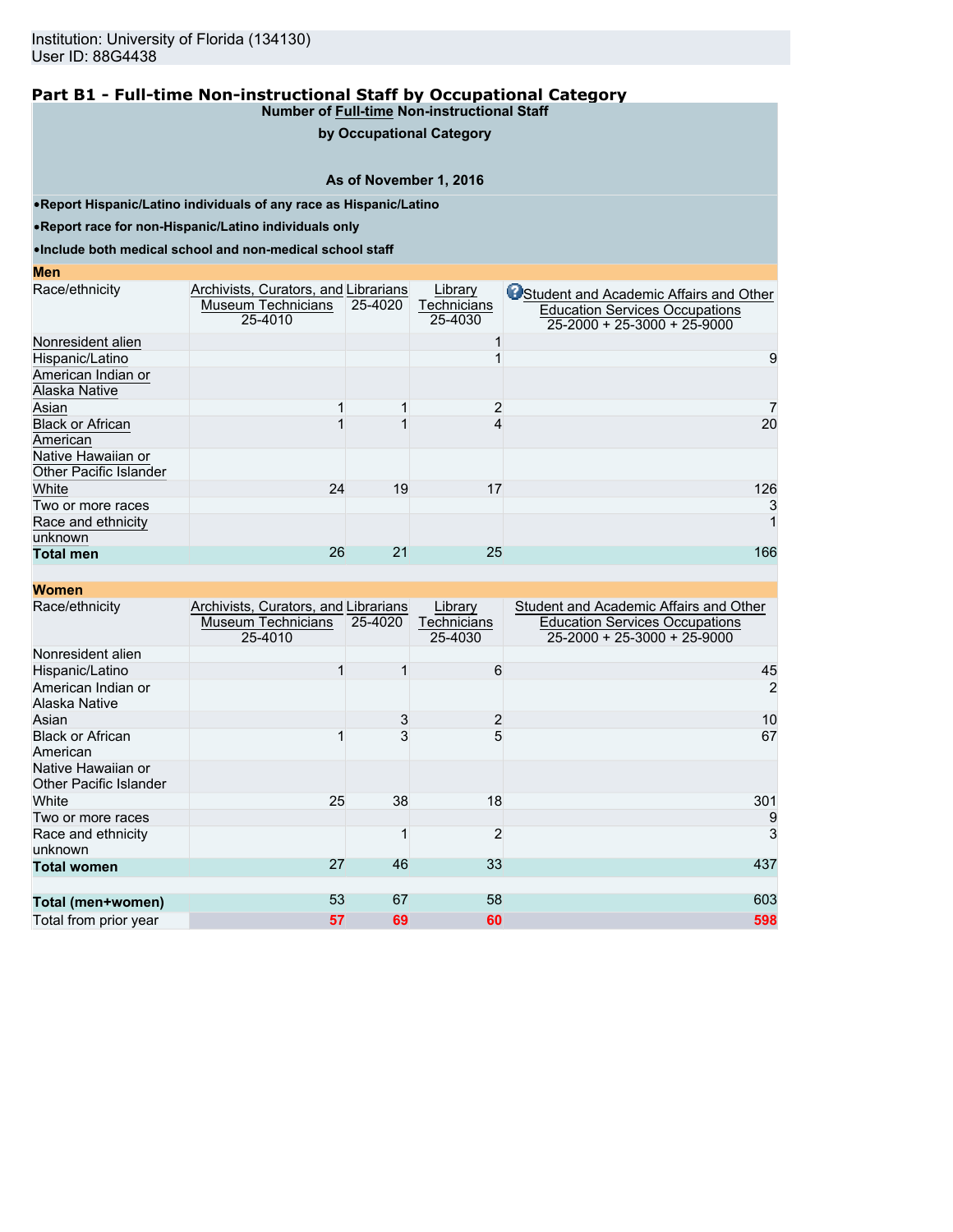#### **by Occupational Category**

### **As of November 1, 2016**

•**Report Hispanic/Latino individuals of any race as Hispanic/Latino**

•**Report race for non-Hispanic/Latino individuals only**

•**Include both medical school and non-medical school staff**

#### **Men**

| Race/ethnicity                                  | Management<br>Occupations<br>11-0000 | Business and<br>Financial<br>Operations<br>Occupations<br>13-0000 | Computer, Engineering,<br>and Science Occupations<br>$15-0000 + 17-0000 + 19$<br>0000 | Community, Social Service,<br>Legal, Arts, Design,<br>Entertainment, Sports, and<br><b>Media Occupations</b><br>21-0000 + 23-0000 + 27-0000 | Healthcare<br>Practitioners<br>and Technical<br>Occupations<br>29-0000 |
|-------------------------------------------------|--------------------------------------|-------------------------------------------------------------------|---------------------------------------------------------------------------------------|---------------------------------------------------------------------------------------------------------------------------------------------|------------------------------------------------------------------------|
| Nonresident<br>alien                            |                                      |                                                                   | 33                                                                                    |                                                                                                                                             |                                                                        |
| Hispanic/Latino                                 | 22                                   | 19                                                                | 92                                                                                    | 15                                                                                                                                          | 9                                                                      |
| American Indian<br>or Alaska Native             |                                      |                                                                   |                                                                                       |                                                                                                                                             |                                                                        |
| Asian                                           | 9                                    | 5                                                                 | 66                                                                                    | 2                                                                                                                                           | 4                                                                      |
| <b>Black or African</b><br>American             | 25                                   | 9                                                                 | 40                                                                                    | 8                                                                                                                                           | 12                                                                     |
| Native Hawaiian<br>or Other Pacific<br>Islander |                                      |                                                                   |                                                                                       |                                                                                                                                             |                                                                        |
| White                                           | 375                                  | 127                                                               | 858                                                                                   | 108                                                                                                                                         | 75                                                                     |
| Two or more<br>races                            |                                      |                                                                   | 18                                                                                    | 6                                                                                                                                           |                                                                        |
| Race and<br>ethnicity<br>unknown                |                                      | 2                                                                 | 17                                                                                    | 3                                                                                                                                           |                                                                        |
| <b>Total men</b>                                | 436                                  | 164                                                               | 1,130                                                                                 | 142                                                                                                                                         | 102                                                                    |

| wungh                                           |                                             |                                                                   |                                                                                       |                                                                                                                                                     |                                                                        |
|-------------------------------------------------|---------------------------------------------|-------------------------------------------------------------------|---------------------------------------------------------------------------------------|-----------------------------------------------------------------------------------------------------------------------------------------------------|------------------------------------------------------------------------|
| Race/ethnicity                                  | <b>Management</b><br>Occupations<br>11-0000 | Business and<br>Financial<br>Operations<br>Occupations<br>13-0000 | Computer, Engineering,<br>and Science Occupations<br>$15-0000 + 17-0000 + 19$<br>0000 | Community, Social Service,<br>Legal, Arts, Design,<br>Entertainment, Sports, and<br><b>Media Occupations</b><br>$21 - 0000 + 23 - 0000 + 27 - 0000$ | Healthcare<br>Practitioners<br>and Technical<br>Occupations<br>29-0000 |
| Nonresident<br>alien                            |                                             |                                                                   | 34                                                                                    |                                                                                                                                                     |                                                                        |
| Hispanic/Latino                                 | 26                                          | 45                                                                | 65                                                                                    | 44                                                                                                                                                  | 48                                                                     |
| American Indian<br>or Alaska Native             |                                             |                                                                   |                                                                                       |                                                                                                                                                     | 2                                                                      |
| Asian                                           | 14                                          | 30                                                                | 108                                                                                   | 4                                                                                                                                                   | 16                                                                     |
| <b>Black or African</b><br>American             | 36                                          | 63                                                                | 46                                                                                    | 21                                                                                                                                                  | 53                                                                     |
| Native Hawaiian<br>or Other Pacific<br>Islander |                                             |                                                                   | $\overline{2}$                                                                        |                                                                                                                                                     | 1                                                                      |
| White                                           | 423                                         | 428                                                               | 565                                                                                   | 190                                                                                                                                                 | 411                                                                    |
| Two or more<br>races                            | 8                                           | 3                                                                 | 18                                                                                    | 5                                                                                                                                                   | 6                                                                      |
| Race and<br>ethnicity<br>unknown                | 3                                           | $\overline{2}$                                                    | 6                                                                                     | $\overline{2}$                                                                                                                                      | 1                                                                      |
| <b>Total women</b>                              | 512                                         | 571                                                               | 844                                                                                   | 268                                                                                                                                                 | 539                                                                    |
| <b>Total</b><br>(men+women)                     | 948                                         | 735                                                               | 1,974                                                                                 | 410                                                                                                                                                 | 641                                                                    |
| Total from prior<br>year                        | 892                                         | 910                                                               | 1,959                                                                                 | 390                                                                                                                                                 | 552                                                                    |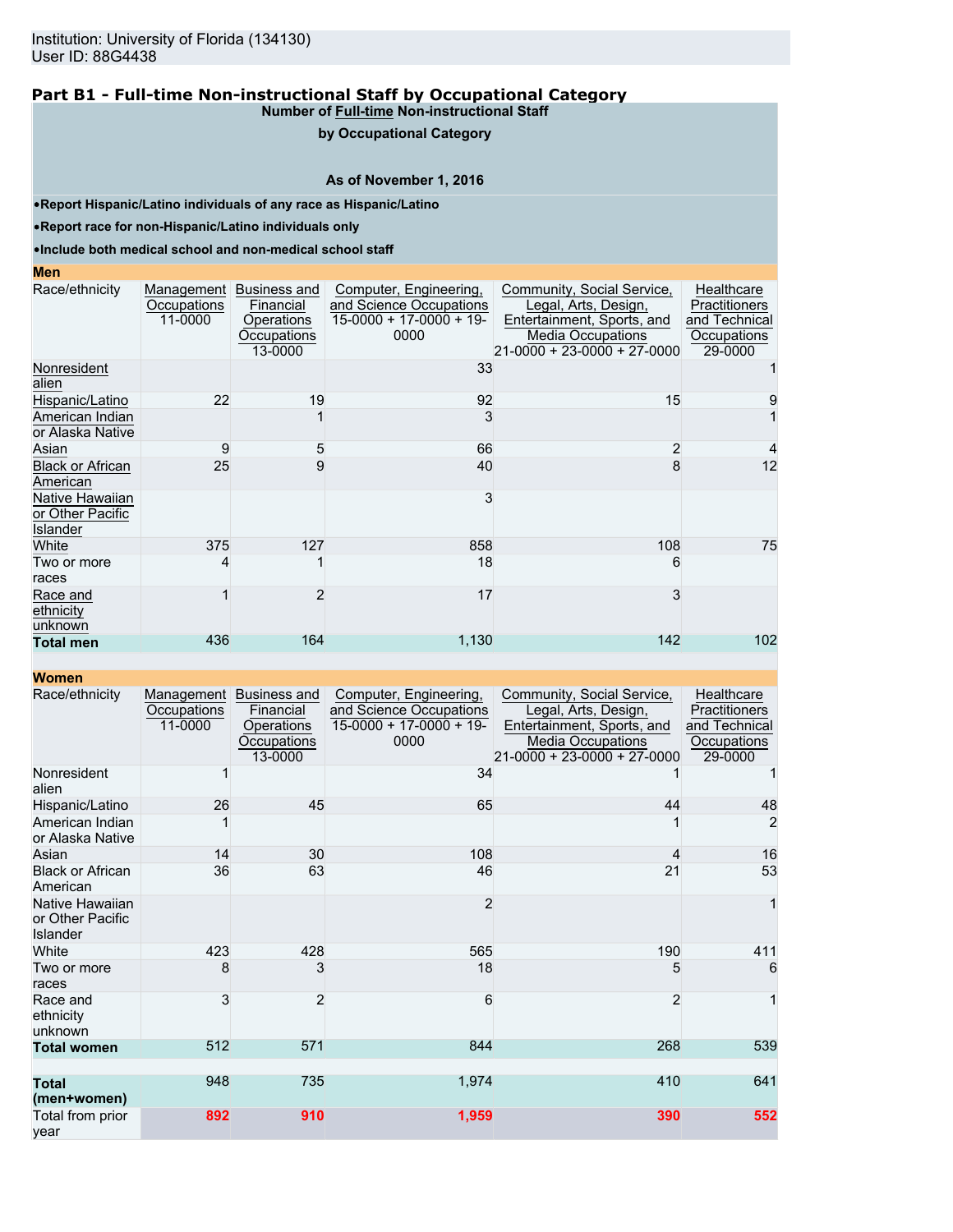**by Occupational Category**

## **As of November 1, 2016**

•**Report Hispanic/Latino individuals of any race as Hispanic/Latino**

•**Report race for non-Hispanic/Latino individuals only**

•**Include both medical school and non-medical school staff**

#### **Men**

|                                                           | Race/ethnicity Service Occupations<br>$31-0000 + 33-0000 + 35-0000 + 37-0000$<br>$+39-0000$ | Sales and<br>Related<br>Occupations Support<br>41-0000 | Office and<br>Occupations<br>43-0000 | Natural Resources,<br>Administrative Construction, and<br>Maintenance<br>Occupations<br>$45-0000 + 47-0000 + 49$ -Occupations<br>0000 | Production,<br>Transportation,<br>and Material<br>Moving<br>$51-0000 + 53$<br>0000 | Grand<br>Total<br>(All full-<br>time<br>staff) |
|-----------------------------------------------------------|---------------------------------------------------------------------------------------------|--------------------------------------------------------|--------------------------------------|---------------------------------------------------------------------------------------------------------------------------------------|------------------------------------------------------------------------------------|------------------------------------------------|
| Nonresident<br>alien                                      |                                                                                             |                                                        |                                      |                                                                                                                                       |                                                                                    | 181                                            |
| Hispanic/Latino                                           | 25                                                                                          | 3                                                      | 31                                   | 39                                                                                                                                    | 5                                                                                  | 450                                            |
| American<br>Indian or<br>Alaska Native                    |                                                                                             |                                                        | 2                                    | 4                                                                                                                                     |                                                                                    | 16                                             |
| Asian                                                     | 12                                                                                          |                                                        | 6                                    | 3                                                                                                                                     |                                                                                    | 511                                            |
| <b>Black or</b><br>African<br>American                    | 218                                                                                         |                                                        | 42                                   | 47                                                                                                                                    | 14                                                                                 | 519                                            |
| Native<br>Hawaiian or<br>Other Pacific<br><b>Islander</b> |                                                                                             |                                                        |                                      |                                                                                                                                       |                                                                                    | 6                                              |
| White                                                     | 163                                                                                         |                                                        | 195                                  | 457                                                                                                                                   | 36                                                                                 | 4,379                                          |
| Two or more<br>races                                      |                                                                                             |                                                        |                                      | 6                                                                                                                                     |                                                                                    | 74                                             |
| Race and<br>ethnicity<br>unknown                          | $\overline{2}$                                                                              |                                                        |                                      |                                                                                                                                       |                                                                                    | 59                                             |
| <b>Total men</b>                                          | 426                                                                                         | 5                                                      | 281                                  | 558                                                                                                                                   | 56                                                                                 | 6,195                                          |

| <b>Women</b>                                                     |                                                                                     |                                                        |                                      |                                                                                                                                     |                                                                                    |                                                |
|------------------------------------------------------------------|-------------------------------------------------------------------------------------|--------------------------------------------------------|--------------------------------------|-------------------------------------------------------------------------------------------------------------------------------------|------------------------------------------------------------------------------------|------------------------------------------------|
| Race/ethnicity                                                   | <b>Service Occupations</b><br>$31-0000 + 33-0000 + 35-0000 + 37-0000$<br>$+39-0000$ | Sales and<br>Related<br>Occupations Support<br>41-0000 | Office and<br>Occupations<br>43-0000 | Natural Resources,<br>Administrative Construction, and<br>Maintenance<br>Occupations<br>45-0000 + 47-0000 + 49- Occupations<br>0000 | Production,<br>Transportation,<br>and Material<br>Moving<br>$51-0000 + 53$<br>0000 | Grand<br>Total<br>(All full-<br>time<br>staff) |
| Nonresident<br>alien                                             | $\overline{2}$                                                                      |                                                        | 2                                    |                                                                                                                                     |                                                                                    | 117                                            |
| Hispanic/Latino                                                  | 60                                                                                  |                                                        | 131                                  | 3                                                                                                                                   |                                                                                    | 610                                            |
| American<br>Indian or<br>Alaska Native                           |                                                                                     |                                                        | 3                                    |                                                                                                                                     |                                                                                    | 10                                             |
| Asian                                                            | 21                                                                                  |                                                        | 31                                   |                                                                                                                                     |                                                                                    | 439                                            |
| Black or<br>African<br>American                                  | 237                                                                                 | 3                                                      | 299                                  | 6                                                                                                                                   |                                                                                    | 935                                            |
| <b>Native</b><br>Hawaiian or<br><b>Other Pacific</b><br>Islander |                                                                                     |                                                        |                                      |                                                                                                                                     |                                                                                    | 5                                              |
| White                                                            | 141                                                                                 | 3                                                      | 1,254                                | 28                                                                                                                                  | $\overline{2}$                                                                     | 5,024                                          |
| Two or more<br>races                                             | 7                                                                                   |                                                        | 25                                   |                                                                                                                                     |                                                                                    | 98                                             |
|                                                                  | 5                                                                                   |                                                        | $\overline{7}$                       |                                                                                                                                     |                                                                                    | 52                                             |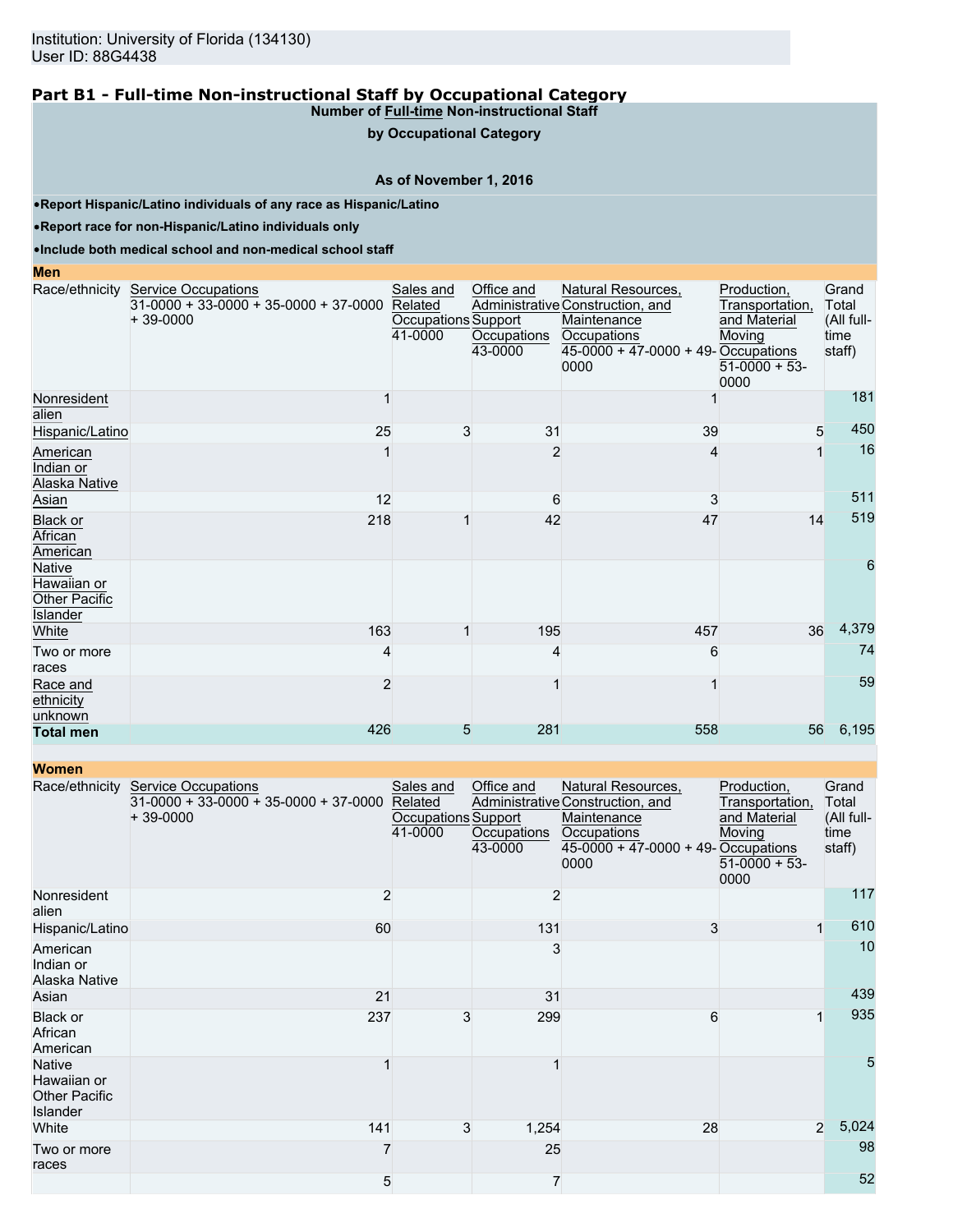| Race and<br>ethnicity<br>unknown |     |    |       |     |                |           |
|----------------------------------|-----|----|-------|-----|----------------|-----------|
| <b>Total women</b>               | 474 | 6  | 1,753 | 37  | $\overline{4}$ | 7,290     |
|                                  |     |    |       |     |                |           |
| <b>Total</b>                     | 900 | 11 | 2,034 | 595 |                | 60 13,485 |
| (men+women)                      |     |    |       |     |                |           |
| Total from prior                 | 897 | 8  | 1,953 | 605 |                | 52 13,242 |
| year                             |     |    |       |     |                |           |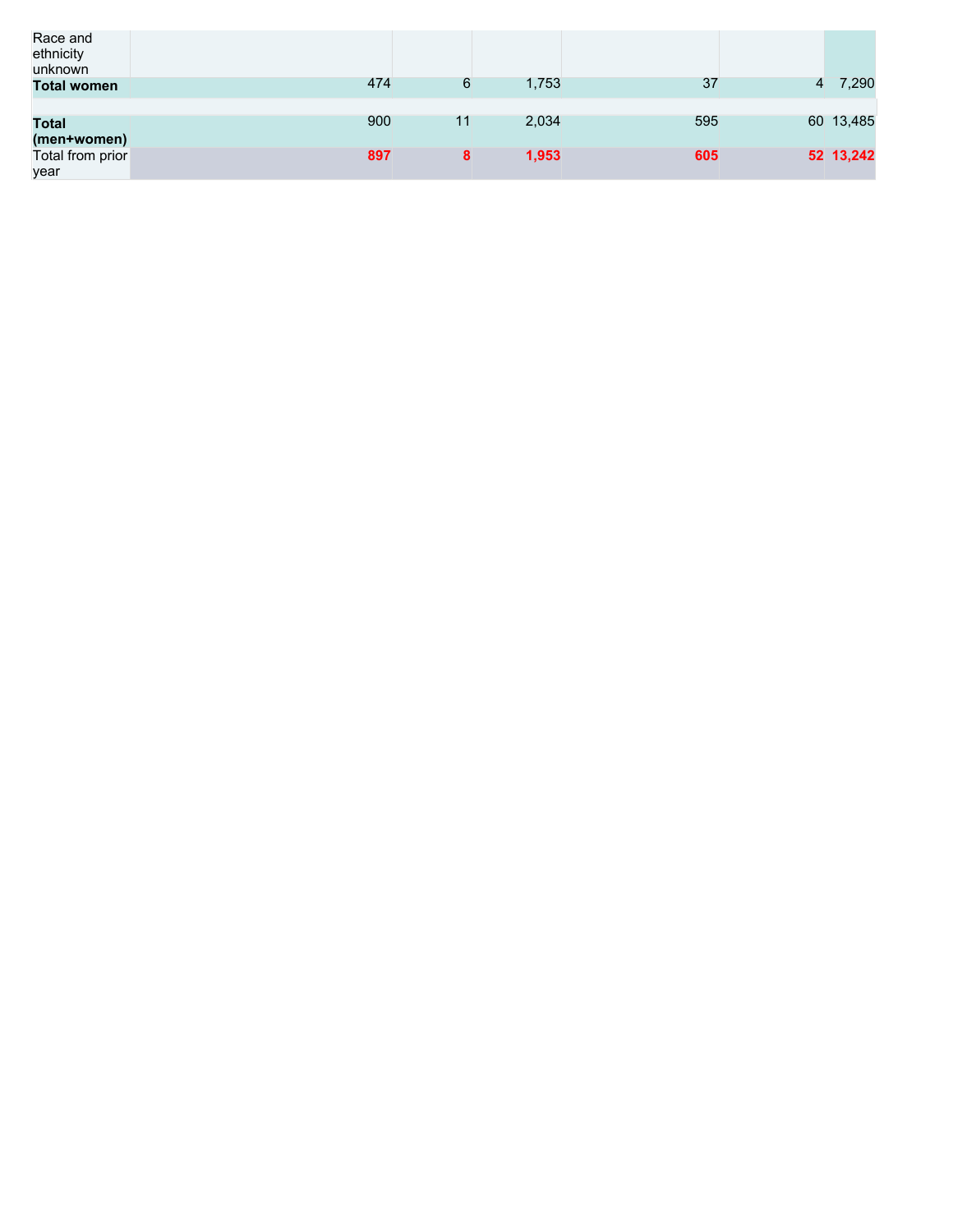## **Part B2 - Full-time Non-instructional Staff by Occupational Category and Tenure Status**

## **Number of Full-time Non-instructional Staff**

### **As of November 1, 2016**

| <b>Non-medical school staff</b>                                                                                                               |         |                           |              |                            |                                                       |                                                      |                          |             |
|-----------------------------------------------------------------------------------------------------------------------------------------------|---------|---------------------------|--------------|----------------------------|-------------------------------------------------------|------------------------------------------------------|--------------------------|-------------|
| Occupational category                                                                                                                         |         |                           |              | <b>With Faculty Status</b> |                                                       |                                                      | Without Total<br>Faculty |             |
|                                                                                                                                               | Tenured | Not on Tenure Track<br>On |              |                            |                                                       |                                                      |                          |             |
|                                                                                                                                               |         | Track                     |              | contract                   | Tenure Multi-year Annual Less-than-annual<br>contract | Indefinite<br>duration<br>(continuing or<br>at-will) | <b>Status</b>            |             |
| Research staff                                                                                                                                | 93      | 44                        |              | 254                        |                                                       |                                                      |                          | 391         |
| <b>Public Service staff</b>                                                                                                                   | 116     | 116                       |              | 284                        |                                                       |                                                      |                          | 516         |
| Archivists, Curators, and<br><b>Museum Technicians</b><br>25-4010                                                                             |         |                           |              |                            |                                                       |                                                      | 51                       | 51          |
| Librarians<br>25-4020                                                                                                                         | 28      | 36                        |              | 3                          |                                                       |                                                      |                          | 67          |
| Library Technicians<br>25-4030                                                                                                                |         |                           |              |                            |                                                       |                                                      | 58                       | 58          |
| <b>O</b> Student and Academic Affairs<br>and Other Education Services<br>Occupations<br>$25-2000 + 25-3000 + 25-9000$                         | 23      |                           |              | 68                         |                                                       |                                                      | 471                      | 562         |
| <b>Management Occupations</b><br>11-0000                                                                                                      | 150     | 15                        |              | 44                         |                                                       |                                                      | 563                      | 772         |
| <b>Business and Financial</b><br><b>Operations Occupations</b><br>13-0000                                                                     |         |                           |              |                            |                                                       |                                                      | 613                      | 613         |
| Computer, Engineering, and<br><b>Science Occupations</b><br>$15-0000 + 17-0000 + 19-0000$                                                     |         |                           |              |                            |                                                       |                                                      |                          | 1,511 1,511 |
| Community, Social Service,<br>Legal, Arts, Design,<br>Entertainment, Sports, and<br><b>Media Occupations</b><br>$21-0000 + 23-0000 + 27-0000$ |         |                           |              |                            |                                                       |                                                      | 380                      | 380         |
| <b>Healthcare Practitioners and</b><br><b>Technical Occupations</b><br>29-0000                                                                |         |                           |              |                            |                                                       |                                                      | 226                      | 226         |
| Total                                                                                                                                         | 410     | 211                       | $\mathbf{0}$ | 653                        | $\Omega$                                              | $\Omega$                                             |                          | 3,873 5,147 |
| Total from prior year                                                                                                                         | 444     | 190                       |              | 586                        |                                                       |                                                      |                          | 3,838 5,058 |

## **Medical school staff**

| Occupational category                                                                                                     |         |       |  | <b>With Faculty Status</b> |                                                       |                                                      | Without       | Total          |
|---------------------------------------------------------------------------------------------------------------------------|---------|-------|--|----------------------------|-------------------------------------------------------|------------------------------------------------------|---------------|----------------|
|                                                                                                                           | Tenured | On    |  |                            | Faculty                                               |                                                      |               |                |
|                                                                                                                           |         | Track |  | contract                   | Tenure Multi-year Annual Less-than-annual<br>contract | Indefinite<br>duration<br>(continuing or<br>at-will) | <b>Status</b> |                |
| Research staff                                                                                                            |         |       |  | 147                        |                                                       |                                                      |               | 148            |
| <b>Public Service staff</b>                                                                                               |         |       |  | 868                        |                                                       |                                                      |               | 869            |
| Archivists, Curators, and<br><b>Museum Technicians</b><br>25-4010                                                         |         |       |  |                            |                                                       |                                                      | 2             | $\overline{2}$ |
| Librarians<br>25-4020                                                                                                     |         |       |  |                            |                                                       |                                                      |               | $\mathbf 0$    |
| <b>Library Technicians</b><br>25-4030                                                                                     |         |       |  |                            |                                                       |                                                      |               | $\Omega$       |
| <b>Student and Academic Affairs</b><br>and Other Education Services<br>Occupations<br>$25 - 2000 + 25 - 3000 + 25 - 9000$ |         |       |  |                            |                                                       |                                                      | 41            | 41             |
| <b>Management Occupations</b>                                                                                             | 15      |       |  | 28                         |                                                       |                                                      | 133           | 176            |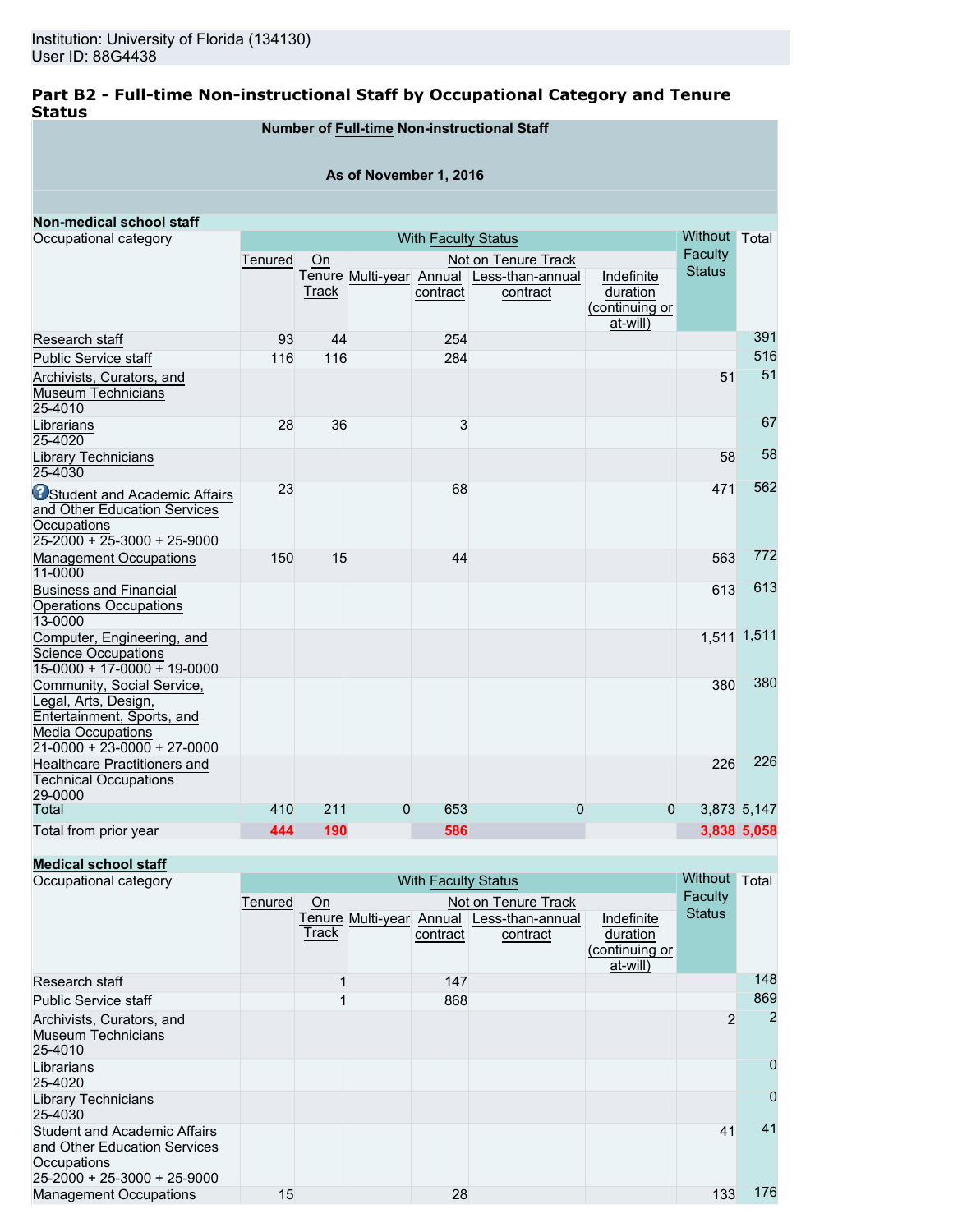| 11-0000                                                                                                                                      |    |              |       |          |   |     |             |
|----------------------------------------------------------------------------------------------------------------------------------------------|----|--------------|-------|----------|---|-----|-------------|
| <b>Business and Financial</b><br><b>Operations Occupations</b><br>13-0000                                                                    |    |              |       |          |   | 122 | 122         |
| Computer, Engineering, and<br><b>Science Occupations</b><br>$15-0000 + 17-0000 + 19-0000$                                                    |    |              |       |          |   | 463 | 463         |
| Community, Social Service,<br>Legal, Arts, Design,<br>Entertainment, Sports, and<br>Media Occupations<br>$21 - 0000 + 23 - 0000 + 27 - 0000$ |    |              |       |          |   | 30  | 30          |
| Healthcare Practitioners and<br><b>Technical Occupations</b><br>29-0000                                                                      |    |              |       |          |   | 415 | 415         |
| Total                                                                                                                                        | 15 | $\mathbf{0}$ | 1.043 | $\Omega$ | 0 |     | 1,206 2,266 |
| Total from prior year                                                                                                                        | 18 |              | 972   |          |   |     | 1,207 2,198 |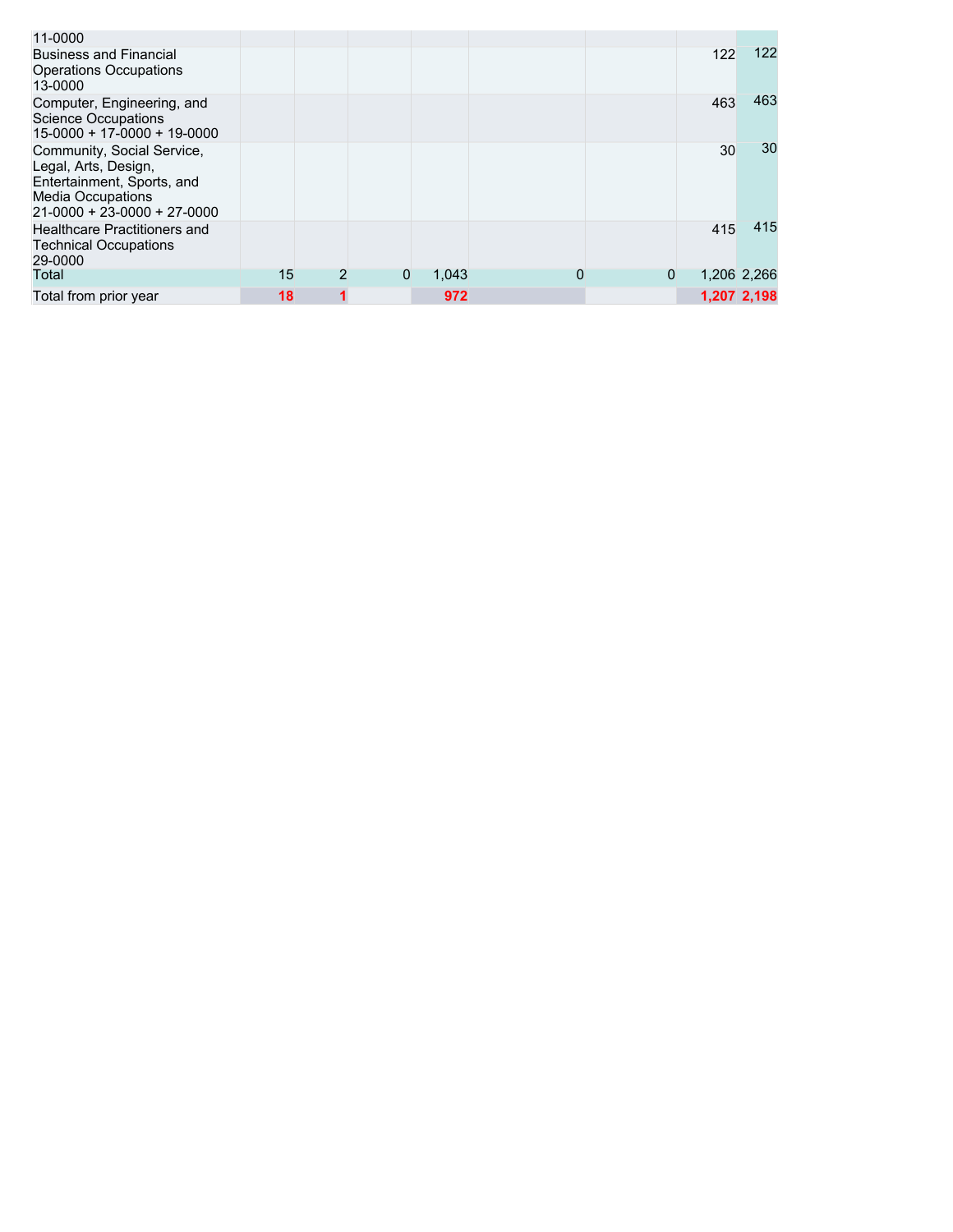### **Part B2 - Full-time Non-instructional Staff by Medical School Status Number of Full-time Non-instructional Staff**

| As of November 1, 2016                                                                         |                                                |                             |                         |  |  |  |  |  |  |  |  |  |
|------------------------------------------------------------------------------------------------|------------------------------------------------|-----------------------------|-------------------------|--|--|--|--|--|--|--|--|--|
|                                                                                                |                                                |                             |                         |  |  |  |  |  |  |  |  |  |
| Occupational category                                                                          | Total<br>(carried)<br>forward<br>from Part B1) | Non-medical school<br>staff | Medical school<br>staff |  |  |  |  |  |  |  |  |  |
| Service Occupations<br>$31-0000 + 33-0000 + 35-0000 + 37-0000 + 39-0000$                       | 900                                            | 827                         | 73                      |  |  |  |  |  |  |  |  |  |
| Sales and Related Occupations<br>41-0000                                                       | 11                                             | 10                          | 1                       |  |  |  |  |  |  |  |  |  |
| Office and Administrative Support Occupations<br>43-0000                                       | 2,034                                          | 1,484                       | 550                     |  |  |  |  |  |  |  |  |  |
| Natural Resources, Construction, and Maintenance<br>Occupations<br>45-0000 + 47-0000 + 49-0000 | 595                                            | 591                         | $\overline{4}$          |  |  |  |  |  |  |  |  |  |
| Production, Transportation, and Material Moving Occupations<br>51-0000 + 53-0000               | 60                                             | 58                          | $\overline{2}$          |  |  |  |  |  |  |  |  |  |
| Total                                                                                          |                                                | 2,970                       | 630                     |  |  |  |  |  |  |  |  |  |
| Total from prior year                                                                          |                                                | 2,930                       | 585                     |  |  |  |  |  |  |  |  |  |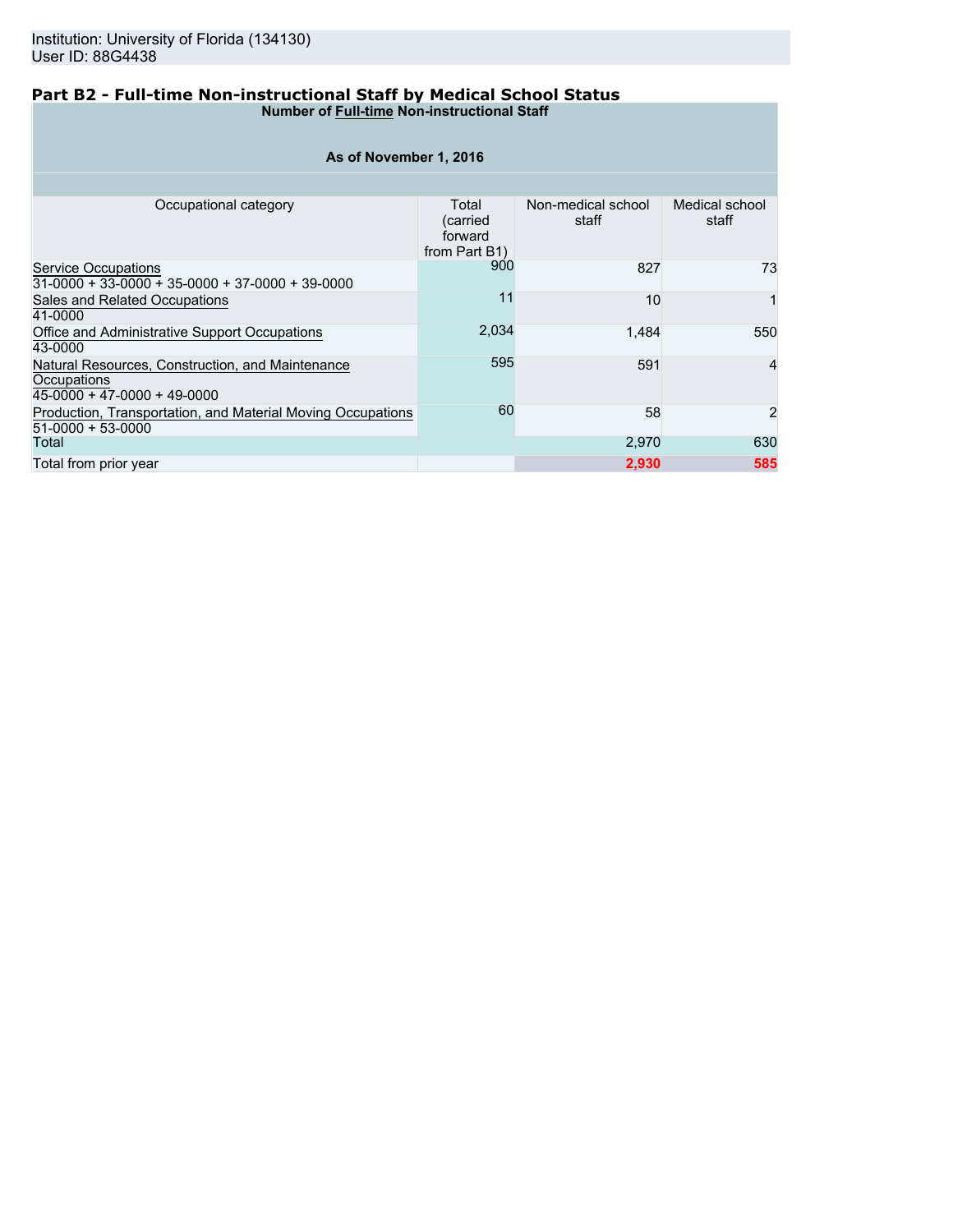# **Part C - Full-time Summary Non-medical school staff**

## **Summary of Full-time Non-medical School Staff**

## **As of November 1, 2016**

## •**Data will not be generated on this screen until the relevant screens in the previous section have been completed.**

| Occupational category                                                                                                             |         |                |              | <b>With Faculty Status</b> |                                                      |                         | Without Total  |                |
|-----------------------------------------------------------------------------------------------------------------------------------|---------|----------------|--------------|----------------------------|------------------------------------------------------|-------------------------|----------------|----------------|
|                                                                                                                                   | Tenured | On             |              |                            | Not on Tenure Track                                  |                         | Faculty        |                |
|                                                                                                                                   |         |                |              |                            | Tenure Multi-year Annual Less-than-annual Indefinite |                         | <b>Status</b>  |                |
|                                                                                                                                   |         | Track          |              | contract                   | contract                                             | duration<br>(continuing |                |                |
|                                                                                                                                   |         |                |              |                            |                                                      | or at-will)             |                |                |
| Primarily Instruction                                                                                                             | 1,143   | 345            | $\mathbf{0}$ | 432                        | $\mathbf{0}$                                         | 0                       | $\overline{0}$ | 1,920          |
| <b>Exclusively credit</b>                                                                                                         | 1,143   | 345            |              | 432                        |                                                      |                         |                | 1,920          |
| Exclusively not-for-credit                                                                                                        |         |                |              |                            |                                                      |                         | $\pmb{0}$      | 0              |
| Combined credit/not-for-credit                                                                                                    |         |                |              |                            |                                                      |                         | $\overline{0}$ | $\overline{0}$ |
| Instruction/research/public service staff                                                                                         | 143     | $\overline{2}$ |              | 31                         |                                                      |                         |                | 176            |
| Research staff                                                                                                                    | 93      | 44             |              | 254                        |                                                      |                         |                | 391            |
| <b>Public Service staff</b>                                                                                                       | 116     | 116            |              | 284                        |                                                      |                         |                | 516            |
| Archivists, Curators, and Museum<br>Technicians<br>25-4010                                                                        |         |                |              |                            |                                                      |                         | 51             | 51             |
| Librarians<br>25-4020                                                                                                             | 28      | 36             |              | 3                          |                                                      |                         |                | 67             |
| <b>Library Technicians</b><br>25-4030                                                                                             |         |                |              |                            |                                                      |                         | 58             | 58             |
| Student and Academic Affairs and Other<br><b>Education Services Occupations</b><br>25-2000 + 25-3000 + 25-9000                    | 23      |                |              | 68                         |                                                      |                         | 471            | 562            |
| <b>Management Occupations</b><br>11-0000                                                                                          | 150     | 15             |              | 44                         |                                                      |                         | 563            | 772            |
| <b>Business and Financial Operations</b><br>Occupations<br>13-0000                                                                |         |                |              |                            |                                                      |                         | 613            | 613            |
| Computer, Engineering, and Science<br>Occupations<br>15-0000 + 17-0000 + 19-0000                                                  |         |                |              |                            |                                                      |                         | 1,511          | 1,511          |
| Community, Social Service, Legal, Arts,<br>Design, Entertainment, Sports, and Media<br>Occupations<br>21-0000 + 23-0000 + 27-0000 |         |                |              |                            |                                                      |                         | 380            | 380            |
| <b>Healthcare Practitioners and Technical</b><br>Occupations<br>29-0000                                                           |         |                |              |                            |                                                      |                         | 226            | 226            |
| <b>Service Occupations</b><br>$31-0000 + 33-0000 + 35-0000 + 37-0000$<br>$+39-0000$                                               |         |                |              |                            |                                                      |                         |                | 827            |
| Sales and Related Occupations<br>41-0000                                                                                          |         |                |              |                            |                                                      |                         |                | 10             |
| Office and Administrative Support<br>Occupations<br>43-0000                                                                       |         |                |              |                            |                                                      |                         |                | 1,484          |
| Natural Resources, Construction, and<br>Maintenance Occupations<br>$45-0000 + 47-0000 + 49-0000$                                  |         |                |              |                            |                                                      |                         |                | 591            |
| Production, Transportation, and Material<br><b>Moving Occupations</b><br>$51-0000 + 53-0000$                                      |         |                |              |                            |                                                      |                         |                | 58             |
| Total                                                                                                                             |         |                |              |                            |                                                      |                         |                | 10,213         |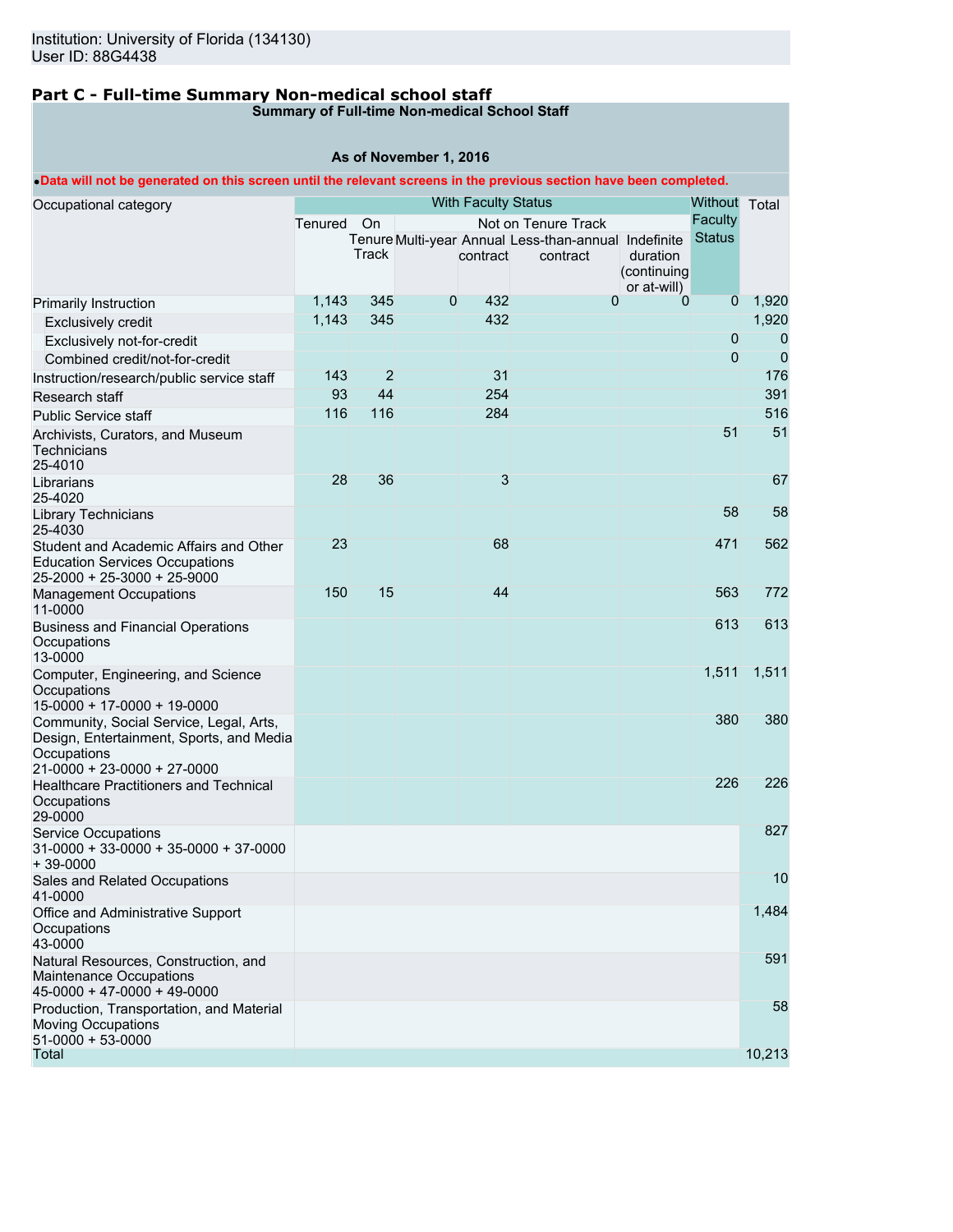# **Part C - Full-time Summary Medical school staff**

## **Summary of Full-time Medical School Staff**

## **As of November 1, 2016**

## •**Data will not be generated on this screen until the relevant screens in the previous section have been completed.**

| Occupational category                                                                                                             |         |                |         | <b>With Faculty Status</b> |                                                      |                         | <b>Without Total</b> |                |
|-----------------------------------------------------------------------------------------------------------------------------------|---------|----------------|---------|----------------------------|------------------------------------------------------|-------------------------|----------------------|----------------|
|                                                                                                                                   | Tenured | On             |         |                            | Not on Tenure Track                                  |                         | Faculty              |                |
|                                                                                                                                   |         |                |         |                            | Tenure Multi-year Annual Less-than-annual Indefinite |                         | <b>Status</b>        |                |
|                                                                                                                                   |         | Track          |         | contract                   | contract                                             | duration<br>(continuing |                      |                |
|                                                                                                                                   |         |                |         |                            |                                                      | or at-will)             |                      |                |
| <b>Primarily Instruction</b>                                                                                                      | 178     | 83             | $\bf 0$ | 28                         | 0                                                    | 0                       | $\overline{0}$       | 289            |
| <b>Exclusively credit</b>                                                                                                         | 178     | 83             |         | 28                         |                                                      |                         |                      | 289            |
| Exclusively not-for-credit                                                                                                        |         |                |         |                            |                                                      |                         | $\overline{0}$       | 0              |
| Combined credit/not-for-credit                                                                                                    |         |                |         |                            |                                                      |                         | $\overline{0}$       | $\overline{0}$ |
| Instruction/research/public service staff                                                                                         | 72      | 8              |         | $\overline{7}$             |                                                      |                         |                      | 87             |
| Research staff                                                                                                                    |         | 1              |         | 147                        |                                                      |                         |                      | 148            |
| <b>Public Service staff</b>                                                                                                       |         | $\overline{1}$ |         | 868                        |                                                      |                         |                      | 869            |
| Archivists, Curators, and Museum<br>Technicians<br>25-4010                                                                        |         |                |         |                            |                                                      |                         | $\overline{2}$       | $\overline{2}$ |
| Librarians<br>25-4020                                                                                                             |         |                |         |                            |                                                      |                         |                      | 0              |
| <b>Library Technicians</b><br>25-4030                                                                                             |         |                |         |                            |                                                      |                         |                      | 0              |
| Student and Academic Affairs and Other<br><b>Education Services Occupations</b><br>25-2000 + 25-3000 + 25-9000                    |         |                |         |                            |                                                      |                         | 41                   | 41             |
| <b>Management Occupations</b><br>11-0000                                                                                          | 15      |                |         | 28                         |                                                      |                         | 133                  | 176            |
| <b>Business and Financial Operations</b><br>Occupations<br>13-0000                                                                |         |                |         |                            |                                                      |                         | 122                  | 122            |
| Computer, Engineering, and Science<br>Occupations<br>15-0000 + 17-0000 + 19-0000                                                  |         |                |         |                            |                                                      |                         | 463                  | 463            |
| Community, Social Service, Legal, Arts,<br>Design, Entertainment, Sports, and Media<br>Occupations<br>21-0000 + 23-0000 + 27-0000 |         |                |         |                            |                                                      |                         | 30                   | 30             |
| <b>Healthcare Practitioners and Technical</b><br>Occupations<br>29-0000                                                           |         |                |         |                            |                                                      |                         | 415                  | 415            |
| <b>Service Occupations</b><br>$31-0000 + 33-0000 + 35-0000 + 37-0000$<br>$+39-0000$                                               |         |                |         |                            |                                                      |                         |                      | 73             |
| Sales and Related Occupations<br>41-0000                                                                                          |         |                |         |                            |                                                      |                         |                      | 1              |
| Office and Administrative Support<br>Occupations<br>43-0000                                                                       |         |                |         |                            |                                                      |                         |                      | 550            |
| Natural Resources, Construction, and<br>Maintenance Occupations<br>$45-0000 + 47-0000 + 49-0000$                                  |         |                |         |                            |                                                      |                         |                      | 4              |
| Production, Transportation, and Material<br><b>Moving Occupations</b><br>$51-0000 + 53-0000$                                      |         |                |         |                            |                                                      |                         |                      | $\overline{2}$ |
| <b>Total</b>                                                                                                                      |         |                |         |                            |                                                      |                         |                      | 3,272          |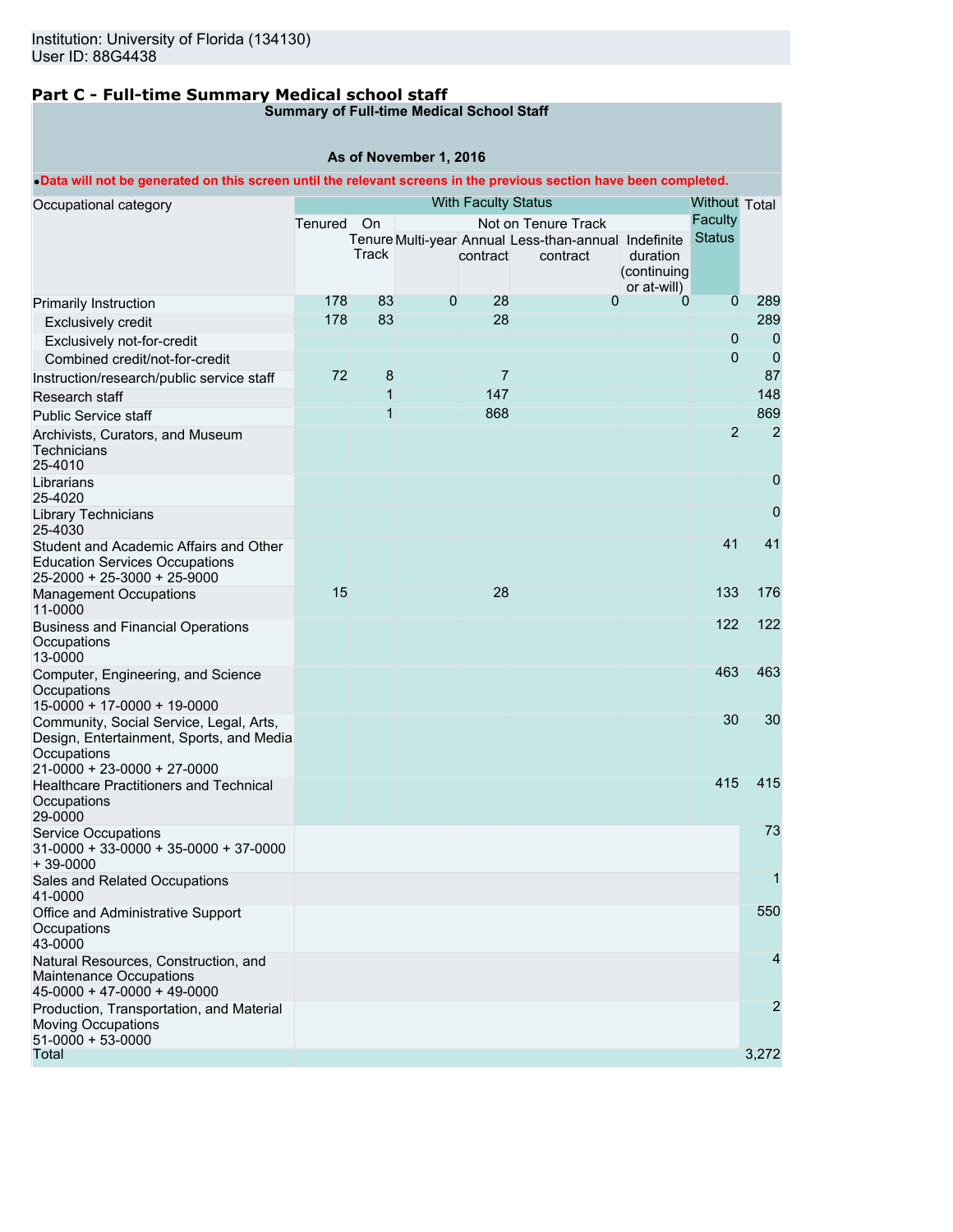### **Part G - Salaries Worksheet**

## **Number of Full-time Non-medical School Instructional Staff**

**For Calculation of Total Number of Months**

#### **Annual Salary, 2016-17**

•**Report the number of instructional staff based on the number of months to be worked**

•**Months reported should correspond with the number of months that staff worked (which may differ from the number of**

**months over which they are paid)**

•**Include ONLY full-time, non-medical school instructional staff**

•**Include instructional staff** *with* **faculty status and** *without* **faculty status**

•**Include instructional staff regardless of tenure status**

| Gender and                                                                        |        |                | Months worked |        |                | Total          | <b>O</b> Total staff for salary <b>O</b> Total number of |          |
|-----------------------------------------------------------------------------------|--------|----------------|---------------|--------|----------------|----------------|----------------------------------------------------------|----------|
| academic rank                                                                     | 12     | 11             | 10            | 9      | < 9            | staff          | reporting                                                | months   |
|                                                                                   | months | months         | months        | months | months         |                |                                                          |          |
| <b>Men</b>                                                                        |        |                |               |        |                |                |                                                          |          |
| Professors                                                                        | 226    |                |               | 405    |                | 631            | 631                                                      | 6,357    |
| Associate<br>professors                                                           | 113    |                |               | 234    |                | 347            | 347                                                      | 3,462    |
| Assistant professors                                                              | 76     |                |               | 101    |                | 177            | 177                                                      | 1,821    |
| Instructors                                                                       |        |                |               |        |                | $\overline{0}$ | 0                                                        | $\Omega$ |
| Lecturers                                                                         | 39     |                |               | 86     |                | 125            | 125                                                      | 1,242    |
| No academic rank                                                                  | 49     |                |               |        |                | 49             | 49                                                       | 588      |
| <b>Total men</b>                                                                  | 503    | $\mathbf{0}$   | $\mathbf 0$   | 826    | $\overline{0}$ | 1,329          | 1,329                                                    | 13,470   |
|                                                                                   |        |                |               |        |                |                |                                                          |          |
| <b>Women</b>                                                                      |        |                |               |        |                |                |                                                          |          |
| Professors                                                                        | 66     |                |               | 126    |                | 192            | 192                                                      | 1,926    |
| Associate<br>professors                                                           | 65     |                |               | 128    |                | 193            | 193                                                      | 1,932    |
| Assistant professors                                                              | 53     |                |               | 90     |                | 143            | 143                                                      | 1,446    |
| Instructors                                                                       |        |                |               |        |                | 0              | 0                                                        |          |
| Lecturers                                                                         | 55     |                |               | 130    |                | 185            | 185                                                      | 1,830    |
| No academic rank                                                                  | 52     |                |               | 2      |                | 54             | 54                                                       | 642      |
| <b>Total women</b>                                                                | 291    | $\overline{0}$ | $\theta$      | 476    | $\overline{0}$ | 767            | 767                                                      | 7,776    |
| Total (men +<br>women)                                                            | 794    | $\mathbf{0}$   | 0             | 1,302  | $\overline{0}$ | 2,096          | 2,096                                                    | 21,246   |
| Total (men+women) full-time non-medical school instructional staff<br>from Part A |        |                |               |        |                |                | 2,096                                                    |          |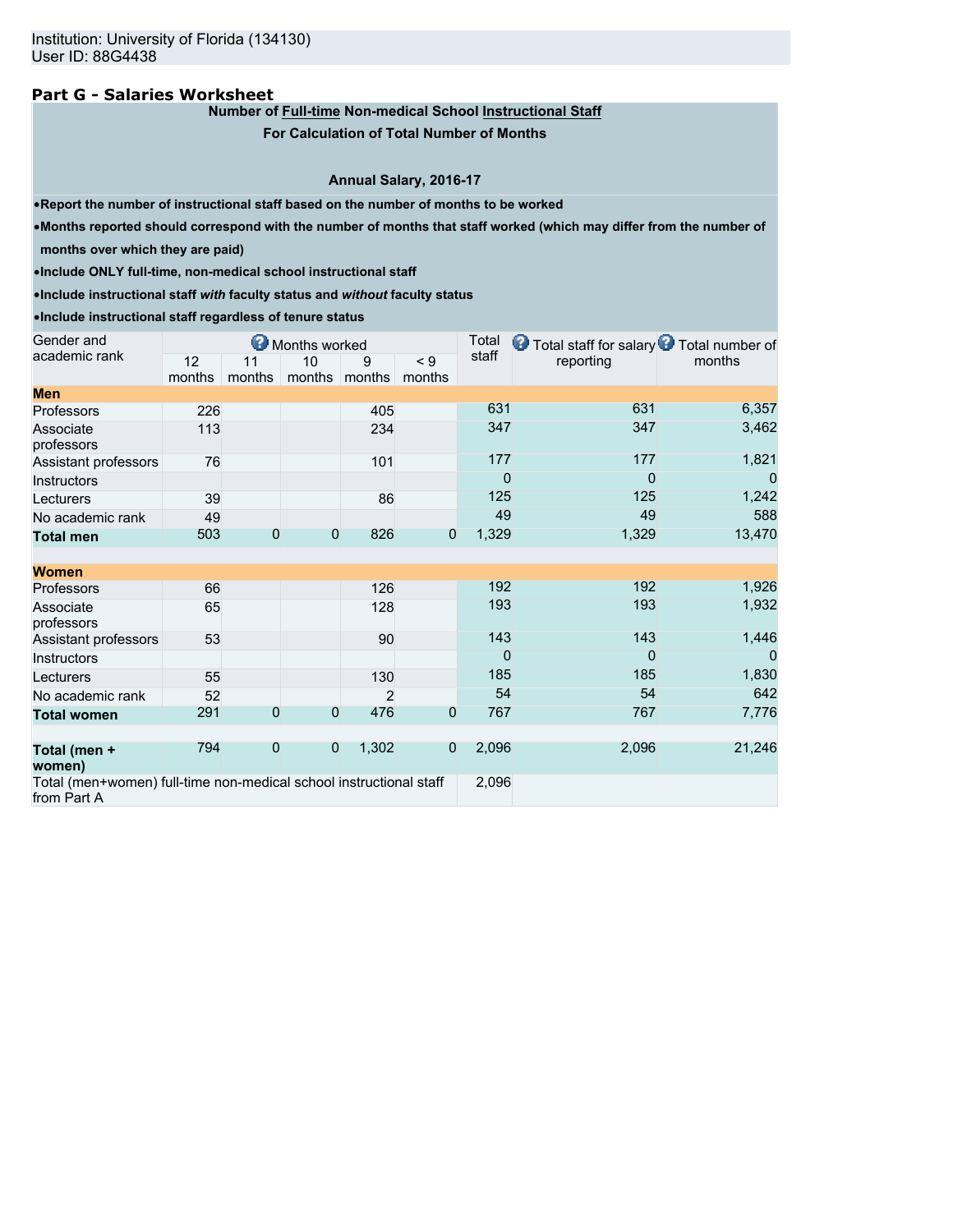# **Part G - Salary Outlays for Instructional Staff**

**Salary Outlays**

### **for Full-time Non-medical School Instructional Staff**

## **Annual Salary Outlays, 2016-17**

#### •**Report the TOTAL ANNUAL salary outlays for the full-time Non-medical School instructional staff reported in the 12**

**months, 11 months, 10 months, and 9 months columns on the previous screen**

| Gender and              | Total staff for                                | Total number                            |                   |                | Salary Outlays |             |                  |  |  |  |
|-------------------------|------------------------------------------------|-----------------------------------------|-------------------|----------------|----------------|-------------|------------------|--|--|--|
| academic rank           | salary reporting<br>(from Part G,<br>screen 1) | of months<br>(from Part G,<br>screen 1) | 12 months         | 11<br>months   | 10<br>months   | 9 months    | monthly salaries |  |  |  |
| <b>Men</b>              |                                                |                                         |                   |                |                |             |                  |  |  |  |
| Professors              | 631                                            | 6.357                                   | 39,755,940        |                |                | 58,429,036  | 15,445           |  |  |  |
| Associate<br>professors | 347                                            | 3,462                                   | 13,000,342        |                |                | 22,635,226  | 10,293           |  |  |  |
| Assistant<br>professors | 177                                            | 1,821                                   | 7,619,978         |                |                | 9,920,257   | 9,632            |  |  |  |
| Instructors             | $\mathbf 0$                                    | 0                                       |                   |                |                |             |                  |  |  |  |
| Lecturers               | 125                                            | 1,242                                   | 3,635,117         |                |                | 5,929,243   | 7,701            |  |  |  |
| No academic rank        | 49                                             | 588                                     | 4.444.832         |                |                |             | 7,559            |  |  |  |
| <b>Total men</b>        | 1,329                                          | 13,470                                  | 68,456,209        | $\overline{0}$ | $\overline{0}$ | 96,913,762  | 12,277           |  |  |  |
| <b>Women</b>            |                                                |                                         |                   |                |                |             |                  |  |  |  |
| Professors              | 192                                            | 1,926                                   | 10,847,825        |                |                | 16,217,191  | 14,052           |  |  |  |
| Associate<br>professors | 193                                            | 1,932                                   | 7,795,808         |                |                | 11,317,084  | 9,893            |  |  |  |
| Assistant<br>professors | 143                                            | 1,446                                   | 4,939,868         |                |                | 7,740,676   | 8,769            |  |  |  |
| Instructors             | 0                                              | 0                                       |                   |                |                |             |                  |  |  |  |
| Lecturers               | 185                                            | 1,830                                   | 4,063,111         |                |                | 7,895,339   | 6,535            |  |  |  |
| No academic rank        | 54                                             | 642                                     | 3,558,292         |                |                | 203,515     | 5,860            |  |  |  |
| <b>Total women</b>      | 767                                            | 7,776                                   | 31,204,904        | $\overline{0}$ | $\overline{0}$ | 43,373,805  | 9,591            |  |  |  |
| Total (men +<br>women)  | 2,096                                          |                                         | 21.246 99.661.113 | $\overline{0}$ | 0              | 140,287,567 | 11,294           |  |  |  |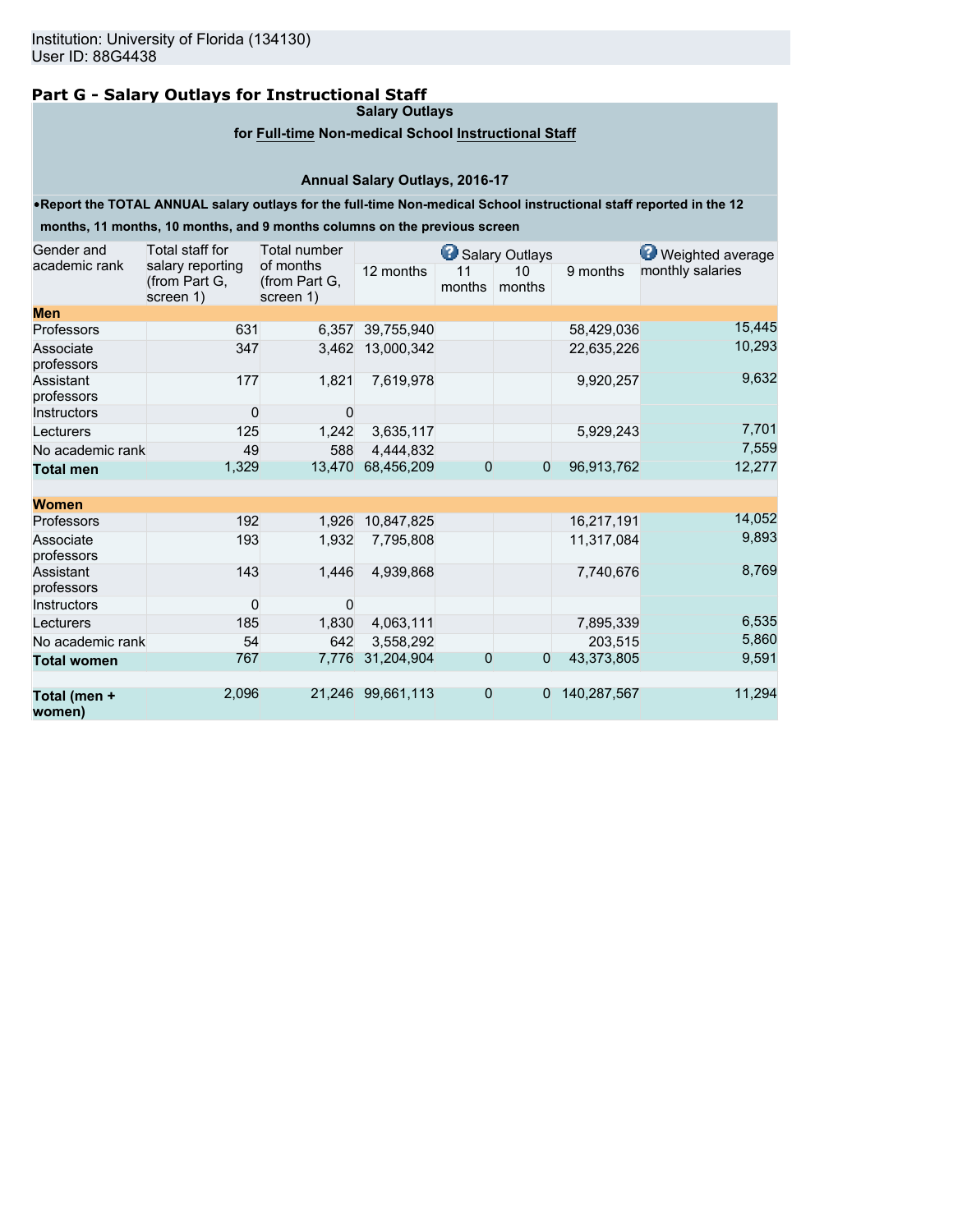## **Part G - Average Salary by academic rank**

#### **Average Salary by academic rank**

## **for Full-time Non-medical School Instructional Staff**

| <b>Annual Average Salaries, 2016-17</b> |           |                         |                                  |         |                                |  |  |  |  |  |
|-----------------------------------------|-----------|-------------------------|----------------------------------|---------|--------------------------------|--|--|--|--|--|
| Gender and academic rank                |           | <b>Average Salaries</b> |                                  |         | Equated 9-month Average Salary |  |  |  |  |  |
|                                         | 12 months |                         | 11 months   10 months   9 months |         |                                |  |  |  |  |  |
| <b>Men</b>                              |           |                         |                                  |         |                                |  |  |  |  |  |
| <b>Professors</b>                       | 175,911   |                         |                                  | 144,269 | 139,851                        |  |  |  |  |  |
| Associate professors                    | 115,047   |                         |                                  | 96,732  | 93,330                         |  |  |  |  |  |
| Assistant professors                    | 100,263   |                         |                                  | 98,220  | 88,335                         |  |  |  |  |  |
| <b>Instructors</b>                      |           |                         |                                  |         |                                |  |  |  |  |  |
| Lecturers                               | 93,208    |                         |                                  | 68,945  | 69,245                         |  |  |  |  |  |
| No academic rank                        | 90,711    |                         |                                  |         | 68,033                         |  |  |  |  |  |
| <b>Total men</b>                        | 136,096   |                         |                                  | 117,329 | 111,554                        |  |  |  |  |  |
|                                         |           |                         |                                  |         |                                |  |  |  |  |  |
| <b>Women</b>                            |           |                         |                                  |         |                                |  |  |  |  |  |
| <b>Professors</b>                       | 164,361   |                         |                                  | 128,708 | 126,839                        |  |  |  |  |  |
| Associate professors                    | 119,936   |                         |                                  | 88,415  | 88,932                         |  |  |  |  |  |
| Assistant professors                    | 93,205    |                         |                                  | 86,008  | 80,039                         |  |  |  |  |  |
| <b>Instructors</b>                      |           |                         |                                  |         |                                |  |  |  |  |  |
| Lecturers                               | 73,875    |                         |                                  | 60,733  | 59,150                         |  |  |  |  |  |
| No academic rank                        | 68,429    |                         |                                  | 101,758 | 53,190                         |  |  |  |  |  |
| <b>Total women</b>                      | 107,233   |                         |                                  | 91,121  | 87,063                         |  |  |  |  |  |
|                                         |           |                         |                                  |         |                                |  |  |  |  |  |
| Total (men + women)                     | 125,518   |                         |                                  | 107,748 | 102,592                        |  |  |  |  |  |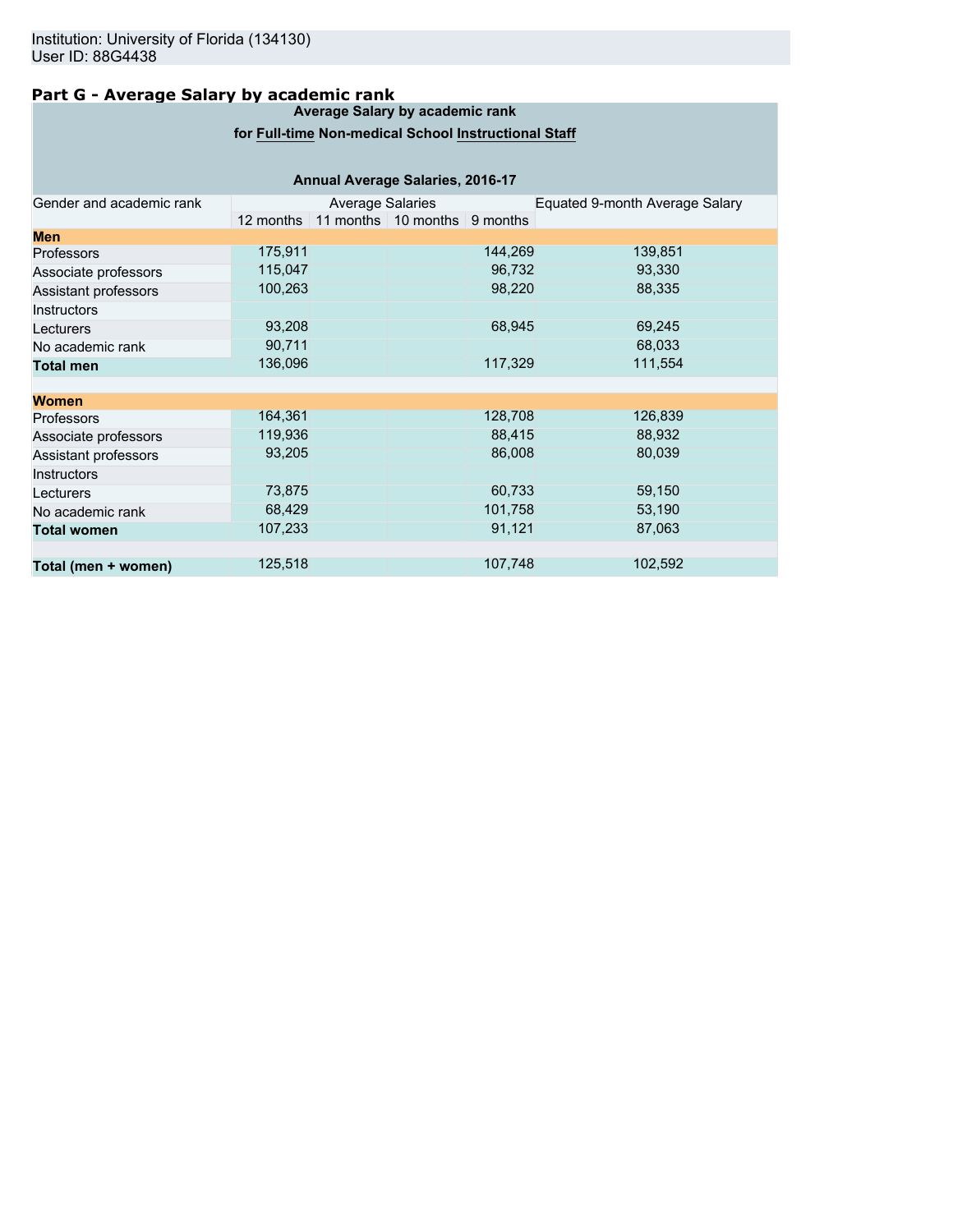## **Part G - Salary Outlays for Non-instructional Staff**

**Salary Outlays**

## **for Full-time Non-medical School Non-instructional Staff**

## **Annual Salary Outlays, 2016-17**

| Occupational category                                                                                                                  | Number of<br>full-time staff<br>(carried forward from<br>previous screens) | <b>D</b> Total annual<br>salary outlays |
|----------------------------------------------------------------------------------------------------------------------------------------|----------------------------------------------------------------------------|-----------------------------------------|
| Research staff                                                                                                                         | 391                                                                        | 35,056,525                              |
| <b>Public Service staff</b>                                                                                                            | 516                                                                        | 39,709,838                              |
| Library and Student and Academic Affairs and Other Education<br><b>Services Occupations</b><br>$25-4000 + 25-2000 + 25-3000 + 25-9000$ | 738                                                                        | 35,740,722                              |
| <b>Management Occupations</b><br>11-0000                                                                                               | 772                                                                        | 92,332,722                              |
| Business and Financial Operations Occupations<br>13-0000                                                                               | 613                                                                        | 35,126,249                              |
| Computer, Engineering, and Science Occupations<br>$15-0000 + 17-0000 + 19-0000$                                                        | 1,511                                                                      | 88,332,149                              |
| Community, Social Service, Legal, Arts, Design, Entertainment, Sports,<br>and Media Occupations<br>$21-0000 + 23-0000 + 27-0000$       | 380                                                                        | 18,312,700                              |
| Healthcare Practitioners and Technical Occupations<br>29-0000                                                                          | 226                                                                        | 11,702,508                              |
| <b>Service Occupations</b><br>$31-0000 + 33-0000 + 35-0000 + 37-0000 + 39-0000$                                                        | 827                                                                        | 25,715,559                              |
| Sales and Related Occupations<br>41-0000                                                                                               | 10                                                                         | 339,656                                 |
| Office and Administrative Support Occupations<br>43-0000                                                                               | 1,484                                                                      | 60,029,073                              |
| Natural Resources, Construction, and Maintenance Occupations<br>$45-0000 + 47-0000 + 49-0000$                                          | 591                                                                        | 23,834,620                              |
| Production, Transportation, and Material Moving Occupations<br>$51-0000 + 53-0000$                                                     | 58                                                                         | 1,836,254                               |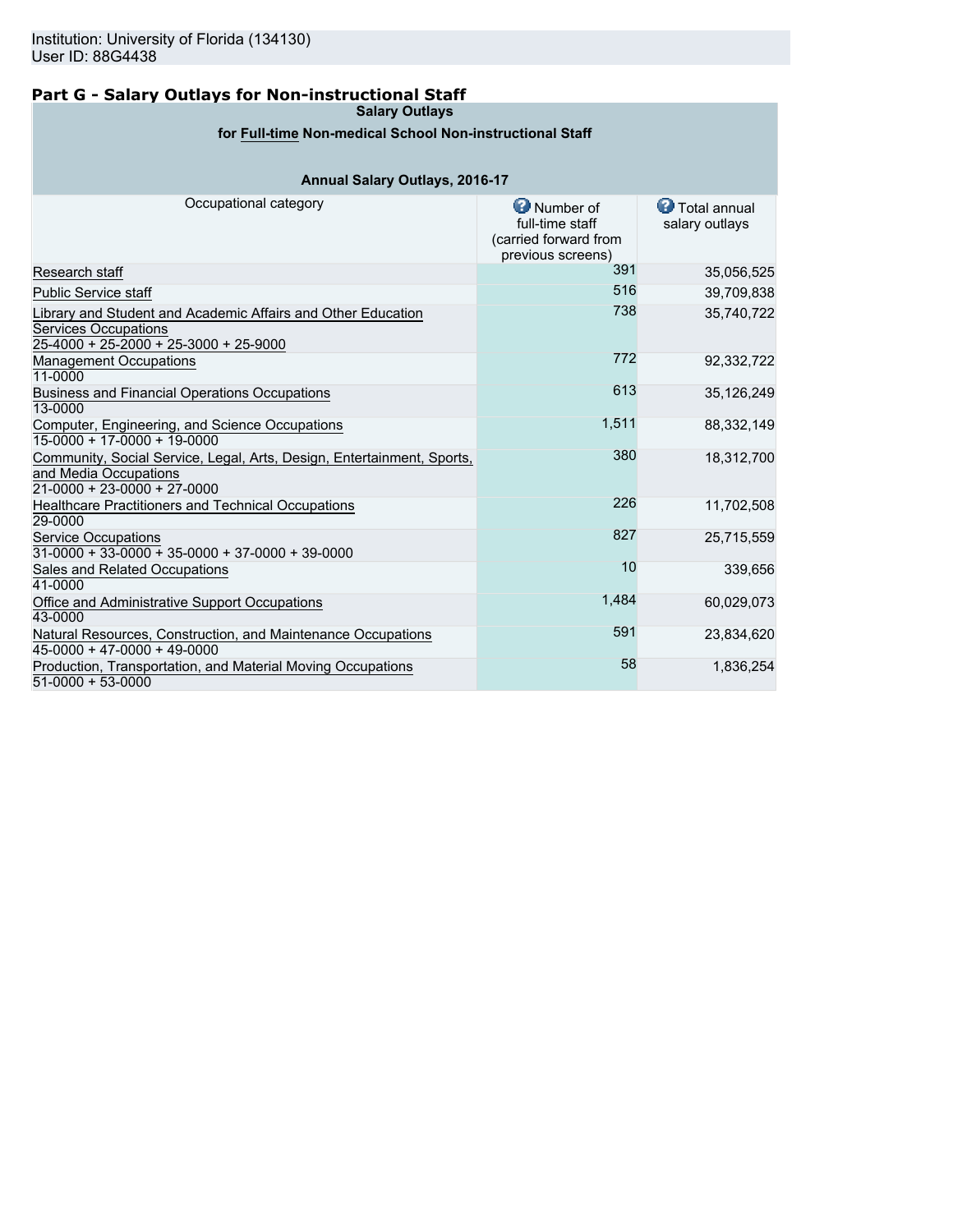**Number of Part-time Staff by Occupational Category**

## **As of November 1, 2016**

•**Report Hispanic/Latino individuals of any race as Hispanic/Latino**

•**Report race for non-Hispanic/Latino individuals only**

| <b>Men</b>                                |                     |                |                             |
|-------------------------------------------|---------------------|----------------|-----------------------------|
| Race/ethnicity                            | Instructional staff | Research staff | <b>Public Service staff</b> |
| Nonresident alien                         |                     |                |                             |
| Hispanic/Latino                           | 19                  |                | 19                          |
| American Indian or Alaska Native          |                     |                |                             |
| Asian                                     | 18                  | 6              | 19                          |
| <b>Black or African American</b>          | 5                   |                | 5                           |
| Native Hawaiian or Other Pacific Islander |                     |                |                             |
| White                                     | 257                 | 31             | 130                         |
| Two or more races                         | 4                   |                |                             |
| Race and ethnicity unknown                | 5                   |                |                             |
| <b>Total men</b>                          | 317                 | 44             | 176                         |

| <b>Women</b>                              |                     |                |                             |
|-------------------------------------------|---------------------|----------------|-----------------------------|
| Race/ethnicity                            | Instructional staff | Research staff | <b>Public Service staff</b> |
| Nonresident alien                         | 2                   |                |                             |
| Hispanic/Latino                           | 16                  |                | 24                          |
| American Indian or Alaska Native          | 2                   |                |                             |
| Asian                                     | 15                  | 4              | 39                          |
| <b>Black or African American</b>          | 5                   |                | 6                           |
| Native Hawaiian or Other Pacific Islander |                     |                |                             |
| White                                     | 186                 | 22             | 132                         |
| Two or more races                         | 4                   |                | 3                           |
| Race and ethnicity unknown                | 2                   |                |                             |
| <b>Total women</b>                        | 232                 | 31             | 207                         |
|                                           |                     |                |                             |
| Total (men+women)                         | 549                 | 75             | 383                         |
| Total from prior year                     | 527                 | 78             | 401                         |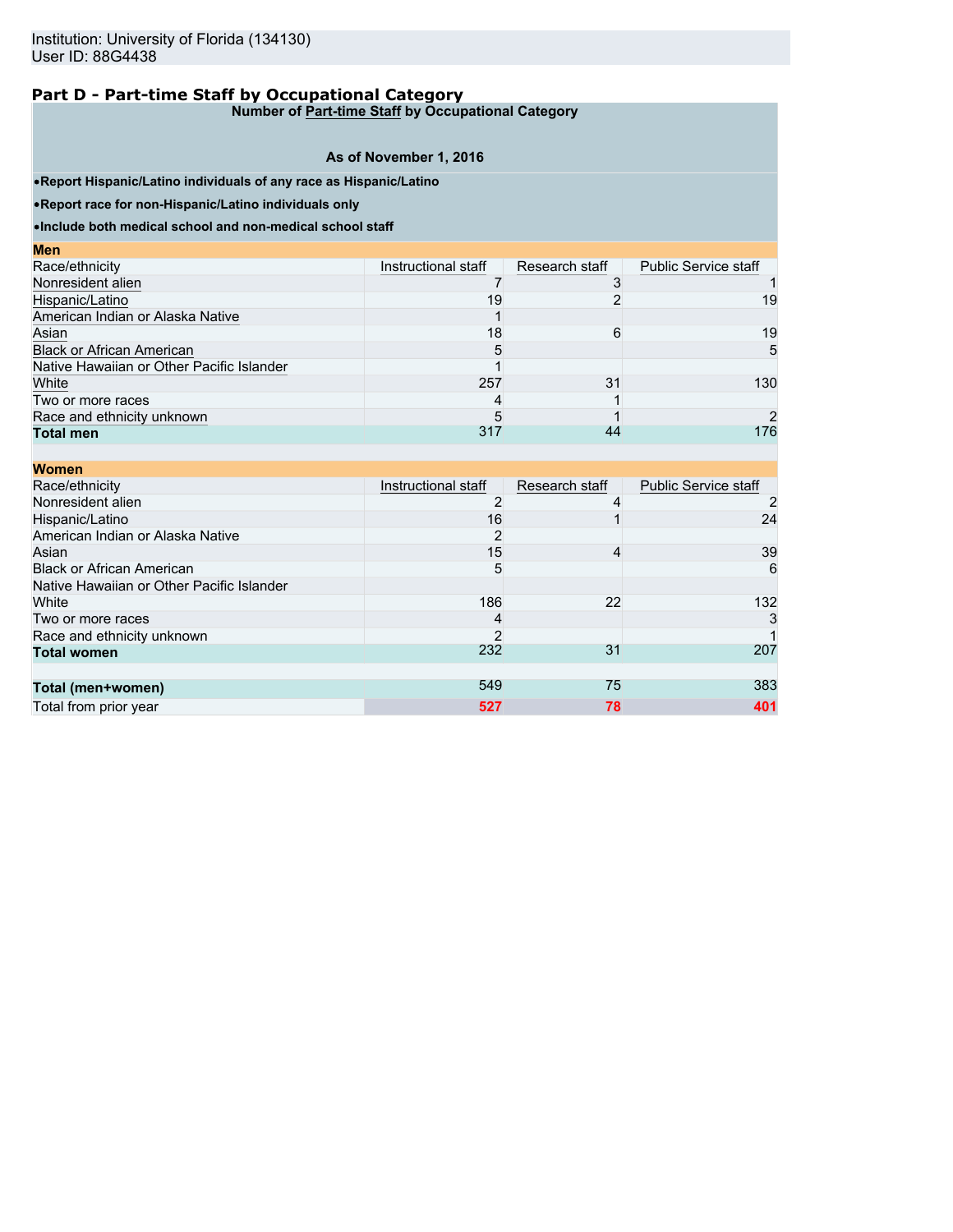**Number of Part-time Staff by Occupational Category**

#### **As of November 1, 2016**

•**Report Hispanic/Latino individuals of any race as Hispanic/Latino**

•**Report race for non-Hispanic/Latino individuals only**

#### •**Include both medical school and non-medical school staff**

## **Men**

| Race/ethnicity                                         | Archivists,<br>Curators, and<br>Museum<br><b>Fechnicians</b><br>25-4010 | Librarians<br>25-4020 | Library<br>Technicians<br>25-4030 | <b>Student and Academic Affairs</b><br>and Other Education Services<br>Occupations<br>$25 - 2000 + 25 - 3000 + 25 - 9000$ | Library and Student and<br>Academic Affairs and<br>Other Education<br>Services Occupations |
|--------------------------------------------------------|-------------------------------------------------------------------------|-----------------------|-----------------------------------|---------------------------------------------------------------------------------------------------------------------------|--------------------------------------------------------------------------------------------|
| Nonresident alien                                      |                                                                         |                       |                                   |                                                                                                                           |                                                                                            |
| Hispanic/Latino                                        |                                                                         |                       |                                   |                                                                                                                           |                                                                                            |
| American Indian or<br>Alaska Native                    |                                                                         |                       |                                   |                                                                                                                           | 0                                                                                          |
| Asian                                                  |                                                                         |                       |                                   |                                                                                                                           |                                                                                            |
| <b>Black or African</b><br>American                    |                                                                         |                       |                                   |                                                                                                                           |                                                                                            |
| Native Hawaiian or<br><b>Other Pacific</b><br>Islander |                                                                         |                       |                                   |                                                                                                                           | 0                                                                                          |
| White                                                  |                                                                         |                       |                                   | 5                                                                                                                         | 6                                                                                          |
| Two or more races                                      |                                                                         |                       |                                   |                                                                                                                           |                                                                                            |
| Race and ethnicity<br>unknown                          |                                                                         |                       |                                   |                                                                                                                           |                                                                                            |
| <b>Total men</b>                                       | 0                                                                       | 0                     |                                   | 5                                                                                                                         | 6                                                                                          |

| Race/ethnicity                                                | Archivists,<br>Curators, and<br>Museum<br><u>Fechnicians</u> | Librarians<br>25-4020 | Library<br>Technicians<br>25-4030 | <b>Student and Academic Affairs</b><br>and Other Education Services<br>Occupations<br>$25-2000 + 25-3000 + 25-9000$ | Library and Student and<br>Academic Affairs and<br><b>Other Education</b><br>Services Occupations |
|---------------------------------------------------------------|--------------------------------------------------------------|-----------------------|-----------------------------------|---------------------------------------------------------------------------------------------------------------------|---------------------------------------------------------------------------------------------------|
|                                                               | 25-4010                                                      |                       |                                   |                                                                                                                     |                                                                                                   |
| Nonresident alien                                             |                                                              |                       |                                   |                                                                                                                     |                                                                                                   |
| Hispanic/Latino                                               |                                                              |                       |                                   |                                                                                                                     |                                                                                                   |
| American Indian or<br>Alaska Native                           |                                                              |                       |                                   |                                                                                                                     | 0                                                                                                 |
| Asian                                                         |                                                              |                       |                                   |                                                                                                                     |                                                                                                   |
| <b>Black or African</b><br>American                           |                                                              |                       |                                   | 3                                                                                                                   | 3                                                                                                 |
| Native Hawaiian or<br><b>Other Pacific</b><br><b>Islander</b> |                                                              |                       |                                   |                                                                                                                     | $\overline{0}$                                                                                    |
| White                                                         |                                                              |                       |                                   | 18                                                                                                                  | 20                                                                                                |
| Two or more races                                             |                                                              |                       |                                   |                                                                                                                     | $\mathbf 0$                                                                                       |
| Race and ethnicity<br>unknown                                 |                                                              |                       |                                   |                                                                                                                     | $\overline{0}$                                                                                    |
| <b>Total women</b>                                            | $\overline{2}$                                               |                       | 0                                 | 22                                                                                                                  | 25                                                                                                |
|                                                               |                                                              |                       |                                   |                                                                                                                     |                                                                                                   |
| <b>Total</b><br>(men+women)                                   | $\overline{2}$                                               | 1                     | 1                                 | 27                                                                                                                  | 31                                                                                                |
| Total from prior<br>vear                                      | $\mathbf{2}$                                                 |                       |                                   | 26                                                                                                                  | 29                                                                                                |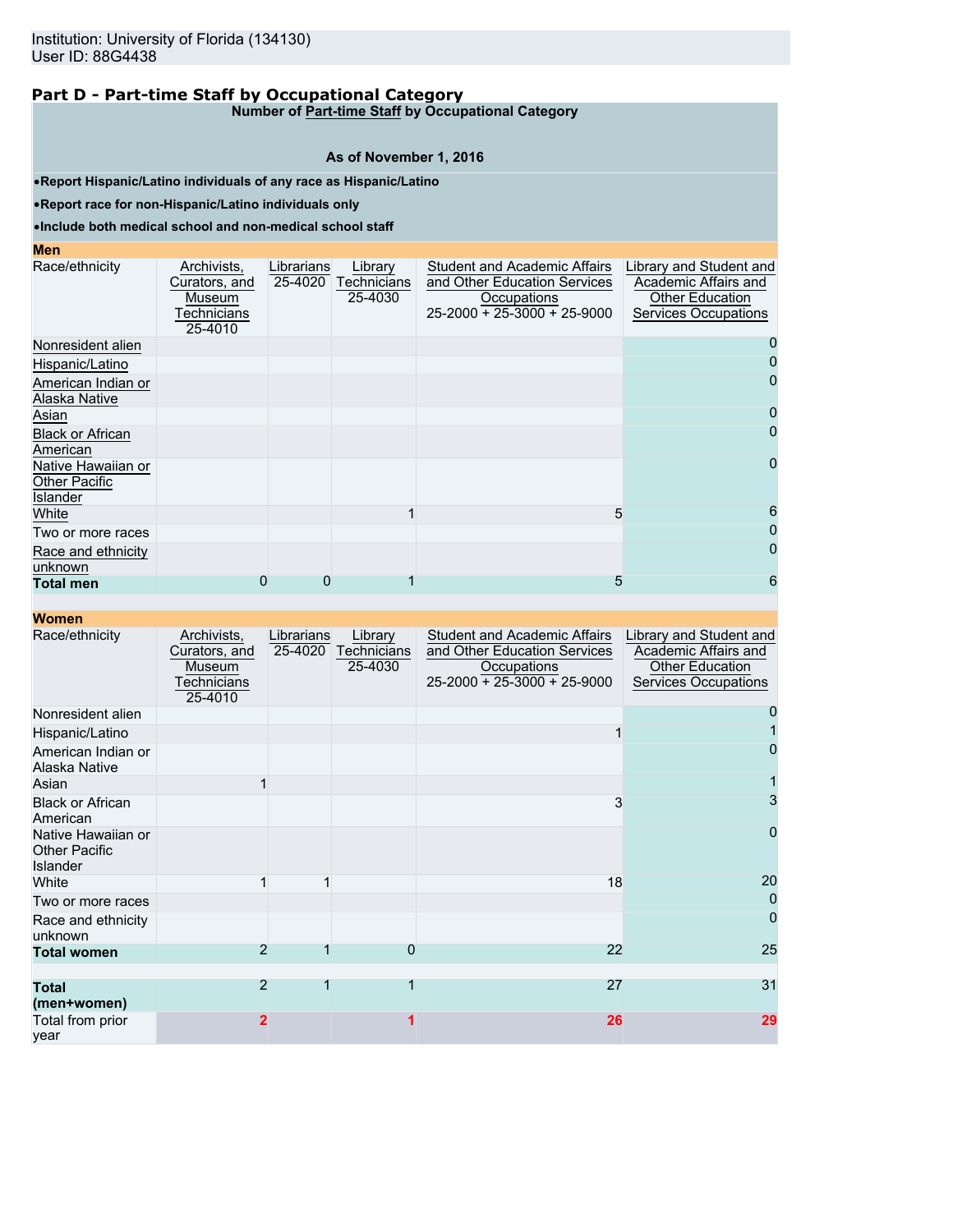**Number of Part-time Staff**

#### **As of November 1, 2016**

•**Report Hispanic/Latino individuals of any race as Hispanic/Latino**

•**Report race for non-Hispanic/Latino individuals only**

#### •**Include both medical school and non-medical school staff**

| <b>Men</b>                                      |                                      |                                                                   |                                                                                       |                                                                                                                                               |                                                                        |
|-------------------------------------------------|--------------------------------------|-------------------------------------------------------------------|---------------------------------------------------------------------------------------|-----------------------------------------------------------------------------------------------------------------------------------------------|------------------------------------------------------------------------|
| Race/ethnicity                                  | Management<br>Occupations<br>11-0000 | Business and<br>Financial<br>Operations<br>Occupations<br>13-0000 | Computer, Engineering,<br>and Science Occupations<br>$15-0000 + 17-0000 + 19$<br>0000 | Community, Social Service,<br>Legal, Arts, Design,<br>Entertainment, Sports, and<br><b>Media Occupations</b><br>$21-0000 + 23-0000 + 27-0000$ | Healthcare<br>Practitioners<br>and Technical<br>Occupations<br>29-0000 |
| Nonresident<br>alien                            |                                      |                                                                   |                                                                                       |                                                                                                                                               |                                                                        |
| Hispanic/Latino                                 | $\overline{2}$                       |                                                                   |                                                                                       |                                                                                                                                               |                                                                        |
| American Indian<br>or Alaska Native             |                                      |                                                                   |                                                                                       |                                                                                                                                               |                                                                        |
| Asian                                           |                                      |                                                                   |                                                                                       |                                                                                                                                               |                                                                        |
| <b>Black or African</b><br>American             |                                      |                                                                   |                                                                                       |                                                                                                                                               |                                                                        |
| Native Hawaiian<br>or Other Pacific<br>Islander |                                      |                                                                   |                                                                                       |                                                                                                                                               |                                                                        |
| White                                           | 12                                   | 3                                                                 | 10                                                                                    | 4                                                                                                                                             | 2                                                                      |
| Two or more<br>races                            |                                      |                                                                   |                                                                                       |                                                                                                                                               |                                                                        |
| Race and<br>ethnicity<br>unknown                |                                      |                                                                   |                                                                                       |                                                                                                                                               |                                                                        |
| <b>Total men</b>                                | 14                                   | 3                                                                 | 10                                                                                    |                                                                                                                                               | 2                                                                      |

| Race/ethnicity                                  | Management<br>Occupations<br>11-0000 | <b>Business and</b><br>Financial<br>Operations<br>Occupations<br>13-0000 | Computer, Engineering,<br>and Science Occupations<br>$15-0000 + 17-0000 + 19$<br>0000 | Community, Social Service,<br>Legal, Arts, Design,<br>Entertainment, Sports, and<br><b>Media Occupations</b><br>$21 - 0000 + 23 - 0000 + 27 - 0000$ | Healthcare<br><b>Practitioners</b><br>and Technical<br>Occupations<br>29-0000 |
|-------------------------------------------------|--------------------------------------|--------------------------------------------------------------------------|---------------------------------------------------------------------------------------|-----------------------------------------------------------------------------------------------------------------------------------------------------|-------------------------------------------------------------------------------|
| Nonresident<br>alien                            |                                      |                                                                          |                                                                                       |                                                                                                                                                     |                                                                               |
| Hispanic/Latino                                 | 1                                    | 2                                                                        | 5                                                                                     |                                                                                                                                                     | 3                                                                             |
| American Indian<br>or Alaska Native             |                                      |                                                                          |                                                                                       |                                                                                                                                                     |                                                                               |
| Asian                                           |                                      | $\overline{4}$                                                           | 1                                                                                     |                                                                                                                                                     | 1                                                                             |
| <b>Black or African</b><br>American             |                                      |                                                                          |                                                                                       |                                                                                                                                                     | 1                                                                             |
| Native Hawaiian<br>or Other Pacific<br>Islander |                                      |                                                                          |                                                                                       |                                                                                                                                                     |                                                                               |
| White                                           | 6                                    | 12                                                                       | 13                                                                                    | 8                                                                                                                                                   | 46                                                                            |
| Two or more<br>races                            |                                      |                                                                          |                                                                                       |                                                                                                                                                     |                                                                               |
| Race and<br>ethnicity<br>unknown                |                                      |                                                                          |                                                                                       |                                                                                                                                                     |                                                                               |
| <b>Total women</b>                              | 7                                    | 18                                                                       | 20                                                                                    | 8                                                                                                                                                   | 51                                                                            |
| <b>Total</b><br>(men+women)                     | 21                                   | 21                                                                       | 30                                                                                    | 12                                                                                                                                                  | 53                                                                            |
| Total from prior<br>vear                        | 18                                   | 25                                                                       | 35                                                                                    | 10                                                                                                                                                  | 40                                                                            |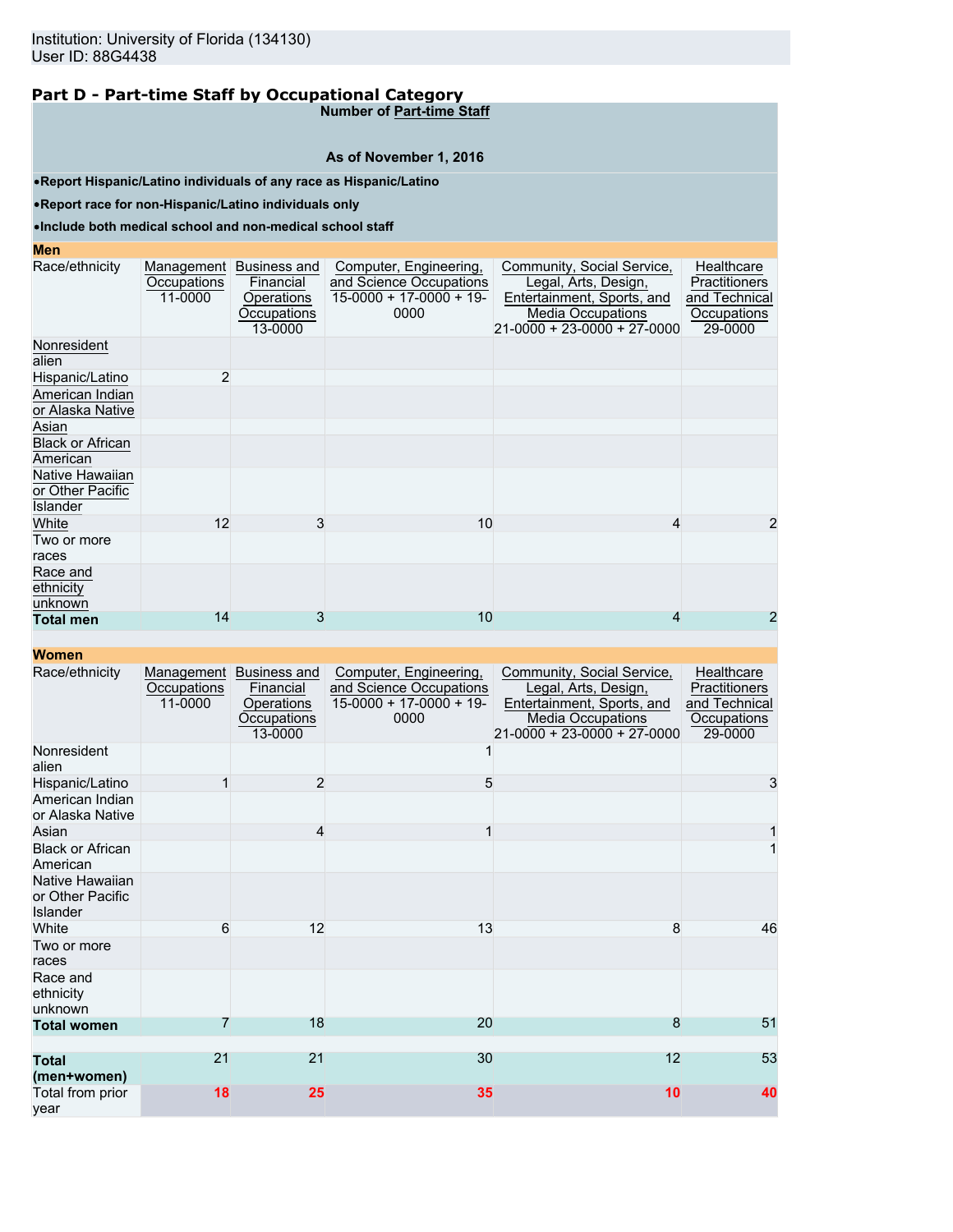**Number of Part-time Staff**

#### **As of November 1, 2016**

•**Report Hispanic/Latino individuals of any race as Hispanic/Latino**

•**Report race for non-Hispanic/Latino individuals only**

#### •**Include both medical school and non-medical school staff**

**Men**

|                                                    | Race/ethnicity Service Occupations<br>$31-0000 + 33-0000 + 35-0000 + 37-0000$<br>$+39-0000$ | Sales and<br>Related<br>Occupations Support<br>41-0000 | Office and<br>Occupations<br>43-0000 | Natural Resources,<br>Administrative Construction, and<br>Maintenance<br>Occupations<br>$45-0000 + 47-0000 + 49$ -Occupations<br>0000 | Production,<br>Transportation,<br>and Material<br>Moving<br>$51-0000 + 53$ -<br>0000 | Grand<br>Total<br>(All part-<br>time<br>staff) |
|----------------------------------------------------|---------------------------------------------------------------------------------------------|--------------------------------------------------------|--------------------------------------|---------------------------------------------------------------------------------------------------------------------------------------|--------------------------------------------------------------------------------------|------------------------------------------------|
| Nonresident<br>alien                               |                                                                                             |                                                        |                                      |                                                                                                                                       |                                                                                      | 11                                             |
| Hispanic/Latino                                    |                                                                                             |                                                        |                                      |                                                                                                                                       |                                                                                      | 42                                             |
| American<br>Indian or<br>Alaska Native             |                                                                                             |                                                        |                                      |                                                                                                                                       |                                                                                      | 1                                              |
| Asian                                              |                                                                                             |                                                        |                                      |                                                                                                                                       |                                                                                      | 43                                             |
| Black or<br>African<br>American                    |                                                                                             |                                                        |                                      |                                                                                                                                       |                                                                                      | 11                                             |
| Native<br>Hawaiian or<br>Other Pacific<br>Islander |                                                                                             |                                                        |                                      |                                                                                                                                       |                                                                                      | 1                                              |
| White                                              |                                                                                             |                                                        |                                      | 5<br>1                                                                                                                                |                                                                                      | 461                                            |
| Two or more<br>races                               |                                                                                             |                                                        |                                      |                                                                                                                                       |                                                                                      | 5                                              |
| Race and<br>ethnicity<br>unknown                   |                                                                                             |                                                        |                                      |                                                                                                                                       |                                                                                      | 8                                              |
| <b>Total men</b>                                   | 0                                                                                           | 0                                                      | 5                                    | 2                                                                                                                                     | 0                                                                                    | 583                                            |

| <b>TYVIIIGH</b>                                                  |                                                                                             |                                                               |                                      |                                                                                                                                       |                                                                                     |                                                |
|------------------------------------------------------------------|---------------------------------------------------------------------------------------------|---------------------------------------------------------------|--------------------------------------|---------------------------------------------------------------------------------------------------------------------------------------|-------------------------------------------------------------------------------------|------------------------------------------------|
|                                                                  | Race/ethnicity Service Occupations<br>$31-0000 + 33-0000 + 35-0000 + 37-0000$<br>$+39-0000$ | Sales and<br>Related<br><b>Occupations Support</b><br>41-0000 | Office and<br>Occupations<br>43-0000 | Natural Resources,<br>Administrative Construction, and<br>Maintenance<br>Occupations<br>$45-0000 + 47-0000 + 49$ -Occupations<br>0000 | Production,<br>Transportation,<br>and Material<br>Moving<br>$51-0000 + 53-$<br>0000 | Grand<br>Total<br>(All part-<br>time<br>staff) |
| Nonresident<br>alien                                             |                                                                                             |                                                               |                                      |                                                                                                                                       |                                                                                     | 9                                              |
| Hispanic/Latino                                                  |                                                                                             |                                                               | 3                                    |                                                                                                                                       |                                                                                     | 57                                             |
| American<br>Indian or<br>Alaska Native                           |                                                                                             |                                                               |                                      |                                                                                                                                       |                                                                                     | $\overline{2}$                                 |
| Asian                                                            |                                                                                             |                                                               |                                      |                                                                                                                                       |                                                                                     | 66                                             |
| Black or<br>African<br>American                                  |                                                                                             |                                                               | 4                                    |                                                                                                                                       |                                                                                     | 19                                             |
| <b>Native</b><br>Hawaiian or<br><b>Other Pacific</b><br>Islander |                                                                                             |                                                               |                                      |                                                                                                                                       |                                                                                     | $\overline{0}$                                 |
| White                                                            | 2                                                                                           |                                                               | 27                                   |                                                                                                                                       |                                                                                     | 475                                            |
| Two or more<br>races                                             |                                                                                             |                                                               |                                      |                                                                                                                                       |                                                                                     | 7                                              |
| Race and<br>ethnicity<br>unknown                                 |                                                                                             |                                                               |                                      |                                                                                                                                       |                                                                                     | 3                                              |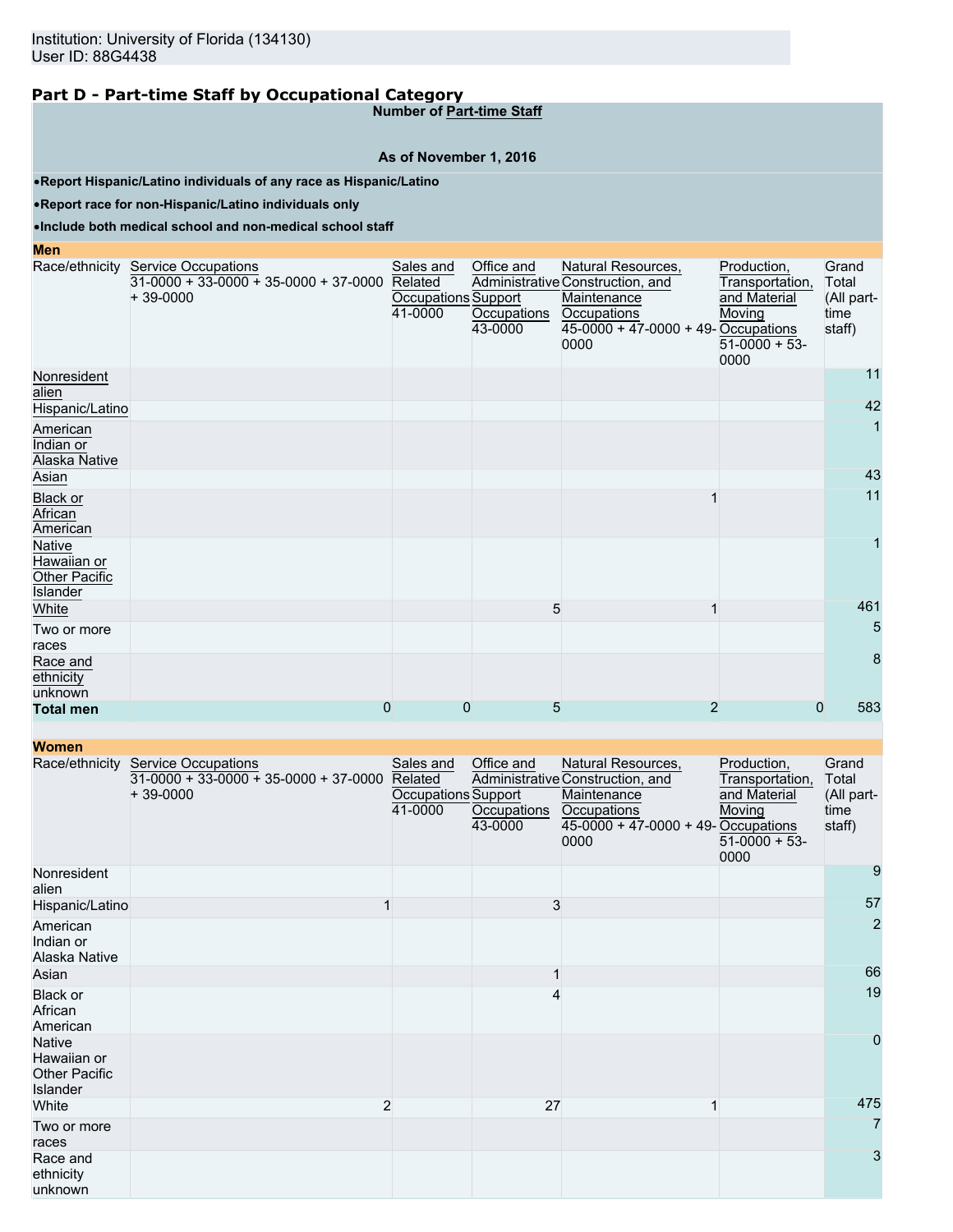| <b>Total women</b>          |  | 35 |  | 638   |
|-----------------------------|--|----|--|-------|
| <b>Total</b><br>(men+women) |  | 40 |  | 1,221 |
| Total from prior<br>year    |  | 32 |  | 1,205 |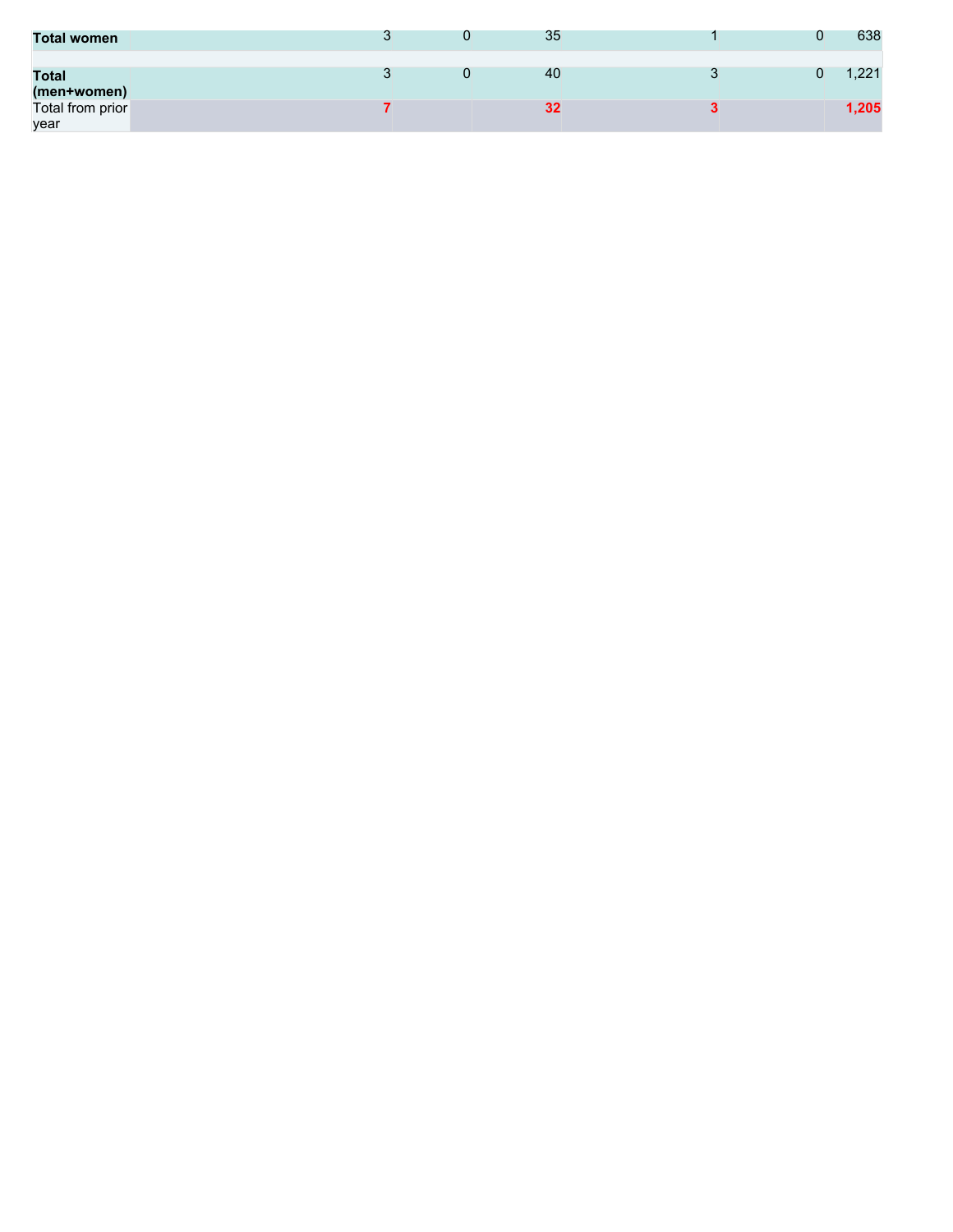## **Part D - Graduate assistants**

### **Number of Graduate Assistants**

#### **As of November 1, 2016**

#### •**Report Hispanic/Latino individuals of any race as Hispanic/Latino**

#### •**Report race for non-Hispanic/Latino individuals only**

| Men                                       |                     |          |                                                                                                                                                                        |             |
|-------------------------------------------|---------------------|----------|------------------------------------------------------------------------------------------------------------------------------------------------------------------------|-------------|
| Race/ethnicity                            | Teaching<br>25-1191 | Research | Other<br>11-0000, 13-0000, 15-0000,<br>17-0000, 19-0000, 21-0000,<br>23-0000, 27-0000, 25-4000,<br>25-4010, 25-4020, 25-4030,<br>25-2000, 25-3000, 25-9000,<br>29-0000 | Total       |
| Nonresident alien                         | 188                 | 497      | 62                                                                                                                                                                     | 747         |
| Hispanic/Latino                           | 38                  | 76       | 11                                                                                                                                                                     | 125         |
| American Indian or Alaska Native          |                     | 2        |                                                                                                                                                                        | 3           |
| Asian                                     | 41                  | 80       | 10                                                                                                                                                                     | 131         |
| <b>Black or African American</b>          | 13                  | 28       | 10                                                                                                                                                                     | 51          |
| Native Hawaiian or Other Pacific Islander |                     |          |                                                                                                                                                                        | $\mathbf 0$ |
| White                                     | 306                 | 520      | 103                                                                                                                                                                    | 929         |
| Two or more races                         | 16                  | 13       | 5                                                                                                                                                                      | 34          |
| Race and ethnicity unknown                | 39                  | 49       | 8                                                                                                                                                                      | 96          |
| <b>Total men</b>                          | 642                 | 1,265    | 209                                                                                                                                                                    | 2,116       |

| <b>Women</b>                              |                     |                |                                                                                                                                                                        |       |
|-------------------------------------------|---------------------|----------------|------------------------------------------------------------------------------------------------------------------------------------------------------------------------|-------|
| Race/ethnicity                            | Teaching<br>25-1191 | Research       | Other<br>11-0000, 13-0000, 15-0000,<br>17-0000, 19-0000, 21-0000,<br>23-0000, 27-0000, 25-4000,<br>25-4010, 25-4020, 25-4030,<br>25-2000, 25-3000, 25-9000,<br>29-0000 | Total |
| Nonresident alien                         | 170                 | 284            | 76                                                                                                                                                                     | 530   |
| Hispanic/Latino                           | 59                  | 86             | 26                                                                                                                                                                     | 171   |
| American Indian or Alaska Native          |                     | $\overline{2}$ |                                                                                                                                                                        | 3     |
| Asian                                     | 32                  | 62             | 9                                                                                                                                                                      | 103   |
| <b>Black or African American</b>          | 24                  | 53             | 10                                                                                                                                                                     | 87    |
| Native Hawaiian or Other Pacific Islander |                     |                |                                                                                                                                                                        |       |
| White                                     | 300                 | 427            | 154                                                                                                                                                                    | 881   |
| Two or more races                         | 11                  | 10             | 6                                                                                                                                                                      | 27    |
| Race and ethnicity unknown                | 36                  | 38             | 9                                                                                                                                                                      | 83    |
| <b>Total women</b>                        | 632                 | 962            | 292                                                                                                                                                                    | 1,886 |
| Total (men+women)                         | 1,274               | 2,227          | 501                                                                                                                                                                    | 4,002 |
| Total from prior year                     | 1,389               | 2,110          | 444                                                                                                                                                                    | 3,943 |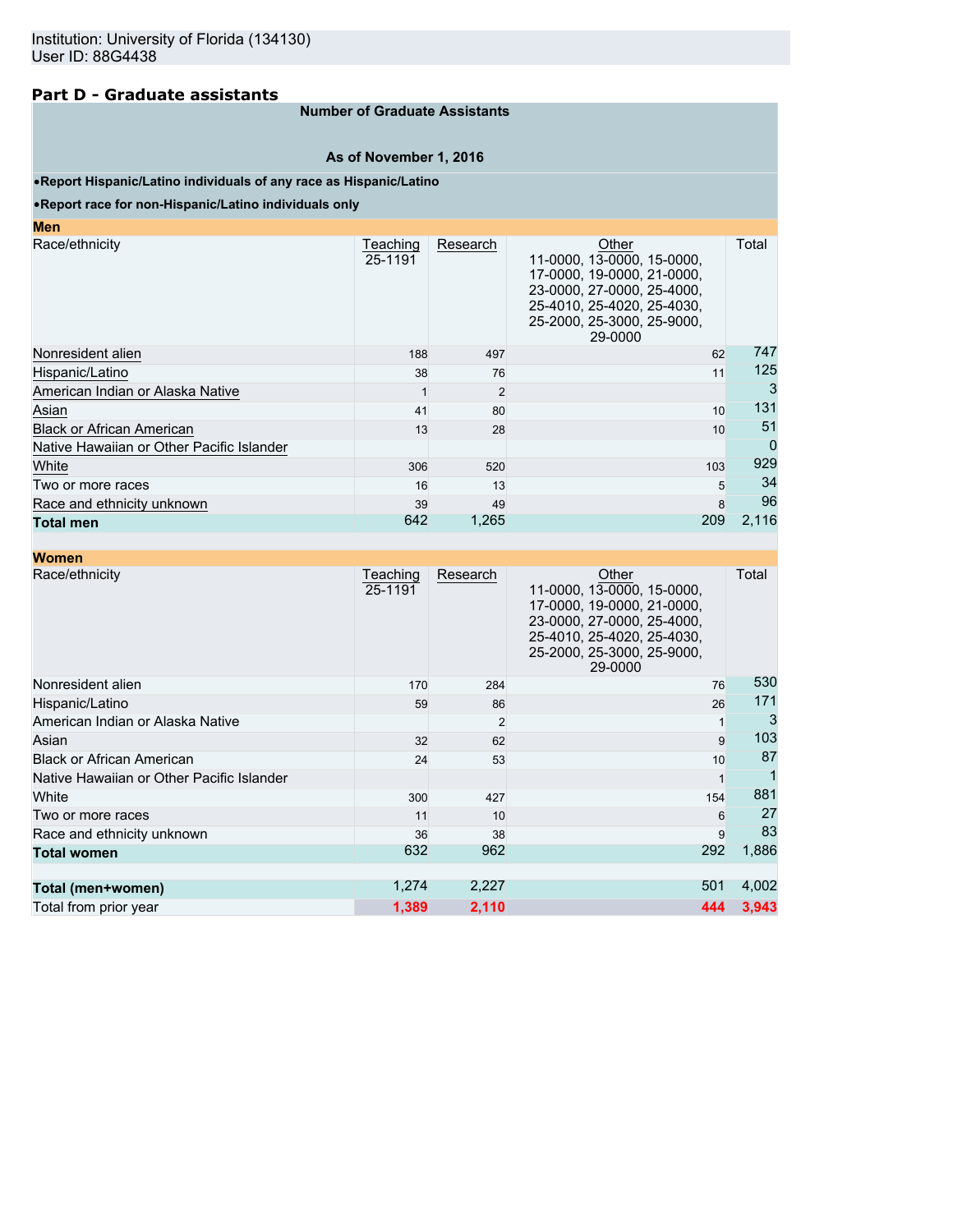#### **Part E - Part-time Staff by Occupational Category and Tenure Status Number of Part-time Staff**

**As of November 1, 2016**

| Non-medical school staff                                                                                                                   |         |                |                      |              |                                                       |                                                      |                |                 |
|--------------------------------------------------------------------------------------------------------------------------------------------|---------|----------------|----------------------|--------------|-------------------------------------------------------|------------------------------------------------------|----------------|-----------------|
| Occupational category                                                                                                                      |         |                | <b>Without Total</b> |              |                                                       |                                                      |                |                 |
|                                                                                                                                            | Tenured | On             |                      |              | Not on Tenure Track                                   |                                                      | Faculty        |                 |
|                                                                                                                                            |         | Track          |                      | contract     | Tenure Multi-year Annual Less-than-annual<br>contract | Indefinite<br>duration<br>(continuing<br>or at-will) | <b>Status</b>  |                 |
| <b>Primarily Instruction</b>                                                                                                               | 29      | 6              | $\overline{0}$       | 411          | $\overline{0}$                                        | $\overline{0}$                                       | $\Omega$       | 446             |
| Exclusively<br>credit                                                                                                                      | 29      | 6              |                      | 411          |                                                       |                                                      |                | 446             |
| Exclusively not-<br>for-credit                                                                                                             |         |                |                      |              |                                                       |                                                      |                | $\mathbf 0$     |
| Combined<br>credit/not-for-credit                                                                                                          |         |                |                      |              |                                                       |                                                      |                | $\overline{0}$  |
| Instruction/research/public service staff                                                                                                  | 5       |                |                      | $\mathbf{1}$ |                                                       |                                                      |                | $6\phantom{1}6$ |
| Research staff                                                                                                                             | 1       |                |                      | 57           |                                                       |                                                      |                | 58              |
| <b>Public Service staff</b>                                                                                                                | 1       |                |                      | 126          |                                                       |                                                      |                | 127             |
| Archivists, Curators, and Museum<br><b>Technicians</b><br>25-4010                                                                          |         |                |                      |              |                                                       |                                                      | $\overline{2}$ | $\overline{2}$  |
| Librarians<br>25-4020                                                                                                                      |         |                |                      | 1            |                                                       |                                                      |                | 1               |
| Library Technicians<br>25-4030                                                                                                             |         |                |                      |              |                                                       |                                                      | 1              | 1               |
| <b>O</b> Student and Academic Affairs and<br><b>Other Education Services Occupations</b><br>$25 - 2000 + 25 - 3000 + 25 - 9000$            | 3       |                |                      | 1            |                                                       |                                                      | 22             | 26              |
| <b>Management Occupations</b><br>11-0000                                                                                                   | 5       |                |                      | 3            |                                                       |                                                      | 7              | 15              |
| <b>Business and Financial Operations</b><br>Occupations<br>13-0000                                                                         |         |                |                      |              |                                                       |                                                      | 20             | 20              |
| Computer, Engineering, and Science<br>Occupations<br>$15-0000 + 17-0000 + 19-0000$                                                         |         |                |                      |              |                                                       |                                                      | 24             | 24              |
| Community, Social Service, Legal, Arts,<br>Design, Entertainment, Sports, and<br><b>Media Occupations</b><br>$21-0000 + 23-0000 + 27-0000$ |         |                |                      |              |                                                       |                                                      | 10             | 10              |
| <b>Healthcare Practitioners and Technical</b><br>Occupations<br>29-0000                                                                    |         |                |                      |              |                                                       |                                                      | 15             | 15              |
| <b>Total</b>                                                                                                                               | 44      | 6              | 0                    | 600          | 0                                                     | 0                                                    | 101            | 751             |
| Total from prior year                                                                                                                      | 41      | $\overline{2}$ |                      | 560          |                                                       |                                                      |                | 94 697          |

#### **Medical school staff**

| Occupational category                     |                                   | <b>With Faculty Status</b> |       |   |          |                                                       |                                                      | <b>Without Total</b> |          |
|-------------------------------------------|-----------------------------------|----------------------------|-------|---|----------|-------------------------------------------------------|------------------------------------------------------|----------------------|----------|
|                                           |                                   | Tenured                    | On    |   |          | Not on Tenure Track                                   |                                                      | Faculty              |          |
|                                           |                                   |                            | Track |   | contract | Tenure Multi-year Annual Less-than-annual<br>contract | Indefinite<br>duration<br>(continuing<br>or at-will) | <b>Status</b>        |          |
| Primarily Instruction                     |                                   | 33                         | 14    | 0 | 42       | 0                                                     | 0                                                    | 0                    | 89       |
|                                           | <b>Exclusively credit</b>         | 33                         | 14    |   | 42       |                                                       |                                                      |                      | 89       |
|                                           | Exclusively not-for-<br>credit    |                            |       |   |          |                                                       |                                                      |                      | $\Omega$ |
|                                           | Combined<br>credit/not-for-credit |                            |       |   |          |                                                       |                                                      |                      | 0        |
| Instruction/research/public service staff |                                   |                            |       |   |          |                                                       |                                                      |                      | 8        |
| Research staff                            |                                   |                            |       |   | 17       |                                                       |                                                      |                      |          |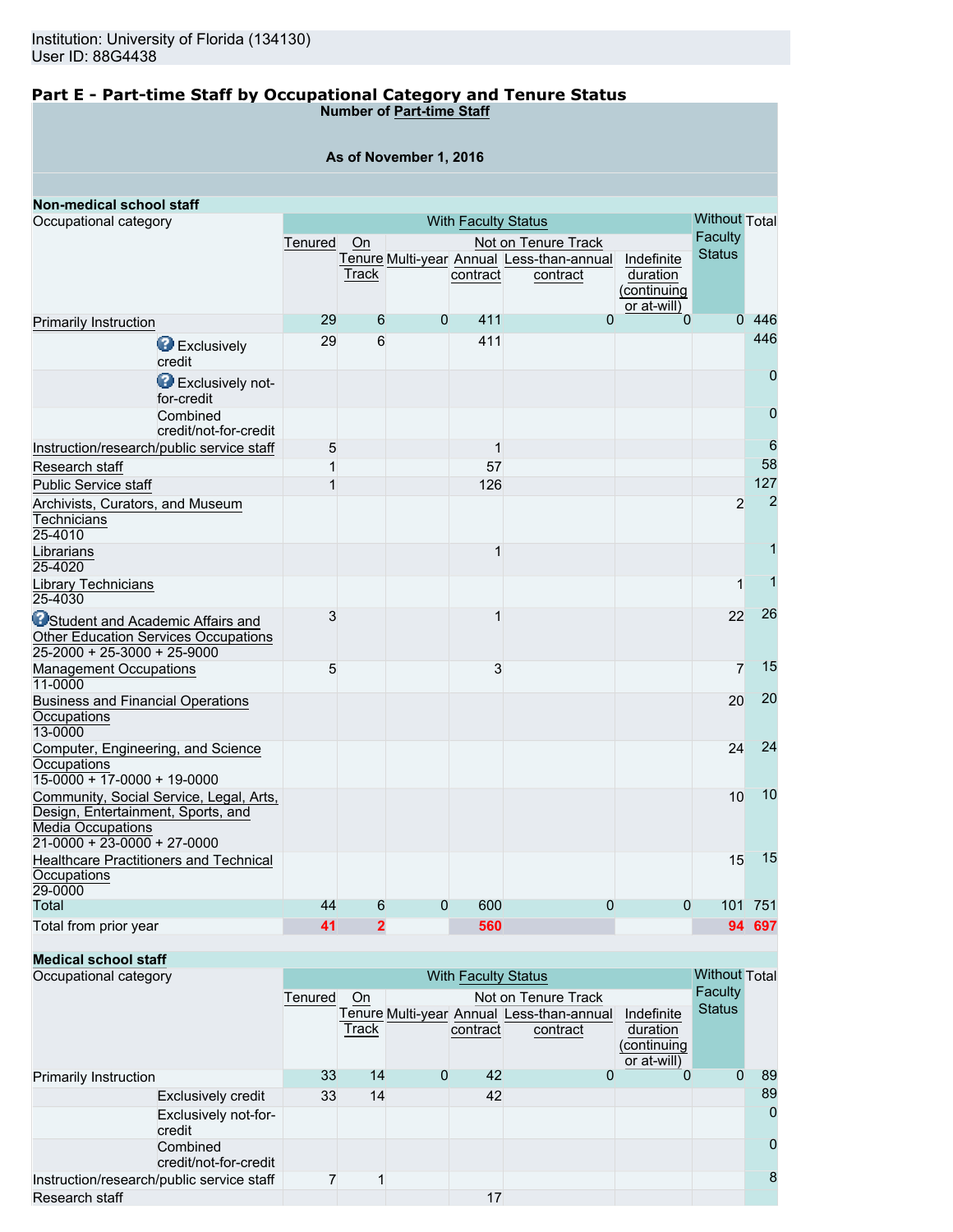|                                                                                                                                            |                |    |   |     |   |   |                 | 17             |
|--------------------------------------------------------------------------------------------------------------------------------------------|----------------|----|---|-----|---|---|-----------------|----------------|
| <b>Public Service staff</b>                                                                                                                |                |    |   | 255 |   |   |                 | 256            |
| Archivists, Curators, and Museum<br><b>Technicians</b><br>25-4010                                                                          |                |    |   |     |   |   |                 | $\overline{0}$ |
| Librarians<br>25-4020                                                                                                                      |                |    |   |     |   |   |                 | 0              |
| <b>Library Technicians</b><br>25-4030                                                                                                      |                |    |   |     |   |   |                 | 0              |
| Student and Academic Affairs and<br><b>Other Education Services Occupations</b><br>25-2000 + 25-3000 + 25-9000                             |                |    |   |     |   |   | 1               |                |
| <b>Management Occupations</b><br>11-0000                                                                                                   | $\overline{2}$ |    |   | 2   |   |   | $\overline{2}$  | 6              |
| <b>Business and Financial Operations</b><br>Occupations<br>13-0000                                                                         |                |    |   |     |   |   | 1               |                |
| Computer, Engineering, and Science<br>Occupations<br>$15-0000 + 17-0000 + 19-0000$                                                         |                |    |   |     |   |   | 6               | 6              |
| Community, Social Service, Legal, Arts,<br>Design, Entertainment, Sports, and<br><b>Media Occupations</b><br>$21-0000 + 23-0000 + 27-0000$ |                |    |   |     |   |   | $\overline{2}$  | 2              |
| <b>Healthcare Practitioners and Technical</b><br>Occupations<br>29-0000                                                                    |                |    |   |     |   |   | 38              | 38             |
| Total                                                                                                                                      | 43             | 15 | 0 | 316 | 0 | 0 | 50              | 424            |
| Total from prior year                                                                                                                      | 49             | 14 |   | 351 |   |   | 52 <sub>2</sub> | 466            |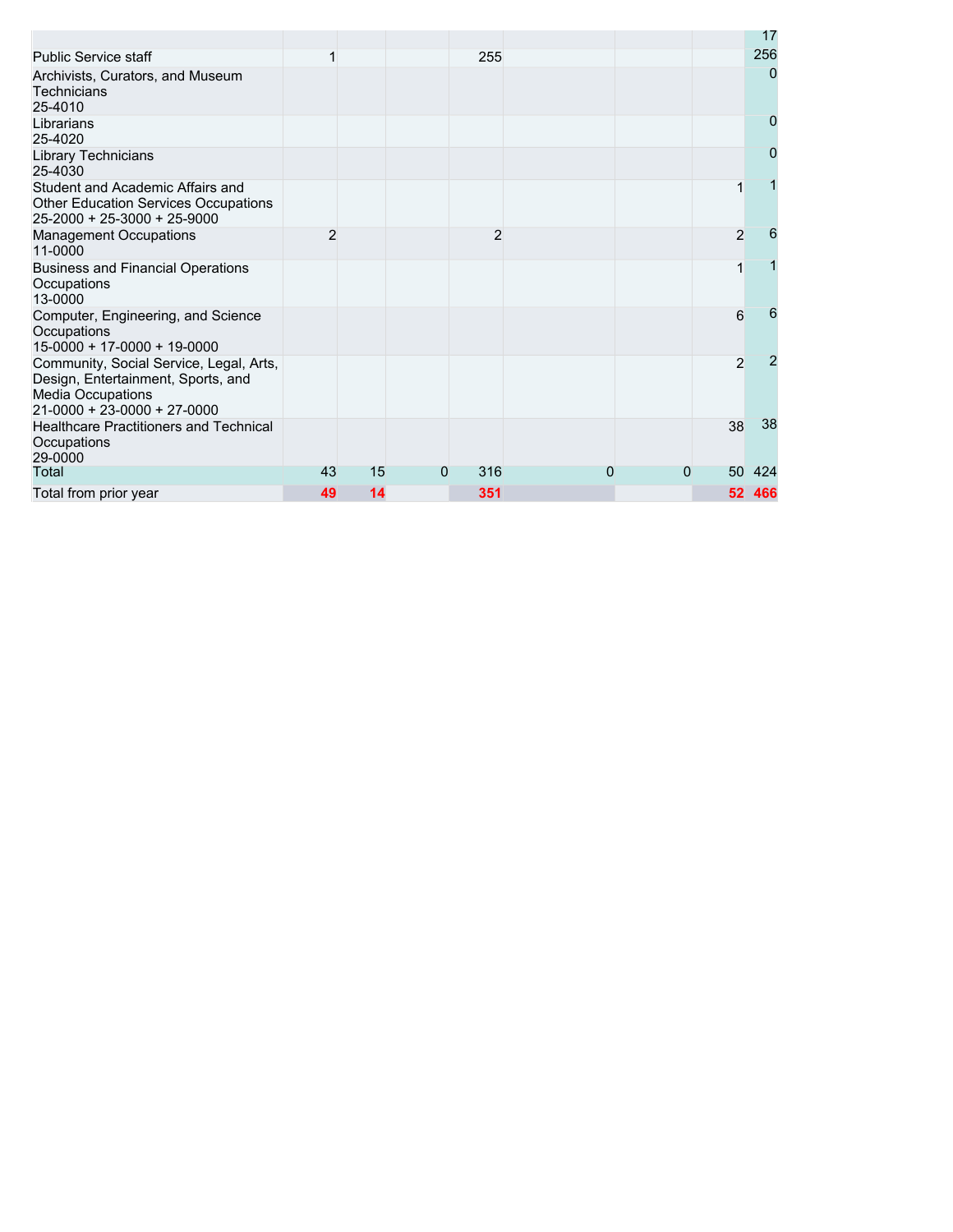# **Part E - Part-time Staff by Medical School Status**

**Number of Part-time Staff**

| As of November 1, 2016 |  |  |  |  |  |  |  |  |  |
|------------------------|--|--|--|--|--|--|--|--|--|
|------------------------|--|--|--|--|--|--|--|--|--|

| Occupational category                                                                                                                                                  | Total<br>(carried forward<br>from Part D) | Non-medical<br>school staff | Medical<br>school staff |
|------------------------------------------------------------------------------------------------------------------------------------------------------------------------|-------------------------------------------|-----------------------------|-------------------------|
| Service Occupations<br>$31-0000 + 33-0000 + 35-0000 + 37-0000 + 39-0000$                                                                                               | 3                                         | $\overline{2}$              |                         |
| Sales and Related Occupations<br>41-0000                                                                                                                               | O                                         |                             |                         |
| Office and Administrative Support Occupations<br>43-0000                                                                                                               | 40                                        | 33                          | 7                       |
| Natural Resources, Construction, and Maintenance Occupations<br>$45-0000 + 47-0000 + 49-0000$                                                                          | 3                                         | 3                           |                         |
| Production, Transportation, and Material Moving Occupations<br>51-0000 + 53-0000                                                                                       | 0                                         |                             |                         |
| Total                                                                                                                                                                  |                                           | 38                          | 8                       |
| PY Total                                                                                                                                                               |                                           | 38                          |                         |
| <b>Graduate Assistants</b>                                                                                                                                             |                                           |                             |                         |
| Teaching<br>25-1191                                                                                                                                                    | 1,274                                     | 1.168                       | 106                     |
| Research                                                                                                                                                               | 2,227                                     | 1,914                       | 313                     |
| Other<br>11-0000, 13-0000, 15-0000,<br>17-0000, 19-0000, 21-0000,<br>23-0000, 27-0000, 25-4000,<br>25-4010, 25-4020, 25-4030.<br>25-2000, 25-3000, 25-9000,<br>29-0000 | 501                                       | 479                         | 22                      |
| Total                                                                                                                                                                  | 4,002                                     | 3,561                       | 441                     |
| <b>PY Graduate Assistants</b>                                                                                                                                          |                                           | 3,508                       | 435                     |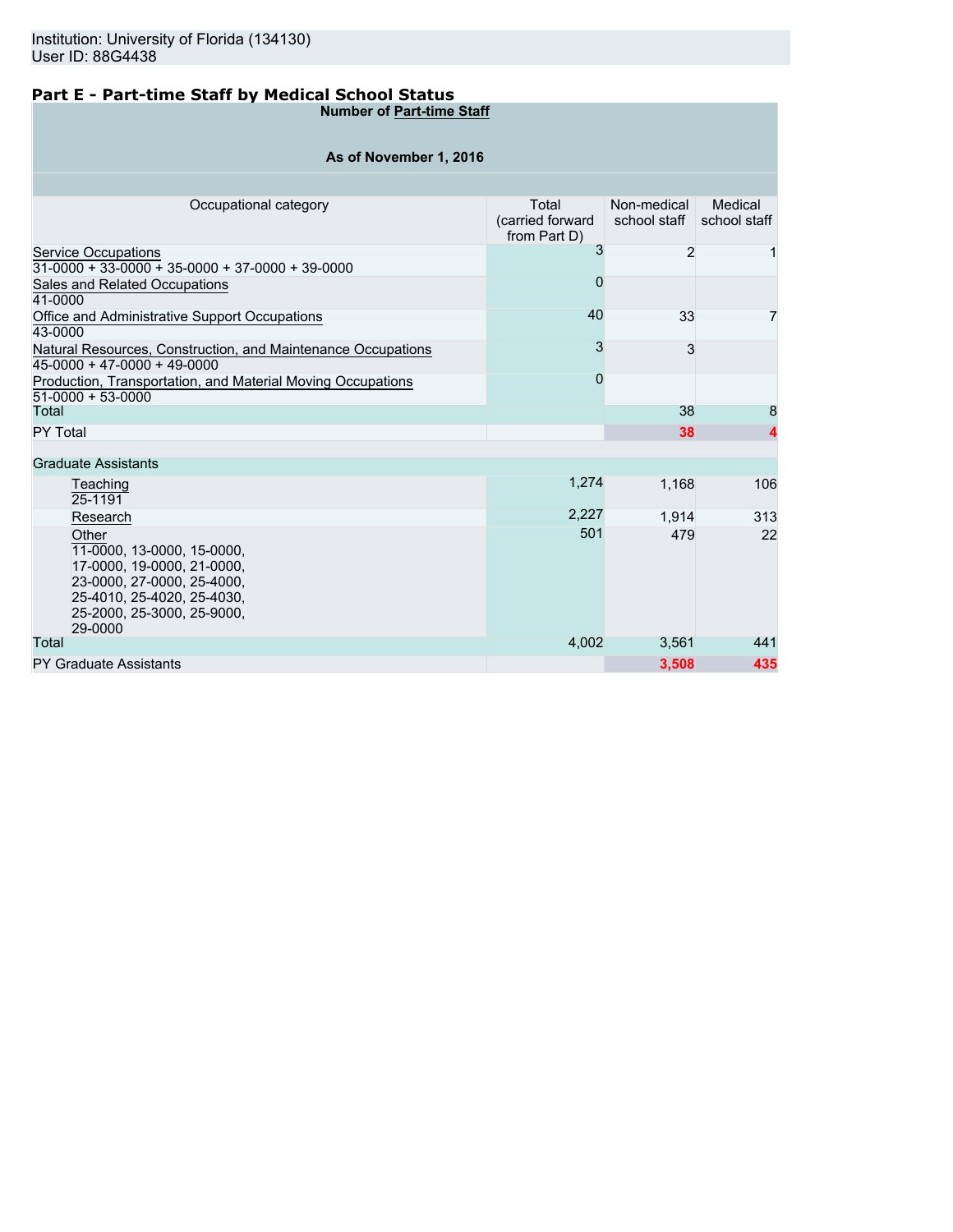**Other** 

11-0000, 13-0000, 15-0000, 17-0000, 19-0000, 21-0000,

## **Part F - Part-time Summary Non-medical school staff**

**Summary of Part-time Non-medical School Staff**

|                                                                                                                                      |                |       | As of November 1, 2016 |                            |                                                                  |                                        |                          |                 |
|--------------------------------------------------------------------------------------------------------------------------------------|----------------|-------|------------------------|----------------------------|------------------------------------------------------------------|----------------------------------------|--------------------------|-----------------|
| Occupational category                                                                                                                |                |       |                        | <b>With Faculty Status</b> |                                                                  |                                        | Without Total            |                 |
|                                                                                                                                      | Tenured        | On    |                        |                            | Not on Tenure Track<br>Tenure Multi-year Annual Less-than-annual | Indefinite                             | Faculty<br><b>Status</b> |                 |
|                                                                                                                                      |                | Track |                        | contract                   | contract                                                         | duration<br>(continuing or<br>at-will) |                          |                 |
| Primarily Instruction                                                                                                                | 29             | 6     | $\overline{0}$         | 411                        | 0                                                                | $\mathbf 0$                            | $\overline{0}$           | 446             |
| Exclusively credit                                                                                                                   | 29             | 6     |                        | 411                        |                                                                  |                                        |                          | 446             |
| Exclusively not-for-credit                                                                                                           |                |       |                        |                            |                                                                  |                                        |                          | 0               |
| Combined credit/not-for-credit                                                                                                       |                |       |                        |                            |                                                                  |                                        |                          | $\mathbf 0$     |
| Instruction/research/public                                                                                                          | 5              |       |                        | $\overline{\mathbf{1}}$    |                                                                  |                                        |                          | $6\phantom{1}6$ |
| service staff                                                                                                                        |                |       |                        |                            |                                                                  |                                        |                          |                 |
| Research staff                                                                                                                       | $\mathbf{1}$   |       |                        | 57                         |                                                                  |                                        |                          | 58              |
| <b>Public Service staff</b>                                                                                                          | $\overline{1}$ |       |                        | 126                        |                                                                  |                                        |                          | 127             |
| Archivists, Curators, and Museum<br>Technicians<br>25-4010                                                                           |                |       |                        |                            |                                                                  |                                        | $\overline{2}$           | $\overline{2}$  |
| Librarians<br>25-4020                                                                                                                |                |       |                        | 1                          |                                                                  |                                        |                          | 1               |
| Library Technicians<br>25-4030                                                                                                       |                |       |                        |                            |                                                                  |                                        | $\mathbf{1}$             | $\mathbf{1}$    |
| Student and Academic Affairs<br>and Other Education Services<br>Occupations                                                          | 3              |       |                        | $\mathbf{1}$               |                                                                  |                                        | 22                       | 26              |
| 25-2000 + 25-3000 + 25-9000                                                                                                          |                |       |                        |                            |                                                                  |                                        |                          |                 |
| <b>Management Occupations</b><br>11-0000                                                                                             | 5              |       |                        | 3                          |                                                                  |                                        | $\overline{7}$           | 15              |
| <b>Business and Financial</b><br><b>Operations Occupations</b><br>13-0000                                                            |                |       |                        |                            |                                                                  |                                        | 20                       | 20              |
| Computer, Engineering, and<br><b>Science Occupations</b><br>15-0000 + 17-0000 + 19-0000                                              |                |       |                        |                            |                                                                  |                                        | 24                       | 24              |
| Community, Social Service,<br>Legal, Arts, Design,<br>Entertainment, Sports, and Media<br>Occupations<br>21-0000 + 23-0000 + 27-0000 |                |       |                        |                            |                                                                  |                                        | 10                       | 10              |
| <b>Healthcare Practitioners and</b><br><b>Technical Occupations</b><br>29-0000                                                       |                |       |                        |                            |                                                                  |                                        | 15                       | 15              |
| <b>Service Occupations</b><br>$31-0000 + 33-0000 + 35-0000 +$<br>$37-0000 + 39-0000$                                                 |                |       |                        |                            |                                                                  |                                        |                          | $\overline{2}$  |
| Sales and Related Occupations<br>41-0000                                                                                             |                |       |                        |                            |                                                                  |                                        |                          |                 |
| Office and Administrative Support<br>Occupations<br>43-0000                                                                          |                |       |                        |                            |                                                                  |                                        |                          | 33              |
| Natural Resources, Construction,<br>and Maintenance Occupations<br>45-0000 + 47-0000 + 49-0000                                       |                |       |                        |                            |                                                                  |                                        |                          | 3               |
| Production, Transportation, and<br><b>Material Moving Occupations</b><br>$51-0000 + 53-0000$                                         |                |       |                        |                            |                                                                  |                                        |                          |                 |
| <b>Graduate Assistants</b>                                                                                                           |                |       |                        |                            |                                                                  |                                        |                          | 3,561           |
| Teaching<br>25-1191                                                                                                                  |                |       |                        |                            |                                                                  |                                        |                          | 1,168           |
| Research                                                                                                                             |                |       |                        |                            |                                                                  |                                        |                          | 1,914           |

479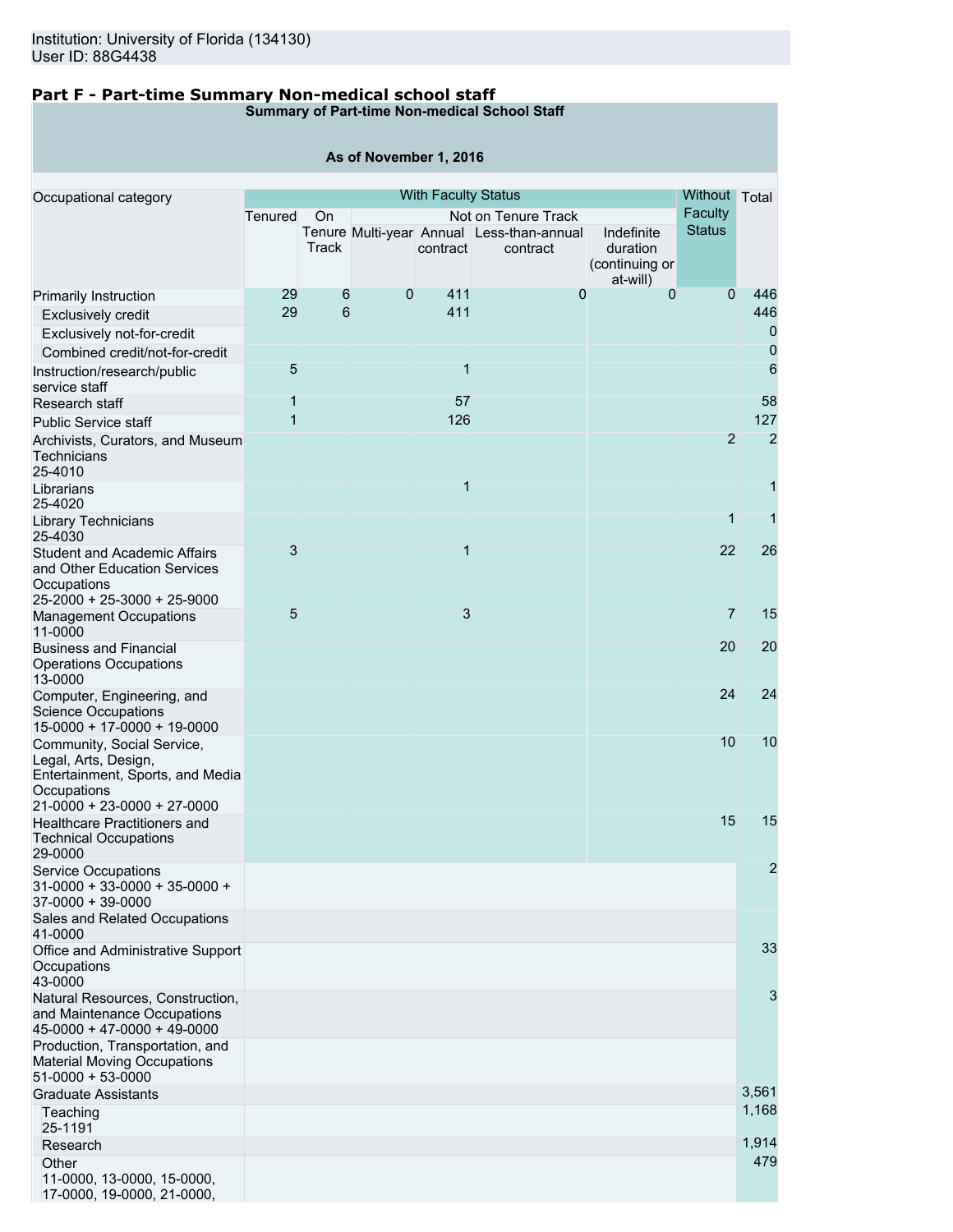| 23-0000, 27-0000, 25-4000, |       |
|----------------------------|-------|
| 25-4010, 25-4020, 25-4030, |       |
| 25-2000. 25-3000. 25-9000. |       |
| 29-0000                    |       |
| Total                      | 4.350 |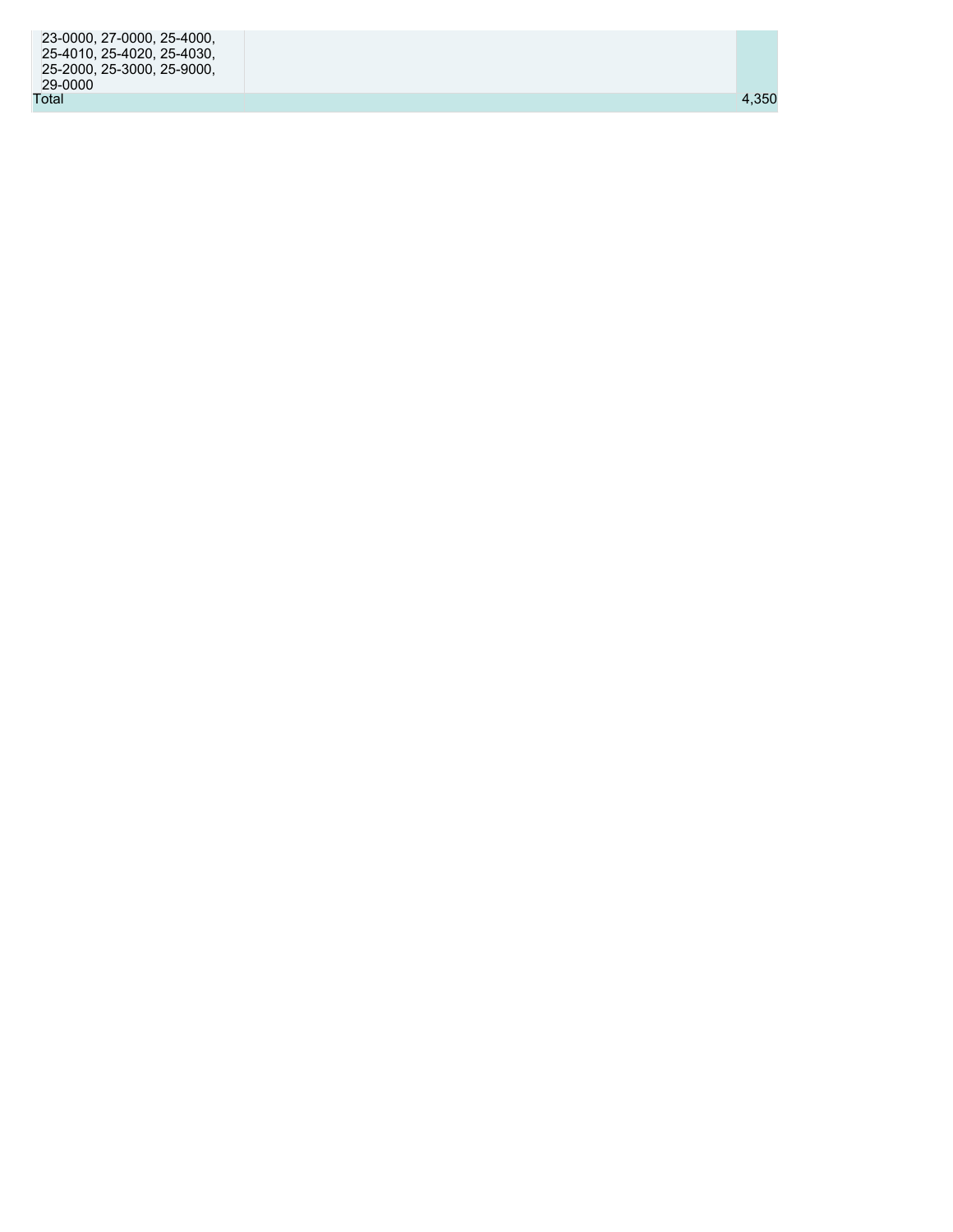## **Part F - Part-time Summary Medical school staff**

## **Summary of Part-time Medical School Staff**

#### **As of November 1, 2016**

| Occupational category                                           |                |                |             | <b>With Faculty Status</b> |                                                      |                         | <b>Without Total</b> |                  |
|-----------------------------------------------------------------|----------------|----------------|-------------|----------------------------|------------------------------------------------------|-------------------------|----------------------|------------------|
|                                                                 | Tenured        | On             |             |                            | Not on Tenure Track                                  |                         | <b>Faculty</b>       |                  |
|                                                                 |                |                |             |                            | Tenure Multi-year Annual Less-than-annual Indefinite |                         | <b>Status</b>        |                  |
|                                                                 |                | Track          |             | contract                   | contract                                             | duration<br>(continuing |                      |                  |
|                                                                 |                |                |             |                            |                                                      | or at-will)             |                      |                  |
| Primarily Instruction                                           | 33             | 14             | $\mathbf 0$ | 42                         | 0                                                    | $\Omega$                | $\overline{0}$       | 89               |
| <b>Exclusively credit</b>                                       | 33             | 14             |             | 42                         |                                                      |                         |                      | 89               |
| Exclusively not-for-credit                                      |                |                |             |                            |                                                      |                         |                      | $\overline{0}$   |
| Combined credit/not-for-credit                                  |                |                |             |                            |                                                      |                         |                      | $\boldsymbol{0}$ |
| Instruction/research/public service staff                       | $\overline{7}$ | $\overline{1}$ |             |                            |                                                      |                         |                      | $\boldsymbol{8}$ |
| Research staff                                                  |                |                |             | 17                         |                                                      |                         |                      | 17               |
| <b>Public Service staff</b>                                     | $\overline{1}$ |                |             | 255                        |                                                      |                         |                      | 256              |
| Archivists, Curators, and Museum                                |                |                |             |                            |                                                      |                         |                      | $\mathbf 0$      |
| <b>Technicians</b>                                              |                |                |             |                            |                                                      |                         |                      |                  |
| 25-2000 + 25-3000 + 25-9000                                     |                |                |             |                            |                                                      |                         |                      | $\mathbf 0$      |
| Librarians<br>25-4020                                           |                |                |             |                            |                                                      |                         |                      |                  |
| Library Technicians                                             |                |                |             |                            |                                                      |                         |                      | 0                |
| 25-4030                                                         |                |                |             |                            |                                                      |                         |                      |                  |
| Student and Academic Affairs and Other                          |                |                |             |                            |                                                      |                         | 1                    | 1                |
| <b>Education Services Occupations</b>                           |                |                |             |                            |                                                      |                         |                      |                  |
| 25-2000 + 25-3000 + 25-9000<br><b>Management Occupations</b>    | $\overline{2}$ |                |             | $\overline{2}$             |                                                      |                         | $\overline{2}$       | 6                |
| 11-0000                                                         |                |                |             |                            |                                                      |                         |                      |                  |
| <b>Business and Financial Operations</b>                        |                |                |             |                            |                                                      |                         | 1                    | 1                |
| Occupations                                                     |                |                |             |                            |                                                      |                         |                      |                  |
| 13-0000                                                         |                |                |             |                            |                                                      |                         |                      |                  |
| Computer, Engineering, and Science                              |                |                |             |                            |                                                      |                         | 6                    | 6                |
| Occupations<br>15-0000 + 17-0000 + 19-0000                      |                |                |             |                            |                                                      |                         |                      |                  |
| Community, Social Service, Legal, Arts,                         |                |                |             |                            |                                                      |                         | $\overline{2}$       | $\overline{2}$   |
| Design, Entertainment, Sports, and Media                        |                |                |             |                            |                                                      |                         |                      |                  |
| Occupations                                                     |                |                |             |                            |                                                      |                         |                      |                  |
| 21-0000 + 23-0000 + 27-0000                                     |                |                |             |                            |                                                      |                         | 38                   | 38               |
| <b>Healthcare Practitioners and Technical</b><br>Occupations    |                |                |             |                            |                                                      |                         |                      |                  |
| 29-0000                                                         |                |                |             |                            |                                                      |                         |                      |                  |
| <b>Service Occupations</b>                                      |                |                |             |                            |                                                      |                         |                      | 1                |
| $31-0000 + 33-0000 + 35-0000 + 37-0000$                         |                |                |             |                            |                                                      |                         |                      |                  |
| $+39-0000$                                                      |                |                |             |                            |                                                      |                         |                      |                  |
| Sales and Related Occupations<br>41-0000                        |                |                |             |                            |                                                      |                         |                      |                  |
| Office and Administrative Support                               |                |                |             |                            |                                                      |                         |                      | 7                |
| Occupations                                                     |                |                |             |                            |                                                      |                         |                      |                  |
| 43-0000                                                         |                |                |             |                            |                                                      |                         |                      |                  |
| Natural Resources, Construction, and                            |                |                |             |                            |                                                      |                         |                      |                  |
| <b>Maintenance Occupations</b><br>$45-0000 + 47-0000 + 49-0000$ |                |                |             |                            |                                                      |                         |                      |                  |
| Production, Transportation, and Material                        |                |                |             |                            |                                                      |                         |                      |                  |
| <b>Moving Occupations</b>                                       |                |                |             |                            |                                                      |                         |                      |                  |
| $51-0000 + 53-0000$                                             |                |                |             |                            |                                                      |                         |                      |                  |
| <b>Graduate Assistants</b>                                      |                |                |             |                            |                                                      |                         |                      | 441              |
| Teaching                                                        |                |                |             |                            |                                                      |                         |                      | 106              |
| 25-1191<br>Research                                             |                |                |             |                            |                                                      |                         |                      | 313              |
| Other                                                           |                |                |             |                            |                                                      |                         |                      | 22               |
| 11-0000, 13-0000, 15-0000,                                      |                |                |             |                            |                                                      |                         |                      |                  |
| 17-0000, 19-0000, 21-0000,                                      |                |                |             |                            |                                                      |                         |                      |                  |
| 23-0000, 27-0000, 25-4000,                                      |                |                |             |                            |                                                      |                         |                      |                  |
| 25-4010, 25-4020, 25-4030,                                      |                |                |             |                            |                                                      |                         |                      |                  |
| 25-2000, 25-3000, 25-9000,                                      |                |                |             |                            |                                                      |                         |                      |                  |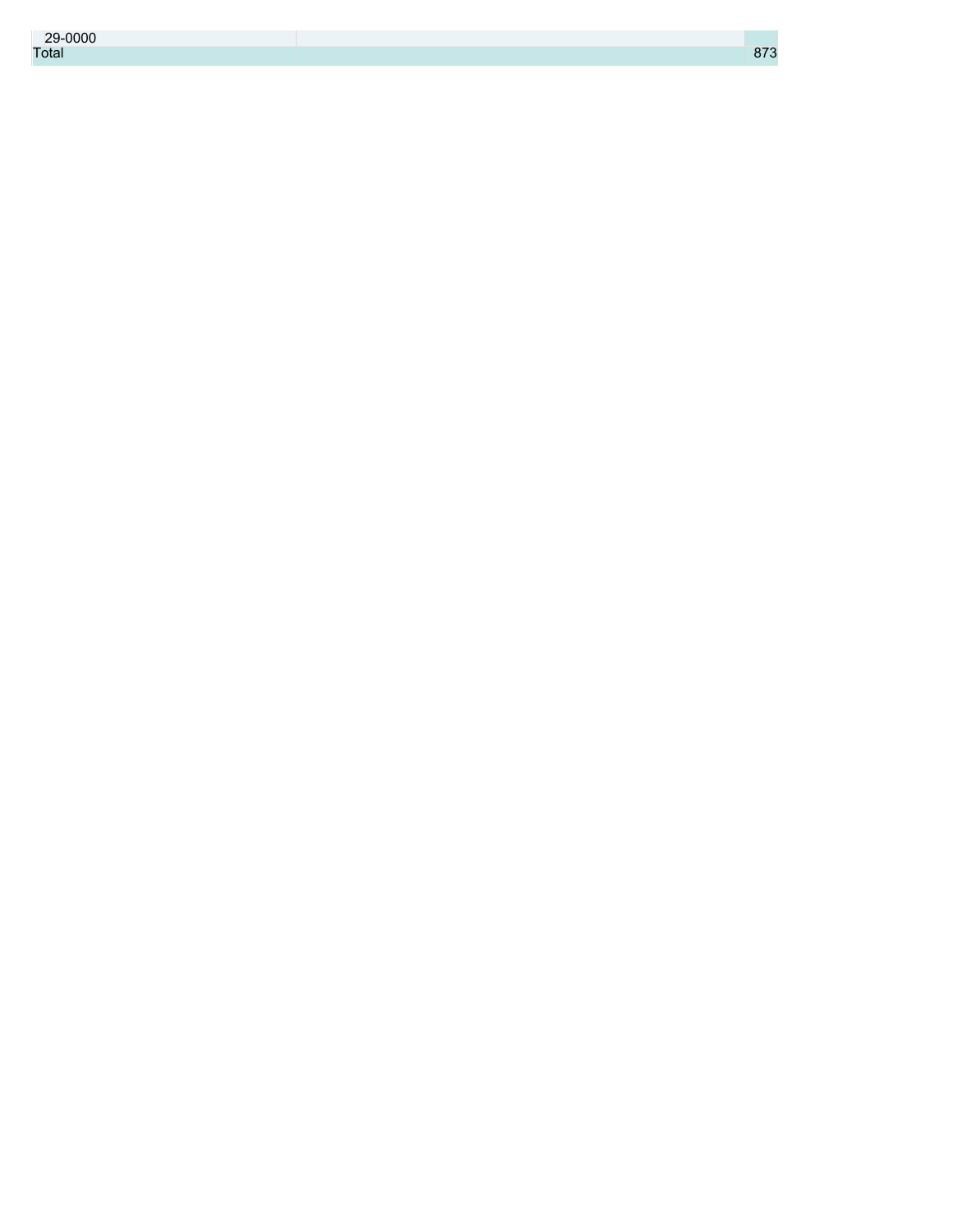#### **Part H - New Hires, Full-time Instructional Staff by Tenure Status Number of Newly Hired Full-time Permanent Instructional Staff**

**(Hired full-time between November 1, 2015 - October 31, 2016)**

•**Report Hispanic/Latino individuals of any race as Hispanic/Latino**

•**Report race for non-Hispanic/Latino individuals only**

•**Include Primarily Instruction and Instruction Combined with Research and Public Service**

| <b>Contract Contract Contract Contract Contract Contract Contract Contract Contract Contract Contract Contract Co</b> |                        | <b>STATE OF STATE OF STATE OF STATE OF STATE OF STATE OF STATE OF STATE OF STATE OF STATE OF STATE OF STATE OF S</b><br><b>Contract Contract Contract Contract Contract Contract Contract Contract Contract Contract Contract Contract Co</b> |
|-----------------------------------------------------------------------------------------------------------------------|------------------------|-----------------------------------------------------------------------------------------------------------------------------------------------------------------------------------------------------------------------------------------------|
|                                                                                                                       | <b>Service Service</b> | $\mathcal{L}^{\text{max}}_{\text{max}}$ and $\mathcal{L}^{\text{max}}_{\text{max}}$ and $\mathcal{L}^{\text{max}}_{\text{max}}$                                                                                                               |

| Race/ethnicity                               |         | Without | Total      |          |                     |                             |               |    |
|----------------------------------------------|---------|---------|------------|----------|---------------------|-----------------------------|---------------|----|
|                                              | Tenured | $On$    |            |          | Not on Tenure Track |                             | Faculty       |    |
|                                              |         | Tenure  | Multi-year | Annual   | Less-than-annual    | Indefinite duration         | <b>Status</b> |    |
|                                              |         | Track   |            | contract | contract            | (continuing or at-<br>will) |               |    |
| Nonresident alien                            |         | 9       |            |          |                     |                             |               | 9  |
| Hispanic/Latino                              |         |         |            |          |                     |                             |               |    |
| American Indian or<br>Alaska Native          |         |         |            |          |                     |                             |               |    |
| Asian                                        | 2       | 2       |            |          |                     |                             |               | 4  |
| <b>Black or African</b><br>American          |         |         |            |          |                     |                             |               | 0  |
| Native Hawaiian or<br>Other Pacific Islander |         |         |            |          |                     |                             |               | 0  |
| White                                        |         | 9       |            | 6        |                     |                             |               | 16 |
| Two or more races                            |         |         |            |          |                     |                             |               | 0  |
| Race and ethnicity<br>unknown                |         |         |            |          |                     |                             |               |    |
| <b>Total men</b>                             | 3       | 22      | 0          |          | 0                   | 0                           | 0             | 32 |

| <b>Women</b>                                 |         |                |            |                            |                     |                             |               |                |
|----------------------------------------------|---------|----------------|------------|----------------------------|---------------------|-----------------------------|---------------|----------------|
| Race/ethnicity                               |         |                |            | <b>With Faculty Status</b> |                     |                             | Without       | Total          |
|                                              | Tenured | On             |            |                            | Not on Tenure Track |                             | Faculty       |                |
|                                              |         | Tenure         | Multi-year | Annual                     | Less-than-annual    | Indefinite duration         | <b>Status</b> |                |
|                                              |         | Track          |            | contract                   | contract            | (continuing or at-<br>will) |               |                |
| Nonresident alien                            |         | 3              |            | 3                          |                     |                             |               | 7              |
| Hispanic/Latino                              |         | $\overline{2}$ |            |                            |                     |                             |               | 3              |
| American Indian or<br>Alaska Native          |         |                |            |                            |                     |                             |               | $\mathbf 0$    |
| Asian                                        |         |                |            |                            |                     |                             |               |                |
| <b>Black or African</b><br>American          |         |                |            | $\overline{2}$             |                     |                             |               | 3              |
| Native Hawaiian or<br>Other Pacific Islander |         |                |            |                            |                     |                             |               | $\overline{0}$ |
| White                                        |         | 11             |            | 9                          |                     |                             |               | 21             |
| Two or more races                            |         |                |            |                            |                     |                             |               | 0              |
| Race and ethnicity<br>unknown                |         |                |            |                            |                     |                             |               | 0              |
| <b>Total women</b>                           | 3       | 17             | 0          | 15                         | 0                   | 0                           | 0             | 35             |
|                                              |         |                |            |                            |                     |                             |               |                |
| Total (men+women)                            | 6       | 39             | 0          | 22                         | 0                   | 0                           | 0             | 67             |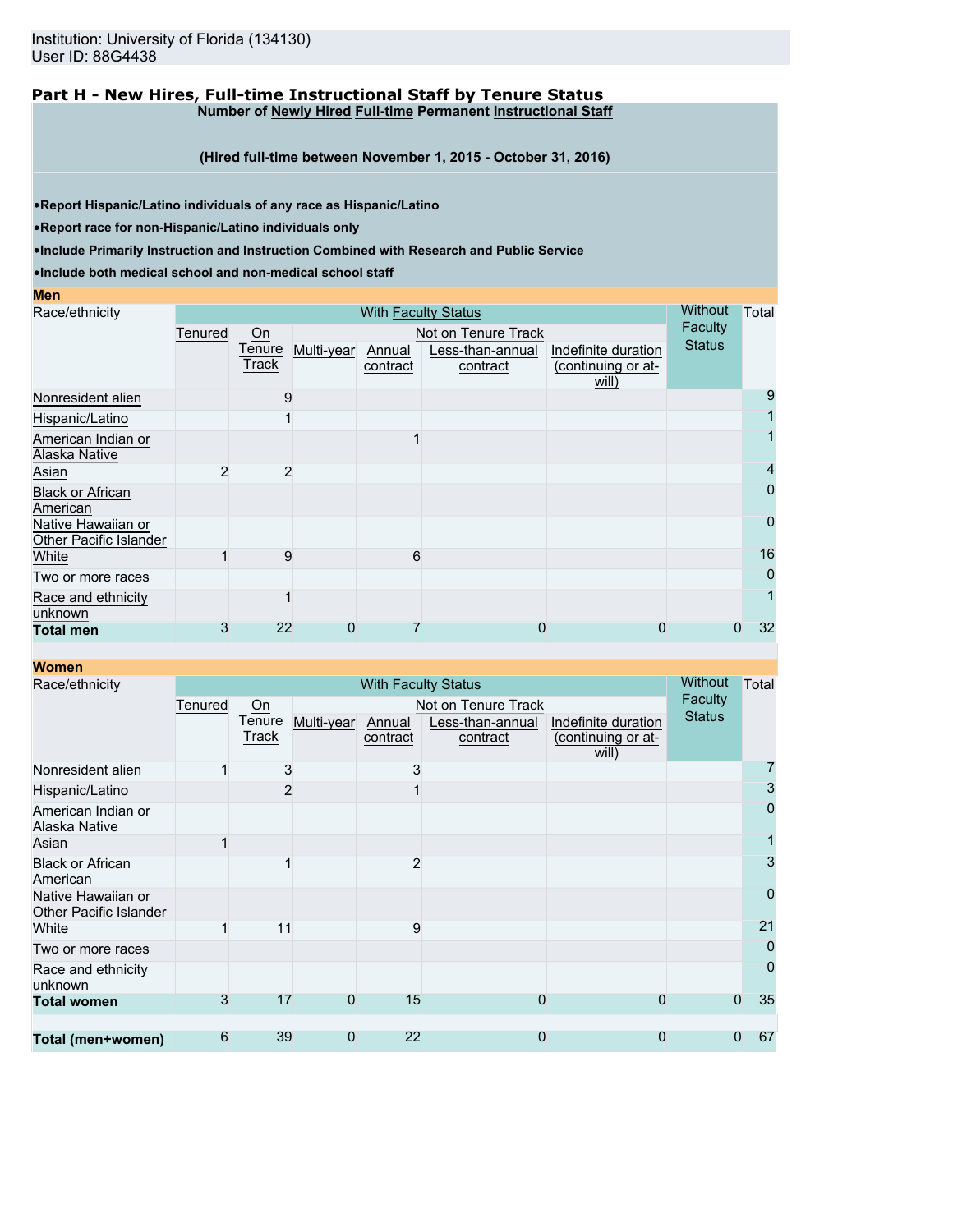#### **Part H - New Hires, Full-time Staff by Occupational Category Number of Newly Hired Full-time Staff**

**(Hired full-time between November 1, 2015 - October 31, 2016)**

•**Report Hispanic/Latino individuals of any race as Hispanic/Latino**

•**Report race for non-Hispanic/Latino individuals only**

•**Include both medical school and non-medical school staff**

#### **Men**

| Race/ethnicity                               | Instructional<br>Staff<br>(from Part H,<br>screen 1) | Research<br>staff | Public<br>Service<br>staff | Library and Student and Academic Affairs and Other<br><b>Education Services Occupations</b><br>25-4000 + 25-2000 + 25-3000 + 25-9000 |
|----------------------------------------------|------------------------------------------------------|-------------------|----------------------------|--------------------------------------------------------------------------------------------------------------------------------------|
| Nonresident alien                            |                                                      | 4                 | 4                          |                                                                                                                                      |
| Hispanic/Latino                              |                                                      |                   |                            |                                                                                                                                      |
| American Indian or                           |                                                      |                   |                            |                                                                                                                                      |
| Alaska Native                                |                                                      |                   |                            |                                                                                                                                      |
| Asian                                        |                                                      | 2                 | 5                          |                                                                                                                                      |
| <b>Black or African</b><br>American          |                                                      |                   |                            |                                                                                                                                      |
| Native Hawaiian or Other<br>Pacific Islander |                                                      |                   |                            |                                                                                                                                      |
| White                                        | 16                                                   | 2                 | 15                         | 6                                                                                                                                    |
| Two or more races                            |                                                      |                   |                            |                                                                                                                                      |
| Race and ethnicity<br>unknown                |                                                      |                   |                            |                                                                                                                                      |
| <b>Total men</b>                             | 32                                                   | 9                 | 32                         |                                                                                                                                      |

| Race/ethnicity                               | Instructional<br>Staff<br>(from Part H,<br>screen 1) | Research<br>staff | <b>Public</b><br>Service<br>staff | Library and Student and Academic Affairs and Other<br><b>Education Services Occupations</b><br>25-4000 + 25-2000 + 25-3000 + 25-9000 |
|----------------------------------------------|------------------------------------------------------|-------------------|-----------------------------------|--------------------------------------------------------------------------------------------------------------------------------------|
| Nonresident alien                            |                                                      |                   | 3                                 |                                                                                                                                      |
| Hispanic/Latino                              |                                                      | $\overline{2}$    | 3                                 |                                                                                                                                      |
| American Indian or<br>Alaska Native          |                                                      |                   |                                   |                                                                                                                                      |
| Asian                                        |                                                      |                   | 8                                 |                                                                                                                                      |
| <b>Black or African</b><br>American          |                                                      |                   | $\overline{2}$                    |                                                                                                                                      |
| Native Hawaiian or Other<br>Pacific Islander | 0                                                    |                   |                                   |                                                                                                                                      |
| White                                        | 21                                                   | $\overline{2}$    | 18                                | 13                                                                                                                                   |
| Two or more races                            | 0                                                    |                   |                                   |                                                                                                                                      |
| Race and ethnicity<br>unknown                | 0                                                    |                   | $\overline{2}$                    |                                                                                                                                      |
| <b>Total women</b>                           | 35                                                   | 5                 | 37                                | 21                                                                                                                                   |
|                                              |                                                      |                   |                                   |                                                                                                                                      |
| Total (men+women)                            | 67                                                   | 14                | 69                                | 28                                                                                                                                   |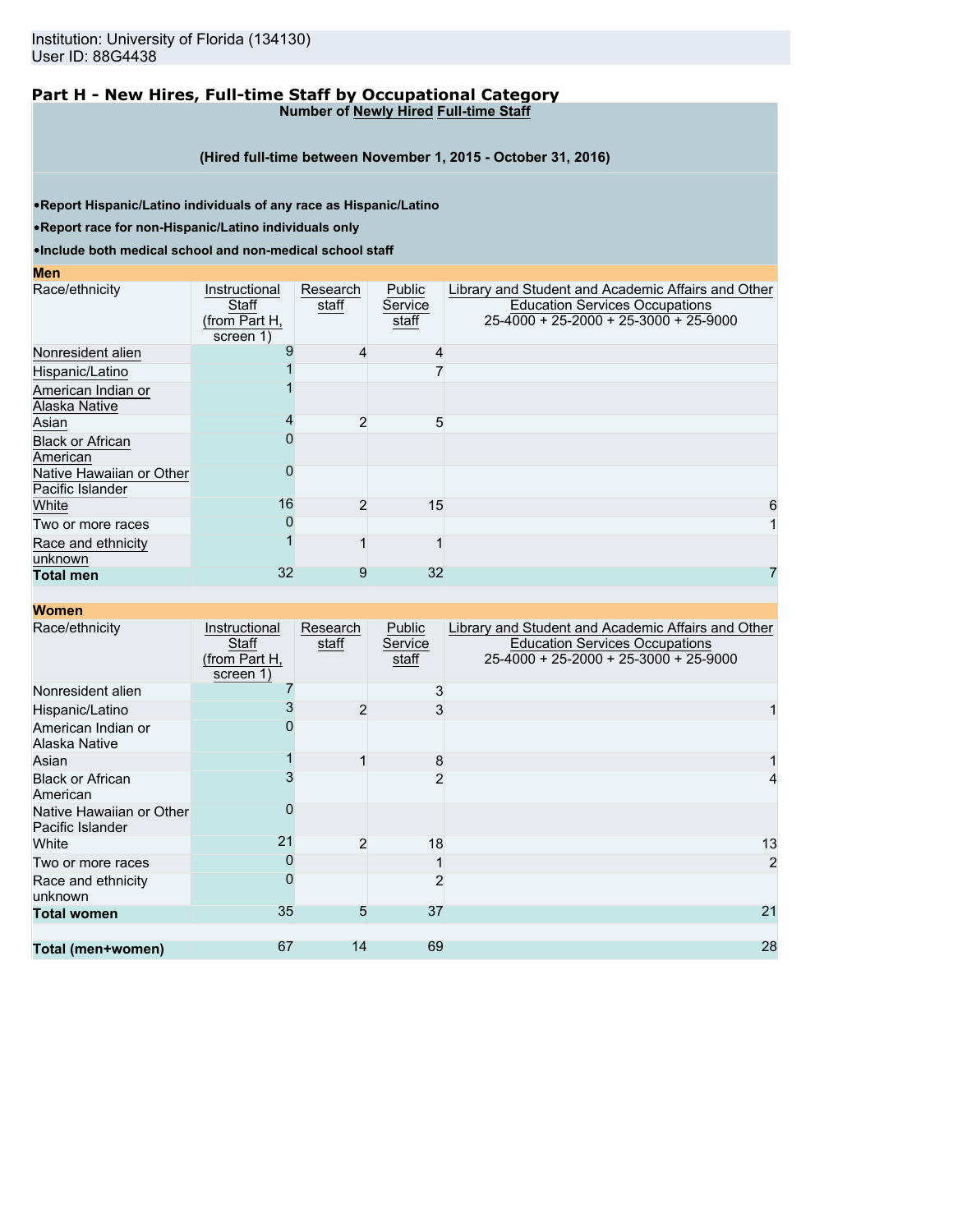#### **Part H - New Hires, Full-time Staff by Occupational Category Number of Newly Hired Full-time Staff**

#### **(Hired full-time between November 1, 2015 - October 31, 2016)**

•**Report Hispanic/Latino individuals of any race as Hispanic/Latino**

•**Report race for non-Hispanic/Latino individuals only**

#### **Men**

| Race/ethnicity<br>Occupations<br>11-0000<br>alien<br>$\overline{2}$<br>Hispanic/Latino<br>Asian<br><b>Black or African</b><br>American<br>Native Hawaiian<br>or Other Pacific<br>Islander<br>White<br>Two or more<br>races<br>Race and<br>unknown<br>10<br><b>Total men</b> |                                                                              |                                                                                        |                                                                                                                                             |                                                                        |
|-----------------------------------------------------------------------------------------------------------------------------------------------------------------------------------------------------------------------------------------------------------------------------|------------------------------------------------------------------------------|----------------------------------------------------------------------------------------|---------------------------------------------------------------------------------------------------------------------------------------------|------------------------------------------------------------------------|
| Nonresident<br>American Indian<br>or Alaska Native<br>ethnicity                                                                                                                                                                                                             | Management Business and<br>Financial<br>Operations<br>Occupations<br>13-0000 | Computer, Engineering,<br>and Science Occupations<br>$15-0000 + 17-0000 + 19-$<br>0000 | Community, Social Service,<br>Legal, Arts, Design,<br>Entertainment, Sports, and<br><b>Media Occupations</b><br>21-0000 + 23-0000 + 27-0000 | Healthcare<br>Practitioners<br>and Technical<br>Occupations<br>29-0000 |
|                                                                                                                                                                                                                                                                             |                                                                              |                                                                                        |                                                                                                                                             |                                                                        |
|                                                                                                                                                                                                                                                                             |                                                                              | Δ                                                                                      |                                                                                                                                             |                                                                        |
|                                                                                                                                                                                                                                                                             |                                                                              |                                                                                        |                                                                                                                                             |                                                                        |
|                                                                                                                                                                                                                                                                             |                                                                              |                                                                                        |                                                                                                                                             |                                                                        |
|                                                                                                                                                                                                                                                                             |                                                                              |                                                                                        |                                                                                                                                             |                                                                        |
|                                                                                                                                                                                                                                                                             |                                                                              |                                                                                        |                                                                                                                                             |                                                                        |
|                                                                                                                                                                                                                                                                             |                                                                              | 16                                                                                     | 4                                                                                                                                           |                                                                        |
|                                                                                                                                                                                                                                                                             |                                                                              |                                                                                        |                                                                                                                                             |                                                                        |
|                                                                                                                                                                                                                                                                             |                                                                              |                                                                                        |                                                                                                                                             |                                                                        |
|                                                                                                                                                                                                                                                                             |                                                                              | 22                                                                                     | 6                                                                                                                                           | 3                                                                      |

| Race/ethnicity                                  | Management<br>Occupations<br>11-0000 | Business and<br>Financial<br>Operations<br>Occupations<br>13-0000 | Computer, Engineering,<br>and Science Occupations<br>$15-0000 + 17-0000 + 19$<br>0000 | Community, Social Service,<br>Legal, Arts, Design,<br>Entertainment, Sports, and<br>Media Occupations<br>$21 - 0000 + 23 - 0000 + 27 - 0000$ | Healthcare<br>Practitioners<br>and Technical<br>Occupations<br>29-0000 |
|-------------------------------------------------|--------------------------------------|-------------------------------------------------------------------|---------------------------------------------------------------------------------------|----------------------------------------------------------------------------------------------------------------------------------------------|------------------------------------------------------------------------|
| Nonresident<br>alien                            |                                      |                                                                   |                                                                                       |                                                                                                                                              |                                                                        |
| Hispanic/Latino                                 |                                      | $\overline{2}$                                                    |                                                                                       | $\overline{2}$                                                                                                                               | 4                                                                      |
| American Indian<br>or Alaska Native             |                                      |                                                                   |                                                                                       |                                                                                                                                              |                                                                        |
| Asian                                           |                                      |                                                                   |                                                                                       |                                                                                                                                              |                                                                        |
| <b>Black or African</b><br>American             |                                      |                                                                   | 3                                                                                     |                                                                                                                                              |                                                                        |
| Native Hawaiian<br>or Other Pacific<br>Islander |                                      |                                                                   |                                                                                       |                                                                                                                                              |                                                                        |
| White                                           | 9                                    | 5                                                                 | 10                                                                                    |                                                                                                                                              | 13                                                                     |
| Two or more<br>races                            |                                      |                                                                   |                                                                                       |                                                                                                                                              |                                                                        |
| Race and<br>ethnicity<br>unknown                |                                      |                                                                   |                                                                                       |                                                                                                                                              |                                                                        |
| <b>Total women</b>                              | 9                                    | 8                                                                 | 16                                                                                    | 9                                                                                                                                            | 19                                                                     |
|                                                 |                                      |                                                                   |                                                                                       |                                                                                                                                              |                                                                        |
| <b>Total</b><br>(men+women)                     | 19                                   | 9                                                                 | 38                                                                                    | 15                                                                                                                                           | 22                                                                     |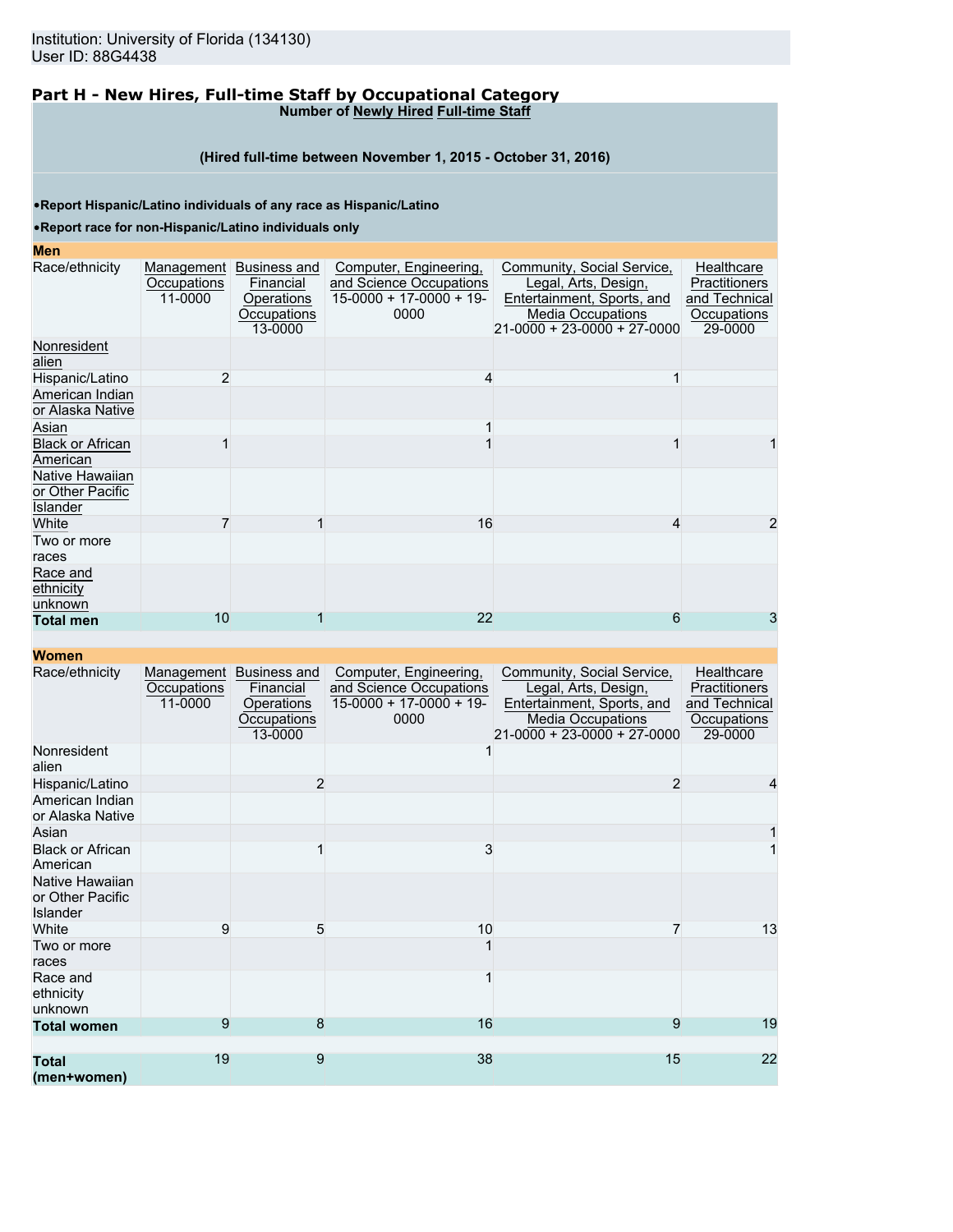#### **Part H - New Hires, Full-time Staff by Occupational Category Number of Newly Hired Full-time Staff**

### **(Hired full-time between November 1, 2015 - October 31, 2016)**

•**Report Hispanic/Latino individuals of any race as Hispanic/Latino**

•**Report race for non-Hispanic/Latino individuals only**

•**Include both medical school and non-medical school staff**

#### **Men**

|                                                           | Race/ethnicity Service Occupations<br>$31-0000 + 33-0000 + 35-0000 + 37-0000$<br>$+39-0000$ | Sales and<br>Related<br>Occupations Support<br>41-0000 | Office and<br>Occupations<br>43-0000 | Natural Resources,<br>Administrative Construction, and<br>Maintenance<br>Occupations<br>45-0000 + 47-0000 + 49- Occupations<br>0000 | Production,<br>Transportation,<br>and Material<br>Moving<br>$51-0000 + 53$<br>0000 | Grand<br><b>Total</b><br>(All full-<br>time<br>new<br>hires) |
|-----------------------------------------------------------|---------------------------------------------------------------------------------------------|--------------------------------------------------------|--------------------------------------|-------------------------------------------------------------------------------------------------------------------------------------|------------------------------------------------------------------------------------|--------------------------------------------------------------|
| Nonresident<br>alien                                      |                                                                                             |                                                        |                                      |                                                                                                                                     |                                                                                    | 17                                                           |
| Hispanic/Latino                                           | $\overline{2}$                                                                              |                                                        |                                      | 6                                                                                                                                   |                                                                                    | 24                                                           |
| American<br>Indian or<br><b>Alaska Native</b>             |                                                                                             |                                                        |                                      |                                                                                                                                     |                                                                                    |                                                              |
| Asian                                                     |                                                                                             |                                                        |                                      |                                                                                                                                     |                                                                                    | 12                                                           |
| <b>Black or</b><br>African<br>American                    | $\overline{2}$                                                                              |                                                        | 3                                    |                                                                                                                                     |                                                                                    | 9                                                            |
| Native<br>Hawaiian or<br><b>Other Pacific</b><br>Islander |                                                                                             |                                                        |                                      |                                                                                                                                     |                                                                                    | $\overline{0}$                                               |
| White                                                     | 4                                                                                           |                                                        | 9                                    | 12                                                                                                                                  |                                                                                    | 95                                                           |
| Two or more<br>races                                      |                                                                                             |                                                        |                                      |                                                                                                                                     |                                                                                    | $\overline{2}$                                               |
| Race and<br>ethnicity<br>unknown                          |                                                                                             |                                                        |                                      |                                                                                                                                     |                                                                                    | 3                                                            |
| <b>Total men</b>                                          | 9                                                                                           | 0                                                      | 18                                   | 12                                                                                                                                  |                                                                                    | 163<br>2                                                     |

| <b>Women</b>                                                     |                                                                                     |                                                        |                                      |                                                                                                                                     |                                                                                    |                                                              |
|------------------------------------------------------------------|-------------------------------------------------------------------------------------|--------------------------------------------------------|--------------------------------------|-------------------------------------------------------------------------------------------------------------------------------------|------------------------------------------------------------------------------------|--------------------------------------------------------------|
| Race/ethnicity                                                   | <b>Service Occupations</b><br>$31-0000 + 33-0000 + 35-0000 + 37-0000$<br>$+39-0000$ | Sales and<br>Related<br>Occupations Support<br>41-0000 | Office and<br>Occupations<br>43-0000 | Natural Resources,<br>Administrative Construction, and<br>Maintenance<br>Occupations<br>45-0000 + 47-0000 + 49- Occupations<br>0000 | Production,<br>Transportation,<br>and Material<br>Moving<br>$51-0000 + 53$<br>0000 | Grand<br><b>Total</b><br>(All full-<br>time<br>new<br>hires) |
| Nonresident<br>alien                                             |                                                                                     |                                                        |                                      |                                                                                                                                     |                                                                                    | 12                                                           |
| Hispanic/Latino                                                  |                                                                                     |                                                        | 6                                    |                                                                                                                                     |                                                                                    | 24                                                           |
| American<br>Indian or<br>Alaska Native                           |                                                                                     |                                                        |                                      |                                                                                                                                     |                                                                                    | $\mathbf 0$                                                  |
| Asian                                                            |                                                                                     | 3                                                      |                                      |                                                                                                                                     |                                                                                    | 16                                                           |
| Black or<br>African<br>American                                  | 9                                                                                   |                                                        | 10                                   |                                                                                                                                     |                                                                                    | 33                                                           |
| <b>Native</b><br>Hawaiian or<br><b>Other Pacific</b><br>Islander |                                                                                     |                                                        |                                      |                                                                                                                                     |                                                                                    | $\mathbf{0}$                                                 |
| White                                                            |                                                                                     |                                                        | 49                                   |                                                                                                                                     |                                                                                    | 147                                                          |
| Two or more<br>races                                             |                                                                                     |                                                        |                                      |                                                                                                                                     |                                                                                    | 4                                                            |
|                                                                  |                                                                                     |                                                        |                                      |                                                                                                                                     |                                                                                    | 3                                                            |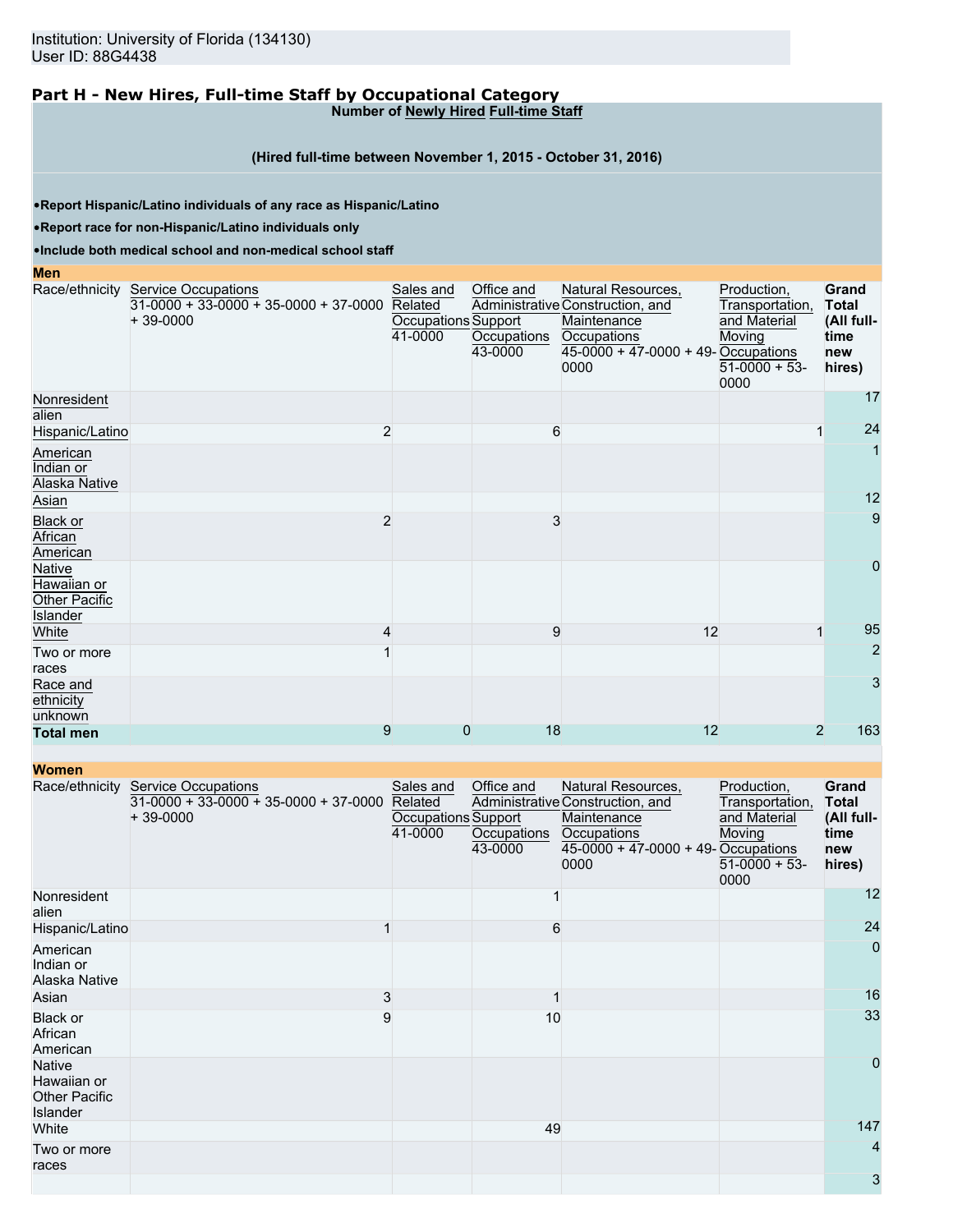| Race and<br>ethnicity<br>unknown |    |    |    |     |
|----------------------------------|----|----|----|-----|
| <b>Total women</b>               | 13 | 67 |    | 239 |
|                                  |    |    |    |     |
| <b>Total</b>                     | 22 | 85 | 12 | 402 |
| (men+women)                      |    |    |    |     |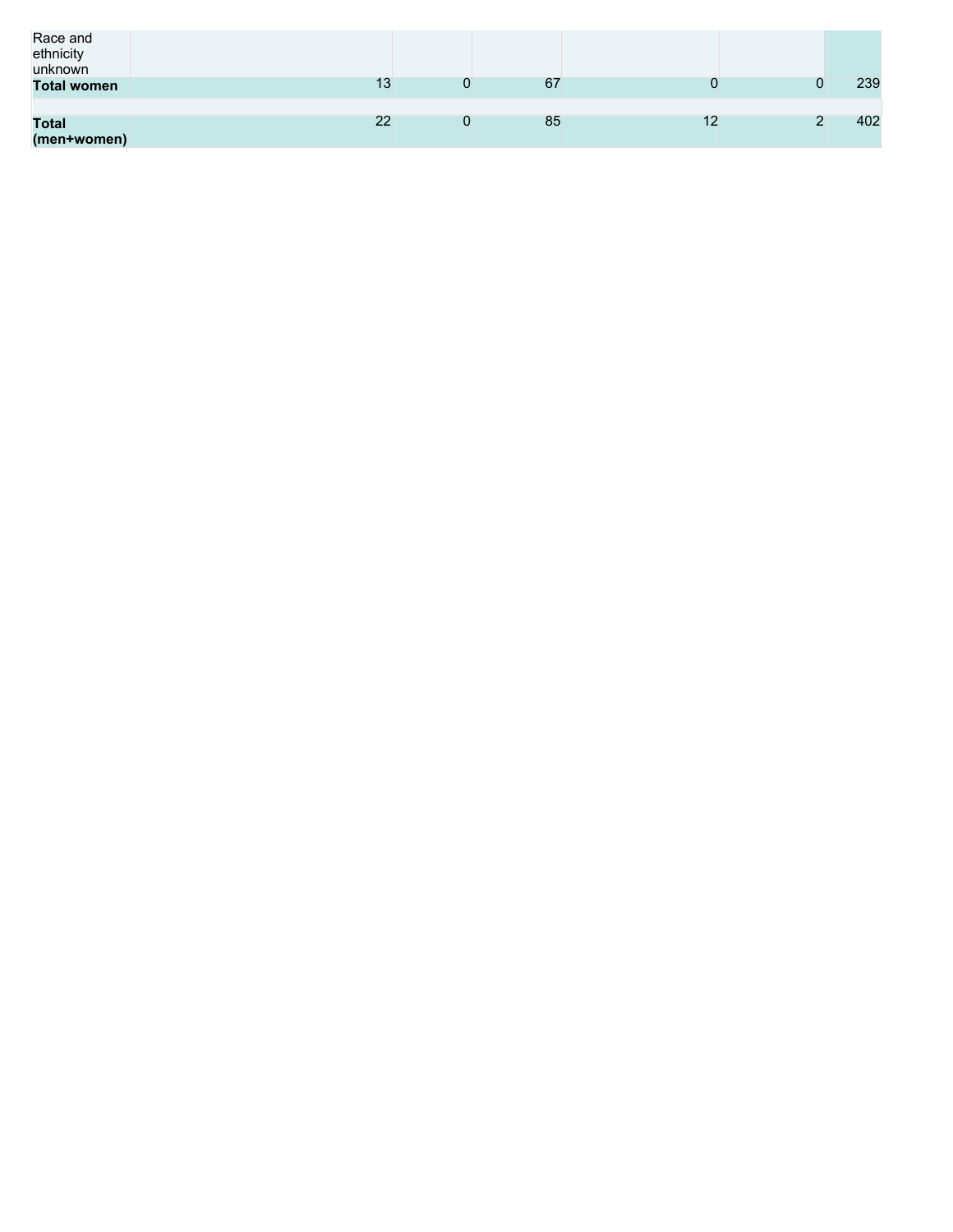## **Human Resources Survey Evaluation**

**Were any staff members difficult to categorize? If so, please explain in the box below.**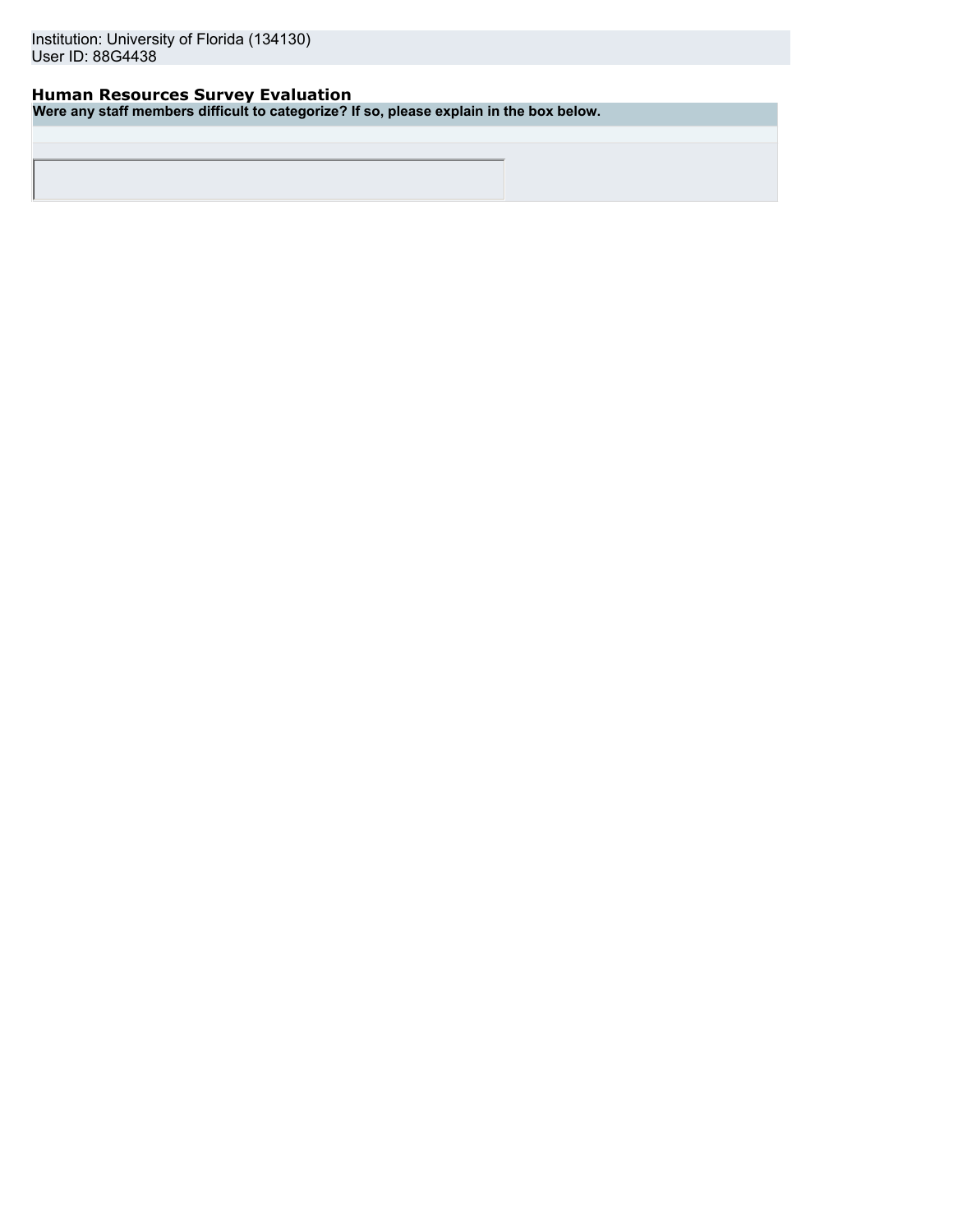## **Prepared by**

|                   | This survey component was prepared by: |                          |            |
|-------------------|----------------------------------------|--------------------------|------------|
|                   | Keyholder                              | SFA Contact              | HR Contact |
|                   | Finance Contact                        | Academic Library Contact | O Other    |
|                   | Name: Noelle A. Mecoli                 |                          |            |
|                   | Email: nmecoli@aa.ufl.edu              |                          |            |
|                   |                                        |                          |            |
| survey component? | How long did it take to prepare this   | 20hours                  | minutes    |
|                   |                                        |                          |            |

The name of the preparer is being collected so that we can follow up with the appropriate person in the event that there are questions concerning the data. The Keyholder will be copied on all email correspondence to other preparers. The time it took to prepare this component is being collected so that we can continue to improve our estimate of the reporting burden associated with IPEDS. Please include in your estimate the time it took for you to review instructions, query and search data sources, complete and review the component, and submit the data through the Data Collection System.

Thank you for your assistance.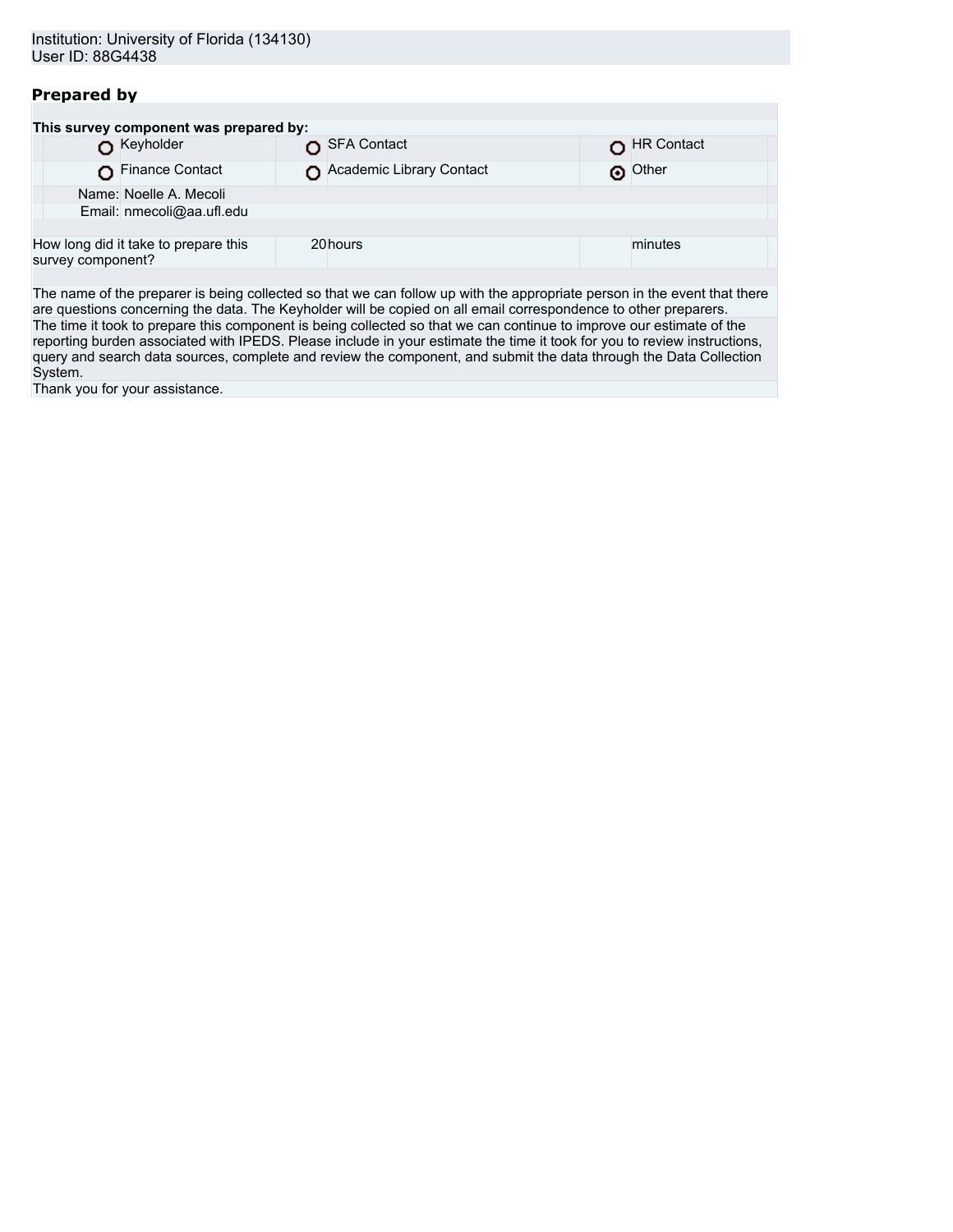## **Summary**

### **Human Resources Component Summary**

IPEDS collects important information regarding your institution. All data reported in IPEDS survey components become available in the IPEDS Data Center and appear as aggregated data in various Department of Education reports. Additionally, some of the reported data appears specifically for your institution through the College Navigator website and is included in your institution's Data Feedback Report (DFR). The purpose of this summary is to provide you an opportunity to view some of the data that, when accepted through the IPEDS quality control process, will appear on the College Navigator website and/or your DFR. College Navigator is updated approximately three months after the data collection period closes and Data Feedback Reports will be available through the [Data Center](http://nces.ed.gov/ipeds/datacenter/) and sent to your institution's CEO in November 2016.

Please review your data for accuracy. If you have questions about the data displayed below after reviewing the data reported on the survey screens, please contact the IPEDS Help Desk at: 1-877-225-2568 or ipedshelp@rti.org.

| Number of staff by employment status and occupational category:<br><b>Fall 2016</b>                                                       |                                     |                                     |                     |  |
|-------------------------------------------------------------------------------------------------------------------------------------------|-------------------------------------|-------------------------------------|---------------------|--|
| <b>Occupational category</b>                                                                                                              | <b>Reported values</b>              |                                     | <b>FTE</b><br>staff |  |
|                                                                                                                                           | <b>Number of</b><br>full-time staff | <b>Number of</b><br>part-time staff |                     |  |
| <b>Total number of staff</b>                                                                                                              | 13,485                              | 1,221                               | 13,892              |  |
| <b>Instructional Staff</b>                                                                                                                | 2,472                               | 549                                 | 2,655               |  |
| Primary Instruction                                                                                                                       | 2,209                               | 535                                 | 2,387               |  |
| Exclusively credit                                                                                                                        | 2,209                               | 535                                 | 2,387               |  |
| Exclusively not-for-credit                                                                                                                | 0                                   | 0                                   | 0                   |  |
| Combined credit/not-for-credit                                                                                                            | 0                                   | 0                                   | 0                   |  |
| Instruction/research/public service                                                                                                       | 263                                 | 14                                  | 268                 |  |
| Research Staff                                                                                                                            | 539                                 | 75                                  | 564                 |  |
| <b>Public Service Staff</b>                                                                                                               | 1,385                               | 383                                 | 1,513               |  |
| Library and Student and Academic Affairs and Other Education<br>Services Occupations SOC                                                  | 781                                 | 31                                  | 791                 |  |
| Librarians, Curators, and Archivists<br>SOC 25-4000                                                                                       | 178                                 | $\overline{a}$                      | 179                 |  |
| Archivists, Curators, and Museum Technicians<br>SOC 25-4010                                                                               | 53                                  | $\overline{2}$                      | 54                  |  |
| Librarians<br>SOC 25-4020                                                                                                                 | 67                                  | 1                                   | 67                  |  |
| Library Technicians<br>SOC 25-4030                                                                                                        | 58                                  | 1                                   | 58                  |  |
| Student and Academic Affairs and Other Education Services<br>Occupations<br>SOC 25-2000 + 25-3000 + 25-9000                               | 603                                 | 27                                  | 612                 |  |
| <b>Management Occupations</b><br>SOC 11-0000                                                                                              | 948                                 | 21                                  | 955                 |  |
| Business and Financial Operations Occupations<br>SOC 13-0000                                                                              | 735                                 | 21                                  | 742                 |  |
| Computer, Engineering, and Science Occupations<br>SOC 15-0000 + 17-0000 + 19-0000                                                         | 1,974                               | 30                                  | 1,984               |  |
| Community, Social Service, Legal, Arts, Design, Entertainment,<br>Sports and Media Occupations<br>$SOC 21 - 0000 + 23 - 0000 + 27 - 0000$ | 410                                 | 12                                  | 414                 |  |
| Healthcare Practitioners and Technical Occupations<br>SOC 29-0000                                                                         | 641                                 | 53                                  | 659                 |  |
| <b>Service Occupations</b><br>$SOC 31-0000 + 33-0000 + 35-0000 + 37-0000 + 39-0000$                                                       | 900                                 | 3                                   | 901                 |  |
| Sales and Related Occupations<br>SOC 41-0000                                                                                              | 11                                  |                                     | 11                  |  |
| Office and Administrative Support Occupations<br>SOC 43-0000                                                                              | 2,034                               | 40                                  | 2,047               |  |
| Natural Resources, Construction, and Maintenance Occupations<br>$SOC$ 45-0000 + 47-0000 + 49-0000                                         | 595                                 | 3                                   | 596                 |  |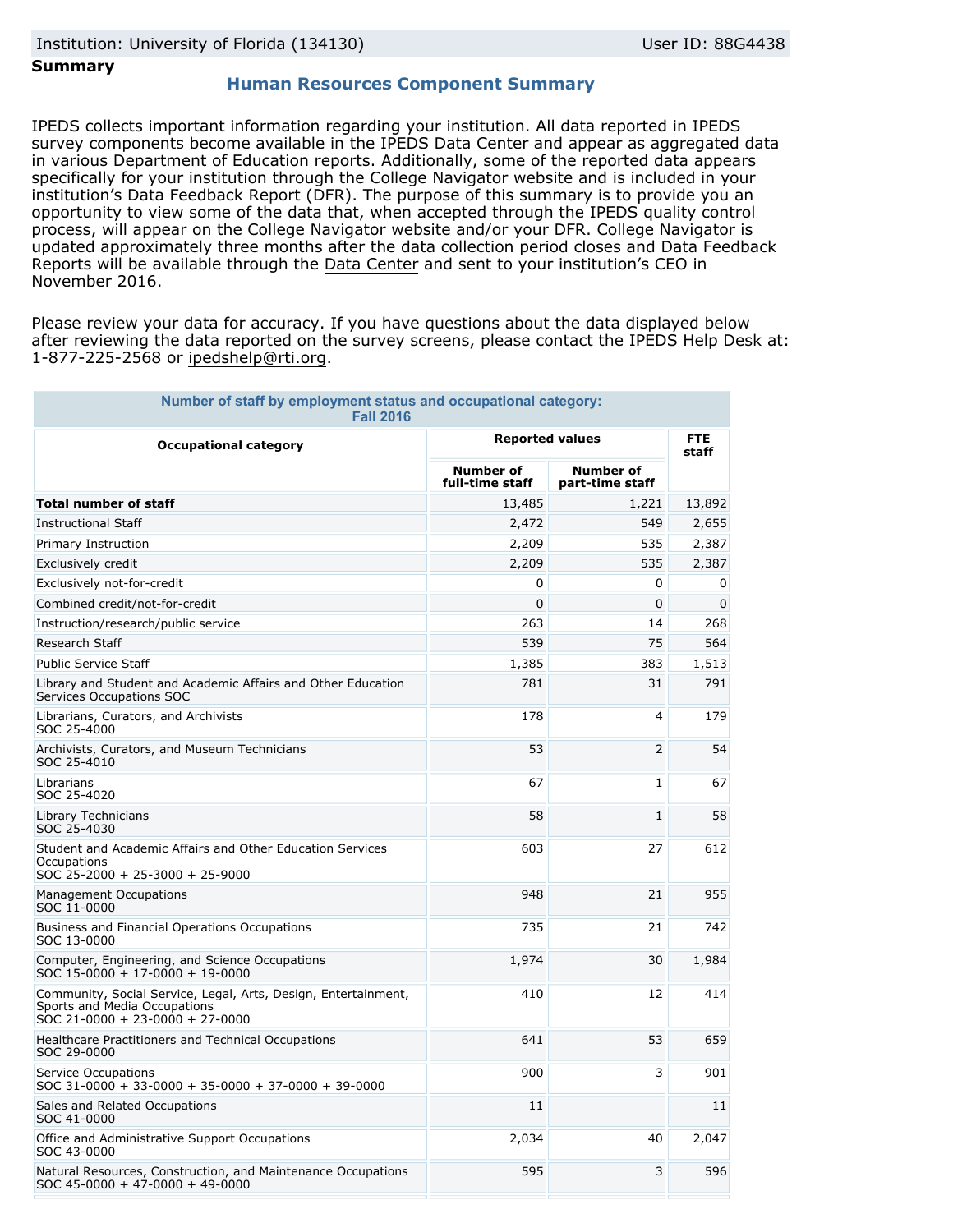| Number of staff by employment status and occupational category:<br><b>Fall 2016</b>  |    |  |    |  |  |  |
|--------------------------------------------------------------------------------------|----|--|----|--|--|--|
| Production, Transportation, and Material Moving Occupations<br>SOC 51-0000 + 53-0000 | 60 |  | 60 |  |  |  |

NOTE: Full-time-equivalent (FTE) staff is calculated by summing the total number of full-time staff and adding onethird of the total number of part-time staff. Graduate assistants are not included in the above figures. Many of the FTE figures may be included in the DFR.

| Salaries of full-time instructional staff by contract length and academic rank:<br>Academic year 2016-17 |                                        |              |              |          |                         |                            |                   |                                       |
|----------------------------------------------------------------------------------------------------------|----------------------------------------|--------------|--------------|----------|-------------------------|----------------------------|-------------------|---------------------------------------|
| Academic<br>rank                                                                                         | <b>Months Covered by Annual Salary</b> |              |              |          | <b>Total Staff</b>      | <b>Total</b>               |                   | Weighted                              |
|                                                                                                          | 12<br>months                           | 11<br>months | 10<br>months | 9 months | for Salary<br>reporting | <b>Number</b><br>of Months | Salary<br>Outlays | Average<br>Monthly<br><b>Salaries</b> |
| <b>All Ranks</b>                                                                                         | 794                                    |              |              | 1,302    | 2,096                   | 21,246                     | \$239,948,680     | \$11,294                              |
| Professor                                                                                                | 292                                    |              |              | 531      | 823                     | 8,283                      | \$125,249,992     | \$15,121                              |
| Associate<br>professor                                                                                   | 178                                    |              |              | 362      | 540                     | 5,394                      | \$54,748,460      | \$10,150                              |
| Assistant<br>professor                                                                                   | 129                                    |              |              | 191      | 320                     | 3,267                      | \$30,220,779      | \$9,250                               |
| Instructor                                                                                               |                                        |              |              |          |                         |                            |                   |                                       |
| Lecturer                                                                                                 | 94                                     |              |              | 216      | 310                     | 3,072                      | \$21,522,810      | \$7,006                               |
| No academic<br>rank                                                                                      | 101                                    |              |              | 2        | 103                     | 1,230                      | \$8,206,639       | \$6,672                               |

NOTE: The above data are based on the Salary Outlays part of the IPEDS HR component. The Weighted average monthly salaries of full-time instructional staff by academic rank are calculated by adding the salary outlays reported for Men plus Women by academic rank, then dividing the sum by the "Total Number of Months" for Men plus Women by academic rank. Salaries of full-time instructional staff paid less than 9 months per year are not collected. Also, salaries of medical school staff are not collected. The weighted average monthly salaries may be included in the DFR.